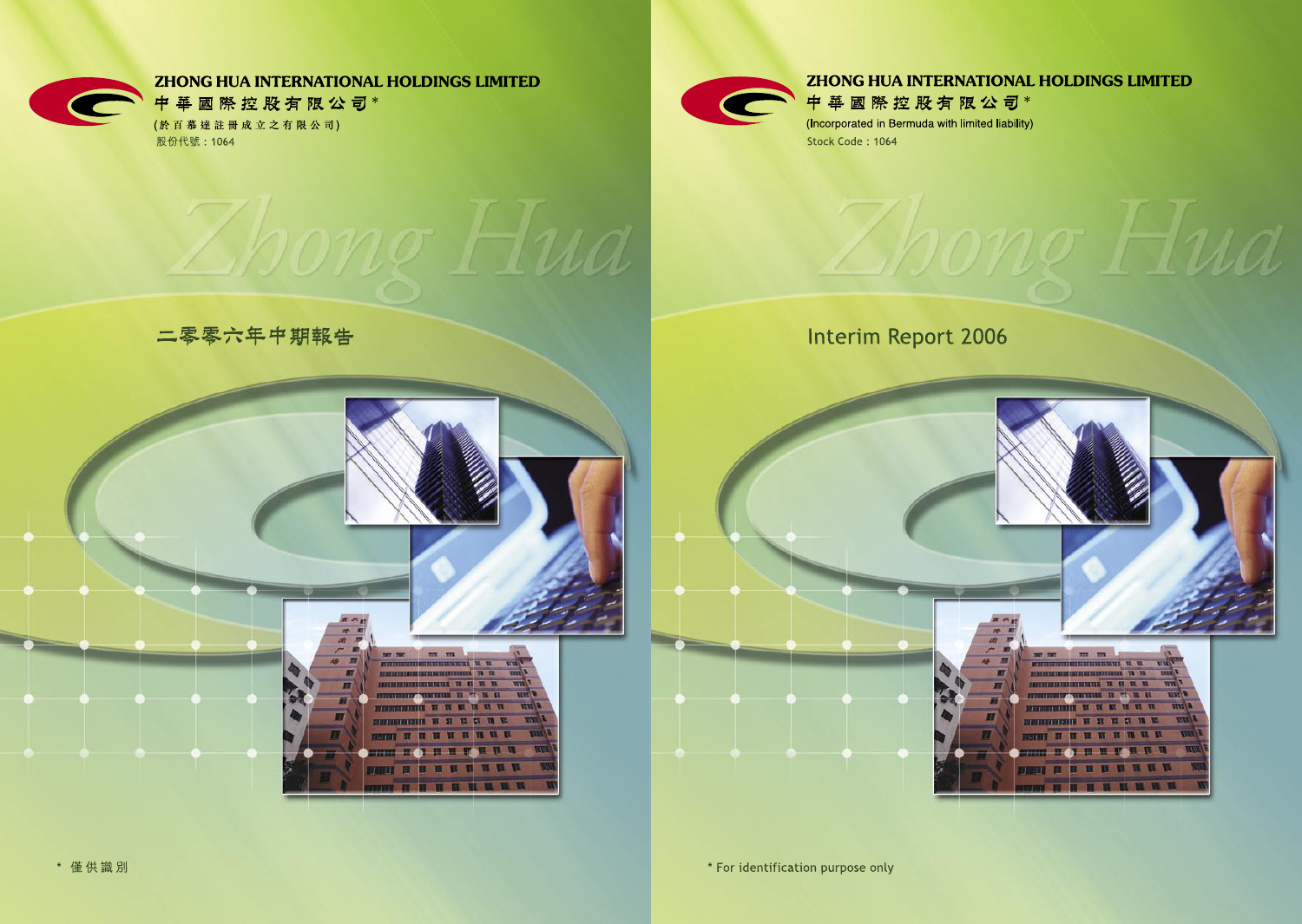

## **UNAUDITED INTERIM RESULTS**

The Board of Directors (the "Directors") of Zhong Hua International Holdings Limited (the "Company") would like to announce the unaudited consolidated results of the Company and its subsidiaries (collectively the "Group") for the six months ended 30 June 2006 (the "Interim Results"), together with the comparative figures for the corresponding period in 2005, as follows:

## **CONDENSED CONSOLIDATED INCOME STATEMENT**

#### **未經審核中期業績**

中華國際控股有限公司(「本公司」)董事會 (「董事會」)宣佈,本公司及其附屬公司(統 稱「本集團」)截至二零零六年六月三十日止 六 個 月 之 未 經 審 核 綜 合 業 績 (「中 期 業 績」),連同二零零五年同期之比較數字如 下:

## **簡明綜合收益表**

|                                                                                                    |                                |                    | For the six months ended 30 June<br>截至六月三十日止六個月<br>2006<br>二零零六年<br>(Unaudited) | 2005<br>二零零五年<br>(Unaudited)             |
|----------------------------------------------------------------------------------------------------|--------------------------------|--------------------|---------------------------------------------------------------------------------|------------------------------------------|
|                                                                                                    |                                | <b>Notes</b><br>附註 | (未經審核)<br><b>HK\$'000</b><br>千港元                                                | (未經審核)<br><b>HK\$'000</b><br>千港元         |
| <b>TURNOVER</b><br>Cost of sales                                                                   | 營業額<br>銷售成本                    | $\overline{2}$     | 6,399<br>(9, 248)                                                               | 11,139<br>(10, 897)                      |
| Gross profit/(loss)<br>Other income<br>Change in fair value of                                     | 毛利/(毛損)<br>其他收入<br>投資物業公平值變動   |                    | (2,849)<br>1,048                                                                | 242<br>751                               |
| investment properties<br>Administrative expenses<br>Other operating expenses, net<br>Finance costs | 行政開支<br>其他經營開支淨額<br>財務費用       | $\overline{3}$     | (11, 456)<br>575<br>(2,587)                                                     | 10,700<br>(9,831)<br>(5, 361)<br>(3,091) |
| <b>LOSS BEFORE TAX</b>                                                                             | 税前虧損                           | $\overline{4}$     | (15, 269)                                                                       | (6, 590)                                 |
| Tax                                                                                                | 税項                             | 5                  | (1, 383)                                                                        | (3,601)                                  |
| <b>LOSS FOR THE PERIOD</b>                                                                         | 期間虧損                           |                    | (16, 652)                                                                       | (10, 191)                                |
| <b>ATTRIBUTABLE TO:</b><br><b>Equity holders of</b><br>the Company<br><b>Minority Interests</b>    | 歸屬於:<br>本公司權益<br>持有人<br>少數股東權益 |                    | (16, 652)                                                                       | (10, 202)<br>11                          |
|                                                                                                    |                                |                    | (16, 652)                                                                       | (10, 191)                                |
| <b>LOSS PER SHARE</b><br><b>ATTRIBUTABLE TO</b><br><b>ORDINARY EQUITY</b><br><b>HOLDERS OF</b>     | 本公司普通股權益<br>持有人應佔每股<br>虧損      |                    |                                                                                 |                                          |
| <b>THE COMPANY</b><br>- BASIC                                                                      | 一基本                            | $\overline{7}$     | HK(3.21) cents港仙                                                                | $HK(2.48)$ cents港仙                       |
| - DILUTED                                                                                          | - 攤薄                           |                    | N/A不適用                                                                          | HK(2.31) cents港仙                         |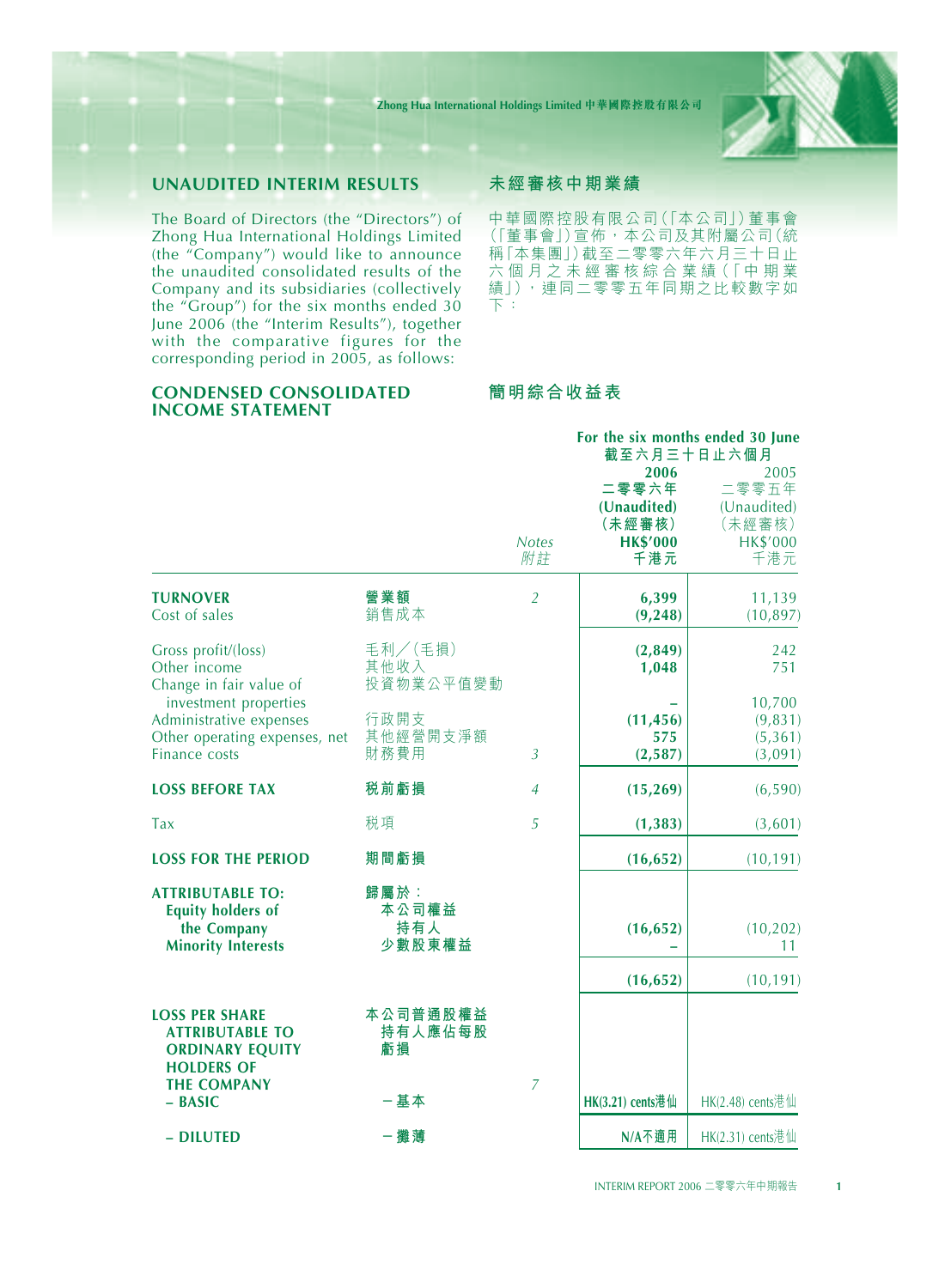

## **CONDENSED CONSOLIDATED BALANCE SHEET**

## **簡明綜合資產負債表**

|                                                                                                                                                                                                               |                                                   | <b>Notes</b><br>附註 | 30 June<br>2006<br>零零六年<br>六月三十日<br>(Unaudited)<br>(未經審核)<br><b>HK\$'000</b><br>千港元 | 31 December<br>2005<br>零零五年<br>十二月三十一白<br>(Audited)<br>[經審核)<br><b>HK\$'000</b><br>千港元 |
|---------------------------------------------------------------------------------------------------------------------------------------------------------------------------------------------------------------|---------------------------------------------------|--------------------|-------------------------------------------------------------------------------------|----------------------------------------------------------------------------------------|
| <b>NON-CURRENT ASSETS</b><br>Property, plant and equipment 物業、廠房及設備<br>Investment properties     投資物業<br>Intangible assets<br>Goodwill<br>Prepaid rental<br>Deposits and other receivable<br>Pledged deposits | 非流動資產<br>無形資產<br>商譽<br>預付租金<br>按金及其他應收款項<br>已抵押存款 |                    | 114,959<br>286,890<br>13,860<br>79,788<br>16,842<br>401                             | 118,176<br>285,000<br>16,490<br>79,788<br>17,179<br>40,000<br>354                      |
| Total non-current assets                                                                                                                                                                                      | 非流動資產總額                                           |                    | 512,740                                                                             | 556,987                                                                                |
| <b>CURRENT ASSETS</b><br>Trade receivables<br>Prepayments, deposits<br>and other receivables<br>Cash and cash equivalents                                                                                     | 流動資產<br>貿易應收款項<br>預付款項、按金及<br>其他應收款項<br>現金及現金等值項目 | 8                  | 32,365<br>66,393<br>154,443                                                         | 45,954<br>18,541<br>133,151                                                            |
| Total current assets                                                                                                                                                                                          | 流動資產總額                                            |                    | 253,201                                                                             | 197,646                                                                                |
| <b>CURRENT LIABILITIES</b><br>Trade payables<br>Tax payable<br>Other payables and accruals<br>Interest-bearing bank and                                                                                       | 流動負債<br>貿易應付款項<br>'應付税項''<br>其他應付款項及應計負債          | 9                  | (31, 526)<br>(18, 424)<br>(27, 456)                                                 | (31, 333)<br>(16, 895)<br>(22, 773)                                                    |
| other borrowings<br>Convertible Bond<br>Deferred income                                                                                                                                                       | ,計息銀行貸款<br>一及其他借款<br>可換股債券<br>遞延收入                | 10                 | (32, 781)<br>(18, 057)                                                              | (31,762)<br>(29, 782)<br>(18, 057)                                                     |
| Total current liabilities                                                                                                                                                                                     | 流動負債總額                                            |                    | (128, 244)                                                                          | (150, 602)                                                                             |
| <b>NET CURRENT ASSETS</b>                                                                                                                                                                                     | 流動資產淨額                                            |                    | 124,957                                                                             | 47,044                                                                                 |
| <b>TOTAL ASSETS LESS</b><br><b>CURRENT LIABILITIES</b>                                                                                                                                                        | 總資產減流動負債                                          |                    | 637,697                                                                             | 604,031                                                                                |
| <b>NON-CURRENT LIABILITIES</b><br>Interest-bearing bank and<br>other borrowings<br>Deferred tax liabilities                                                                                                   | 非流動負債<br>計息銀行貸款<br>及其他借款<br>遞延税項負債                |                    | (22, 811)<br>(55, 242)                                                              | (22, 893)<br>(55,093)                                                                  |
| Total non-current liabilities                                                                                                                                                                                 | 非流動負債總額                                           |                    | (78, 053)                                                                           | (77, 986)                                                                              |
| Net assets                                                                                                                                                                                                    | 淨資產                                               |                    | 559,644                                                                             | 526,045                                                                                |
| <b>CAPITAL AND RESERVES</b><br>Equity attributable to equity<br>holders of the Company<br><b>Issued</b> capital<br>Reserves                                                                                   | 資本及儲備<br>本公司權益持有人<br>應佔權益<br>已發行股本<br>儲備          | 11<br>11           | 113,248<br>446,396                                                                  | 98,048<br>427,997                                                                      |
| Minority interests                                                                                                                                                                                            | 少數股東權益                                            | 11                 | 559,644                                                                             | 526,045                                                                                |
| Total equity                                                                                                                                                                                                  | 總權益                                               |                    | 559,644                                                                             | 526,045                                                                                |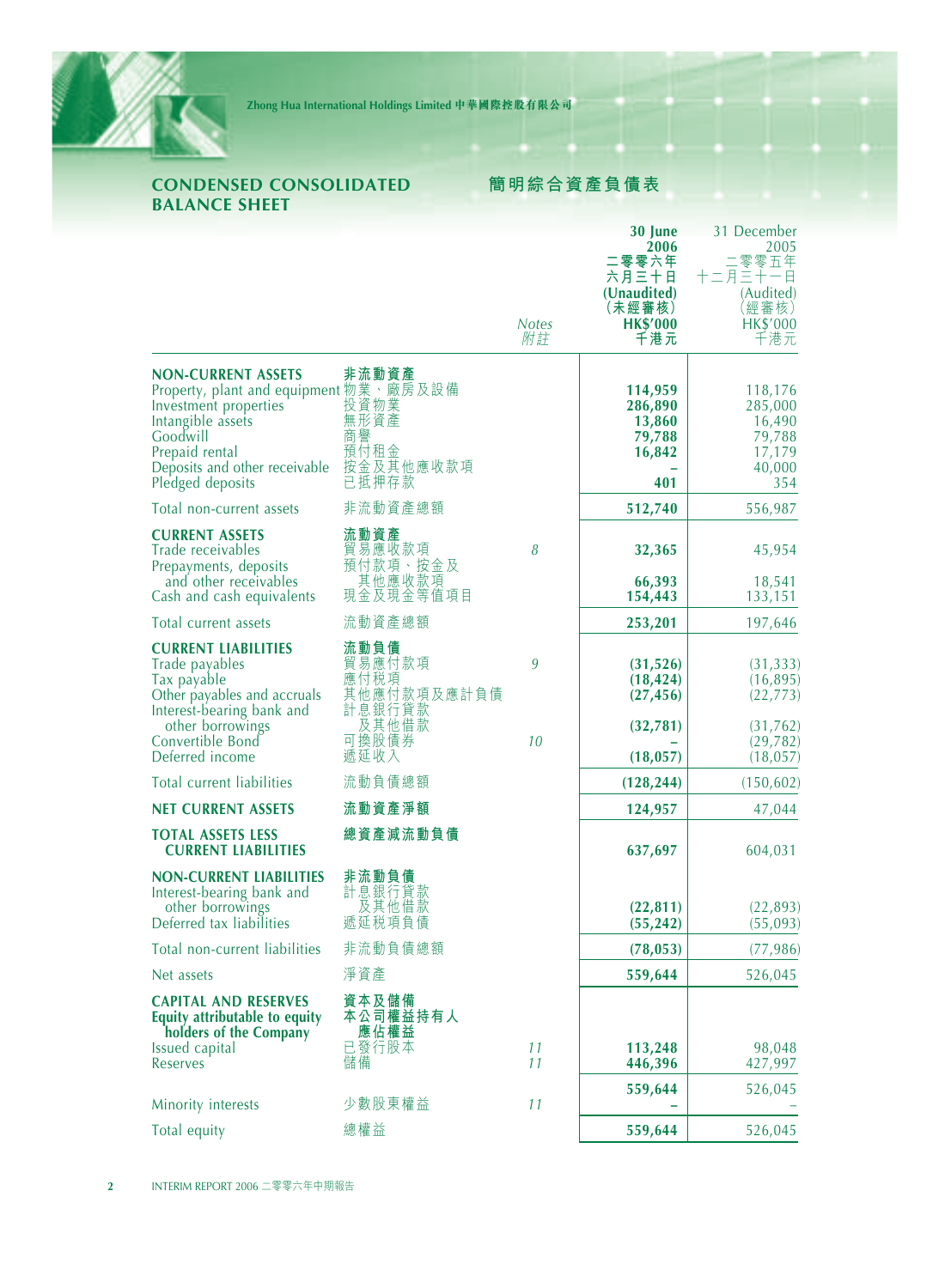

## **CONDENSED CONSOLIDATED STATEMENT OF CHANGES IN EQUITY**

## **簡明綜合股權變動報表**

|                               |            | For the six months ended 30 June<br>截至六月三十日止六個月 |                 |                 |
|-------------------------------|------------|-------------------------------------------------|-----------------|-----------------|
|                               |            |                                                 | 2006            | 2005            |
|                               |            |                                                 | 二零零六年           | 二零零五年           |
|                               |            |                                                 | (Unaudited)     | (Unaudited)     |
|                               |            |                                                 | (未經審核)          | (未經審核)          |
|                               |            | <b>Notes</b>                                    | <b>HK\$'000</b> | <b>HK\$'000</b> |
|                               |            | 附註                                              | 千港元             | 千港元             |
|                               |            |                                                 |                 |                 |
| Total equity at 1 January     | 於一月一日之權益總額 |                                                 | 526,045         | 524,531         |
| Issue of shares, including    | 發行股份,包括    |                                                 |                 |                 |
| share premium                 | 股份溢價       | 11                                              | 5,100           | 15,660          |
| Shares issued upon conversion | 因轉換可換股債券   |                                                 |                 |                 |
| of convertible bond           | 而發行之股份     | 11                                              | 29,833          |                 |
| Shares issued upon exercise   | 於行使購股權時    |                                                 |                 |                 |
| of a share option             | 發行之股份      | 11                                              | 3,800           |                 |
| Employee share option scheme  | 僱員購股權計劃    | 11                                              | 1,855           |                 |
| Shares issued under employee  | 根據僱員購股權    |                                                 |                 |                 |
| share option scheme           | 計劃發行之股份    | 11                                              | 6,160           |                 |
| Acquisition of an additional  | 收購附屬公司     |                                                 |                 |                 |
| interests in a subsidiary     | 額外權益       | 11                                              |                 | (16,094)        |
| Exchange differences          | 換算海外附屬公司   |                                                 |                 |                 |
| on translation of the         | 財務報表產生之    |                                                 |                 |                 |
| financial statements of       | 匯兑差額       |                                                 |                 |                 |
| overseas subsidiaries         |            | 11                                              | 3,503           | 29              |
| Net income and expense        | 於權益直接確認之   |                                                 |                 |                 |
| recognised directly in equity | 收益及開支淨額    |                                                 | 3,503           | 29              |
| Loss for the period           | 期間虧損,      |                                                 |                 |                 |
| attributable to:              | 歸屬於:       | 11                                              |                 |                 |
| Equity holders of the Company | 本公司權益持有人   |                                                 | (16, 652)       | (10, 202)       |
| Minority interests            | 少數股東權益     |                                                 |                 | 11              |
|                               |            |                                                 | (16, 652)       | (10, 191)       |
|                               |            |                                                 |                 |                 |
| Total equity at 30 June       | 於六月三十日之總權益 |                                                 | 559,644         | 513,935         |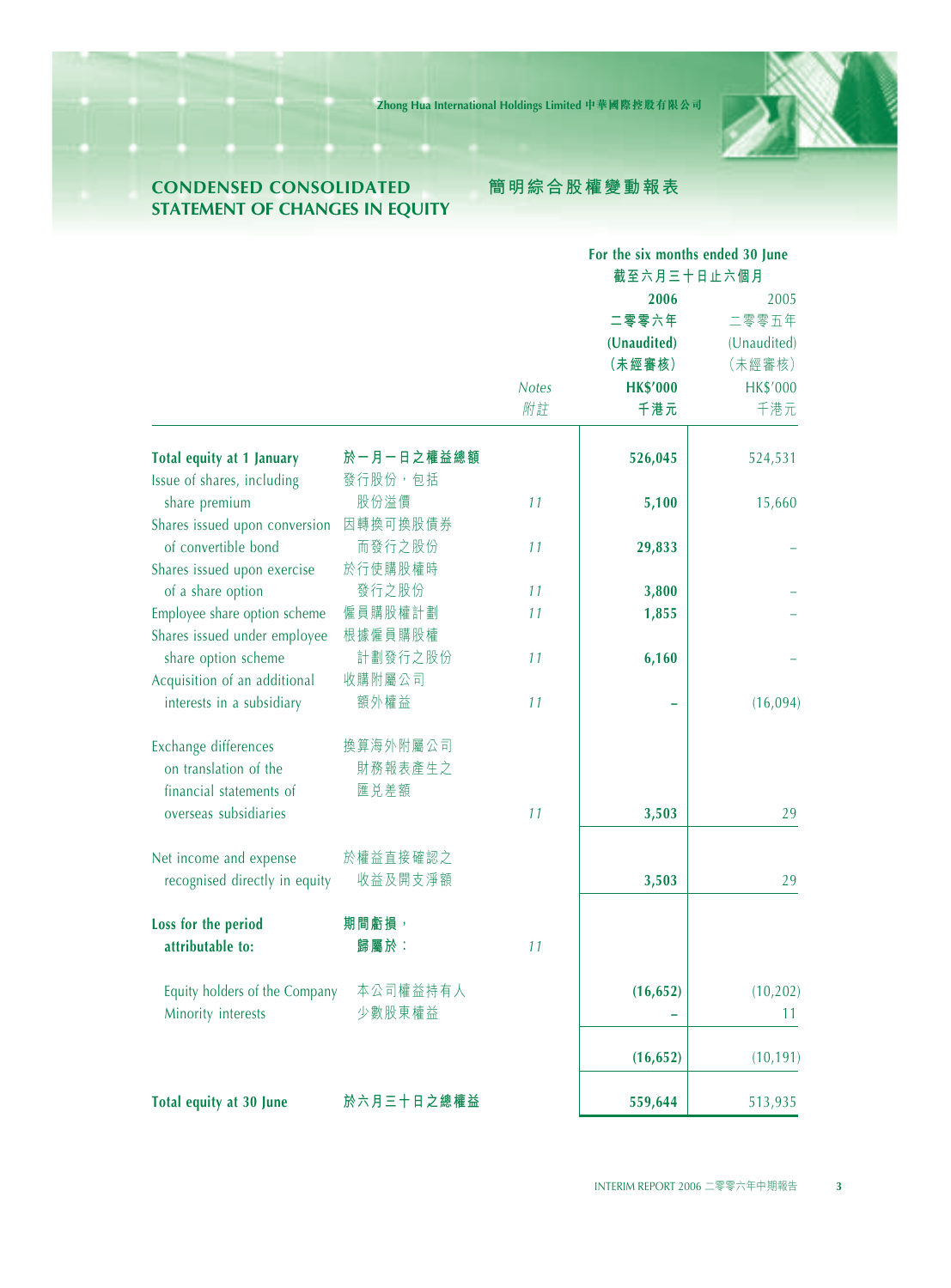

## **CONDENSED CONSOLIDATED CASH FLOW STATEMENT**

## **簡明綜合現金流量報表**

|                                  |           | For the          | For the          |
|----------------------------------|-----------|------------------|------------------|
|                                  |           | six months ended | six months ended |
|                                  |           | 30 June 2006     | 30 June 2005     |
|                                  |           | 截至二零零六年          | 截至二零零五年          |
|                                  |           | 六月三十日止           | 六月三十日止           |
|                                  |           | 六個月              | 六個月              |
|                                  |           | (Unaudited)      | (Unaudited)      |
|                                  |           | (未經審核)           | (未經審核)           |
|                                  |           | <b>HK\$'000</b>  | <b>HK\$'000</b>  |
|                                  |           | 千港元              | 千港元              |
| NET CASH INFLOW/(OUTFLOW)        | 經營業務之現金   |                  |                  |
| <b>FROM OPERATING ACTIVITIES</b> | 流入/(流出)淨額 | 8,887            | (4, 419)         |
|                                  |           |                  |                  |
| <b>NET CASH OUTFLOW FROM</b>     | 投資業務之現金   |                  |                  |
| <b>INVESTING ACTIVITIES</b>      | 流出淨額      | (366)            | (24, 307)        |
|                                  |           |                  |                  |
| <b>NET CASH INFLOW FROM</b>      | 融資活動之現金   |                  |                  |
| <b>FINANCING ACTIVITIES</b>      | 流入淨額      | 12,771           | 3,957            |
| INCREASE/(DECREASE) IN CASH      | 現金及現金等值   |                  |                  |
| AND CASH EQUIVALENTS             | 項目增加/(減少) | 21,292           | (24, 769)        |
|                                  |           |                  |                  |
| CASH AND CASH EQUIVALENTS        | 期初之現金及現金  |                  |                  |
| AT BEGINNING OF PERIOD           | 等值項目      | 133,151          | 106,254          |
| CASH AND CASH EQUIVALENTS        | 期終之現金及現金  |                  |                  |
| AT END OF PERIOD                 | 等值項目      | 154,443          | 81,485           |
|                                  |           |                  |                  |
| ANALYSIS OF BALANCES OF CASH     | 現金及現金等值項目 |                  |                  |
| AND CASH EQUIVALENTS             | 結餘分析      |                  |                  |
| Cash and bank balances           | 現金及銀行結存   | 154,443          | 81,485           |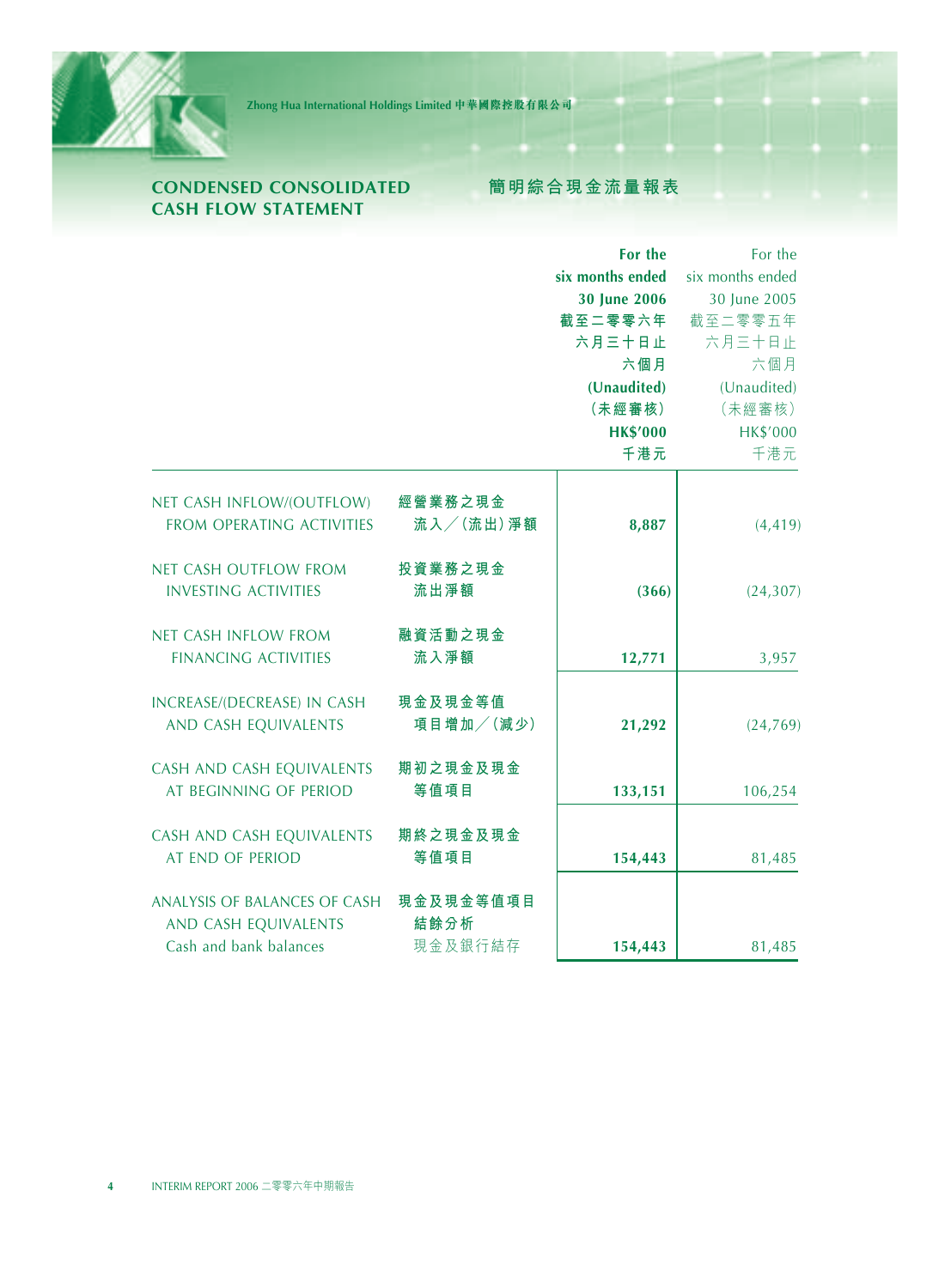

## **1. SIGNIFICANT ACCOUNTING POLICIES**

The condensed consolidated interim financial statements are prepared in accordance with Hong Kong Accounting Standard ("HKAS") 34 "Interim Financial Reporting". The accounting policies and basis of preparation adopted in the preparation of the interim financial statements are the same as those used in the annual financial statements for the year ended 31 December 2005, except in relation to the following new and revised Hong Kong Financial Reporting Standards ("HKFRSs", which also include HKASs and Interpretations) that affect the Group and are mandatory for the accounting period beginning on or after 1 January 2006:

| <b>HKAS 21</b>       | Net Investment in a        |  |  |  |
|----------------------|----------------------------|--|--|--|
| (Amendment)          | Foreign Operation          |  |  |  |
| <b>HKAS 39</b>       | The Fair Value Option      |  |  |  |
| (Amendment)          |                            |  |  |  |
| <b>HKAS 39 &amp;</b> | <b>Financial Guarantee</b> |  |  |  |
| <b>HKFRS 4</b>       | Contracts                  |  |  |  |
| (Amendment)          |                            |  |  |  |
| $HKFRS - Int 4$      | Determining whether        |  |  |  |
|                      | an Arrangement             |  |  |  |
|                      | contains a Lease           |  |  |  |

The adoption of the above HKFRSs did not result in material impact on the accounting policies of the Group's condensed consolidated interim financial statements.

#### **1. 主要會計政策**

本簡明綜合中期財務報表是按照香港會 計準則(「HKAS」)第34號「中期財務報 告」編制的。除了以下會影響本集團且 在二零零六年一月一日或以後開始的會 計期間強制採用的新的和修訂的香港財 務報告準則(「HKFRS」,也包括HKAS和 解釋公告),本中期財務報表中採用的 會計政策和編製基礎都與截至二零零五 年十二月三十一日止年度的財務報表一 致:

| HKAS 21 (修訂本)             | 海外業務的投資<br>淨額     |
|---------------------------|-------------------|
| HKAS 39 (修訂本)             | 公平值期權             |
| HKAS 39及 HKFRS 4<br>(修訂本) | 財務擔保合約            |
| HKFRS-Int 4               | 決定一項是否包<br>含租賃的安排 |

採納上述HKFRS對本集團簡明綜合中期 財務報表的會計政策並無產生重大影 響。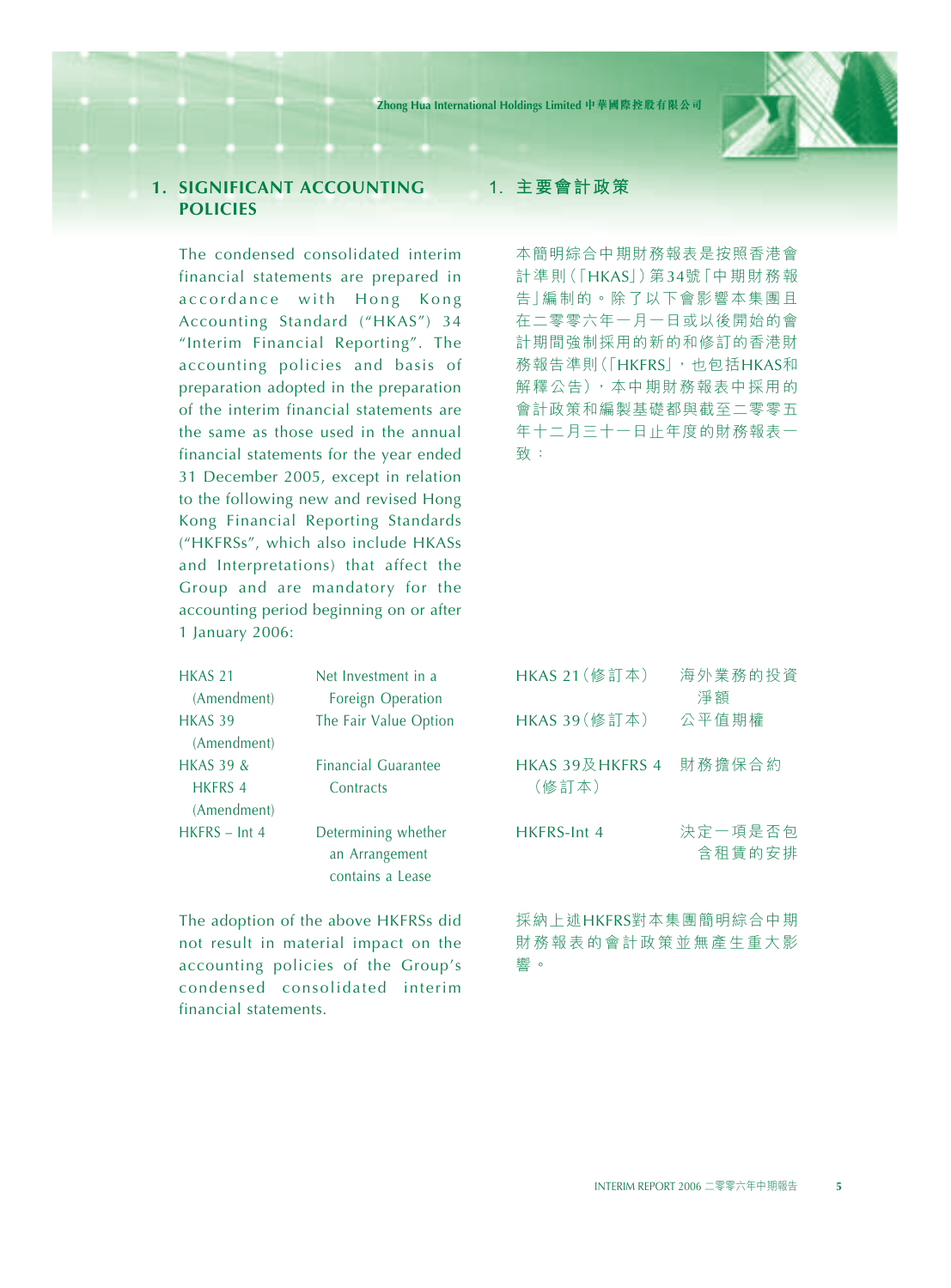| The following table presents revenue and results information<br>for the Group's business segments. |                             |                                                          |                                                          |                                                          |                                                           |                                                              |                                                          | 下表為本集團按業務分類呈列之有關收入及業績之資料                                 |                                                           |                                                          |                                |
|----------------------------------------------------------------------------------------------------|-----------------------------|----------------------------------------------------------|----------------------------------------------------------|----------------------------------------------------------|-----------------------------------------------------------|--------------------------------------------------------------|----------------------------------------------------------|----------------------------------------------------------|-----------------------------------------------------------|----------------------------------------------------------|--------------------------------|
| For the six months ended 30 June<br>(Unaudited)                                                    |                             |                                                          |                                                          |                                                          |                                                           | (未經審核)                                                       | 截至六月二十日上六個月                                              |                                                          |                                                           |                                                          |                                |
|                                                                                                    |                             |                                                          | investment<br>物業投資<br>Property                           | equipment                                                | Leasing of<br>租賃設備                                        | Telecommunication and<br>other related services<br>電訊及其他有關服務 |                                                          | Corporate and others<br>公司及其他                            |                                                           | Consolidated<br>給合                                       |                                |
|                                                                                                    |                             | 2006<br>HK\$'000<br>十六時時<br>千港元<br>(Unaudited)<br>(未經書核) | 2005<br>中国零型<br>(Unaudited)<br>HK\$'000<br>千港元<br>(未經審核) | 2006<br>一等的一<br>(Unaudited)<br>HK\$'000<br>千港元<br>(未經書核) | 2005<br>中国家部门<br>(Unaudited)<br>HK\$'000<br>千港元<br>(未經審核) | 2006<br>十六聯聯  <br>HK\$'000<br>(Unaudited)<br>千港元<br>未經書核)    | 2005<br>一零蛋早年<br>HK\$'000<br>千港元<br>Unaudited)<br>(未經審核) | 2006<br>一等物中<br>(Unaudited)<br>HK\$'000<br>千港元<br>未經書 核) | HK\$'000<br>2005<br>二零型的一<br>(Unaudited)<br>千港元<br>(未經審核) | 2006<br>一等物中<br>HK\$'000<br>千港元<br>(Unaudited)<br>(未經書核) | 中国学院二<br>(Unaudited)<br>(未經審核) |
| customers<br>Other revenue and gains<br>Segment revenue:<br>Sales to external                      | 銷售予外界客戶<br>其他收入及收益<br>分類收入: | I<br>4,355                                               | 2,909<br>10,700                                          | Ţ<br>1,868                                               | 1,824                                                     | Ţ<br>176                                                     | f,<br>6,406                                              | Î,<br>ï                                                  | Ï,<br>f,                                                  | ĭ,<br>6,399                                              |                                |
| Total                                                                                              | 共計                          | 4,355                                                    | 13,609                                                   | 1,868                                                    | 1.824                                                     | 176                                                          | 6,406                                                    | ï                                                        | Ï                                                         | 6,399                                                    |                                |
| Segment results                                                                                    | 分類業績                        | 4,199                                                    | 13,225                                                   | (2, 280)                                                 | (2, 124)                                                  | (6, 266)                                                     | (8,004)                                                  | (9, 383)                                                 | (7,347)                                                   | (13, 730)                                                |                                |
| Interest income                                                                                    | 利息收入                        |                                                          |                                                          |                                                          |                                                           |                                                              |                                                          |                                                          |                                                           | 1,048                                                    |                                |
| Finance costs                                                                                      | 財務費用                        |                                                          |                                                          |                                                          |                                                           |                                                              |                                                          |                                                          |                                                           | (2, 587)                                                 |                                |
| Loss before tax<br>Tax                                                                             | 税前虧損<br>税項                  |                                                          |                                                          |                                                          |                                                           |                                                              |                                                          |                                                          |                                                           | (15, 269)<br>(1, 383)                                    |                                |
| Loss for the period                                                                                | 期間虧損                        |                                                          |                                                          |                                                          |                                                           |                                                              |                                                          |                                                          |                                                           | (16, 652)                                                | (10, 191)                      |

No geographical segment information is presented as over 90% of the Group's revenue is derived from customers based No geographical segment information is presented as over 90% of the Group's revenue is derived from customers based in the Mainland of the People's Republic of China ("Mainland in the Mainland of the People's Republic of China ("Mainland China").

大陸」)之客戶,因此並無呈列地區分類資料。

大陸」)之客戶,因此並無呈列地區分類資料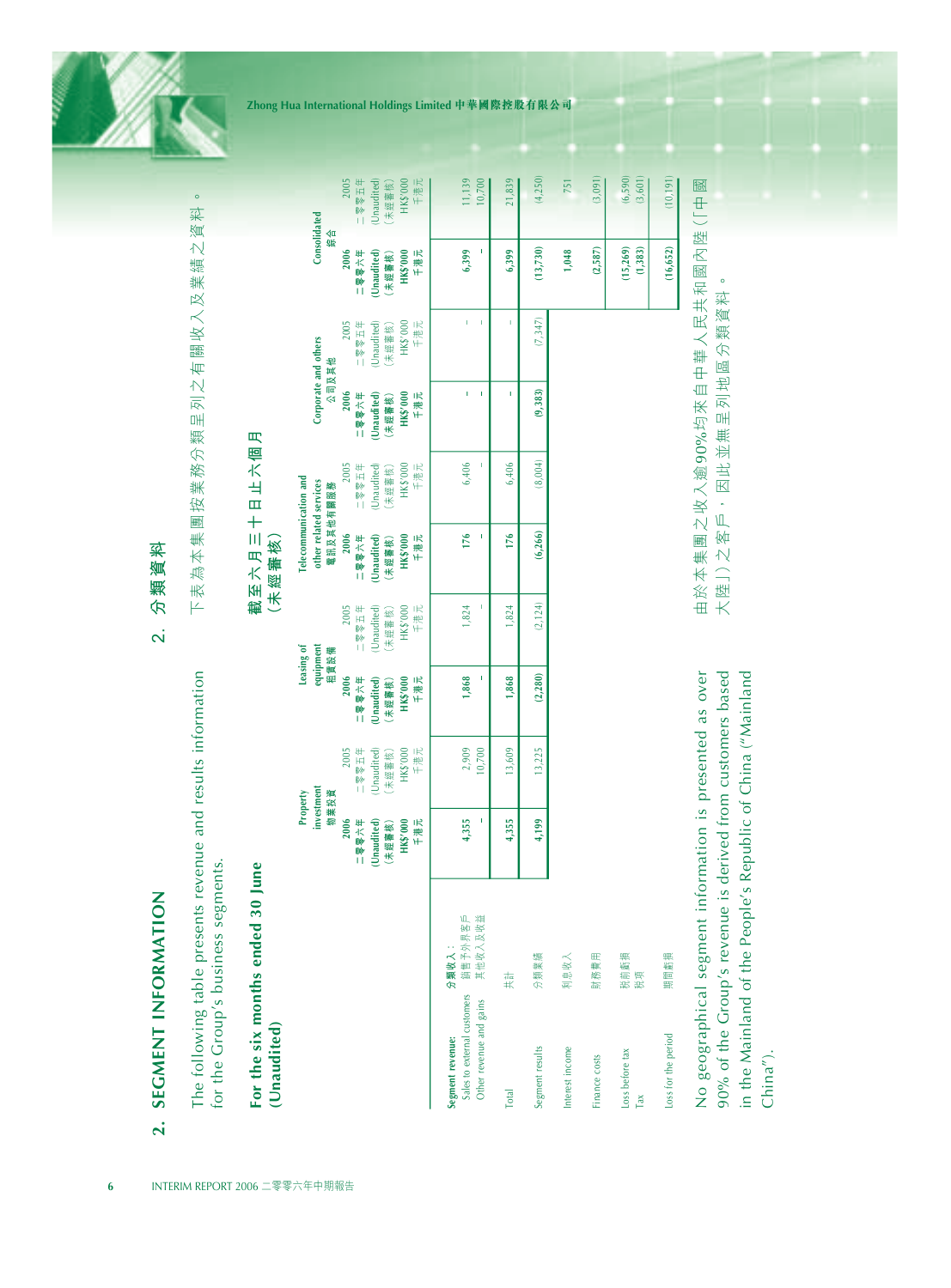

**3. FINANCE COSTS 3. 財務費用**

|                              |         | For the six months |                 |
|------------------------------|---------|--------------------|-----------------|
|                              |         | ended 30 June      |                 |
|                              |         | 截至六月三十日            |                 |
|                              |         | 止六個月               |                 |
|                              |         | 2006               | 2005            |
|                              |         | 二零零六年              | 二零零五年           |
|                              |         | (Unaudited)        | (Unaudited)     |
|                              |         | (未經審核)             | (未經審核)          |
|                              |         | <b>HK\$'000</b>    | <b>HK\$'000</b> |
|                              |         | 千港元                | 千港元             |
|                              |         |                    |                 |
| Interest on bank loans       | 銀行貸款利息  | 2,411              | 2,353           |
| Interest on finance lease    | 分期付款利息  |                    | 150             |
| Interest on convertible bond | 可換股債券利息 | 176                | 588             |
|                              |         | 2,587              | 3,091           |

## **4. LOSS BEFORE TAX**

## **4. 稅前虧損**

The Group's loss before tax is arrived at after charging/(crediting) the following:

本集團之稅前虧損乃經扣除/(計入)下 列各項:

|                              |        |                 | For the six months<br>ended 30 June<br>截至六月三十日<br>止六個月 |
|------------------------------|--------|-----------------|--------------------------------------------------------|
|                              |        | 2006            | 2005                                                   |
|                              |        | 二零零六年           | 二零零五年                                                  |
|                              |        | (Unaudited)     | (Unaudited)                                            |
|                              |        | (未經審核)          | (未經審核)                                                 |
|                              |        | <b>HK\$'000</b> | <b>HK\$'000</b>                                        |
|                              |        | 千港元             | 千港元                                                    |
| Depreciation                 | 折舊     | 7,315           | 7,184                                                  |
| Amortisation of intangible   | 無形資產攤銷 |                 |                                                        |
| assets                       |        | 2,828           | 3,840                                                  |
| Provision for doubtful debts | 呆賬撥備   |                 | 5,880                                                  |
| Interest income              | 利息收入   | (1, 013)        | (751)                                                  |
| Net rental income            | 租金收入淨額 | (4, 355)        | (2,909)                                                |
| Write back of other          | 其他應收款項 |                 |                                                        |
| receivables                  | 回橃     | (575)           | (519)                                                  |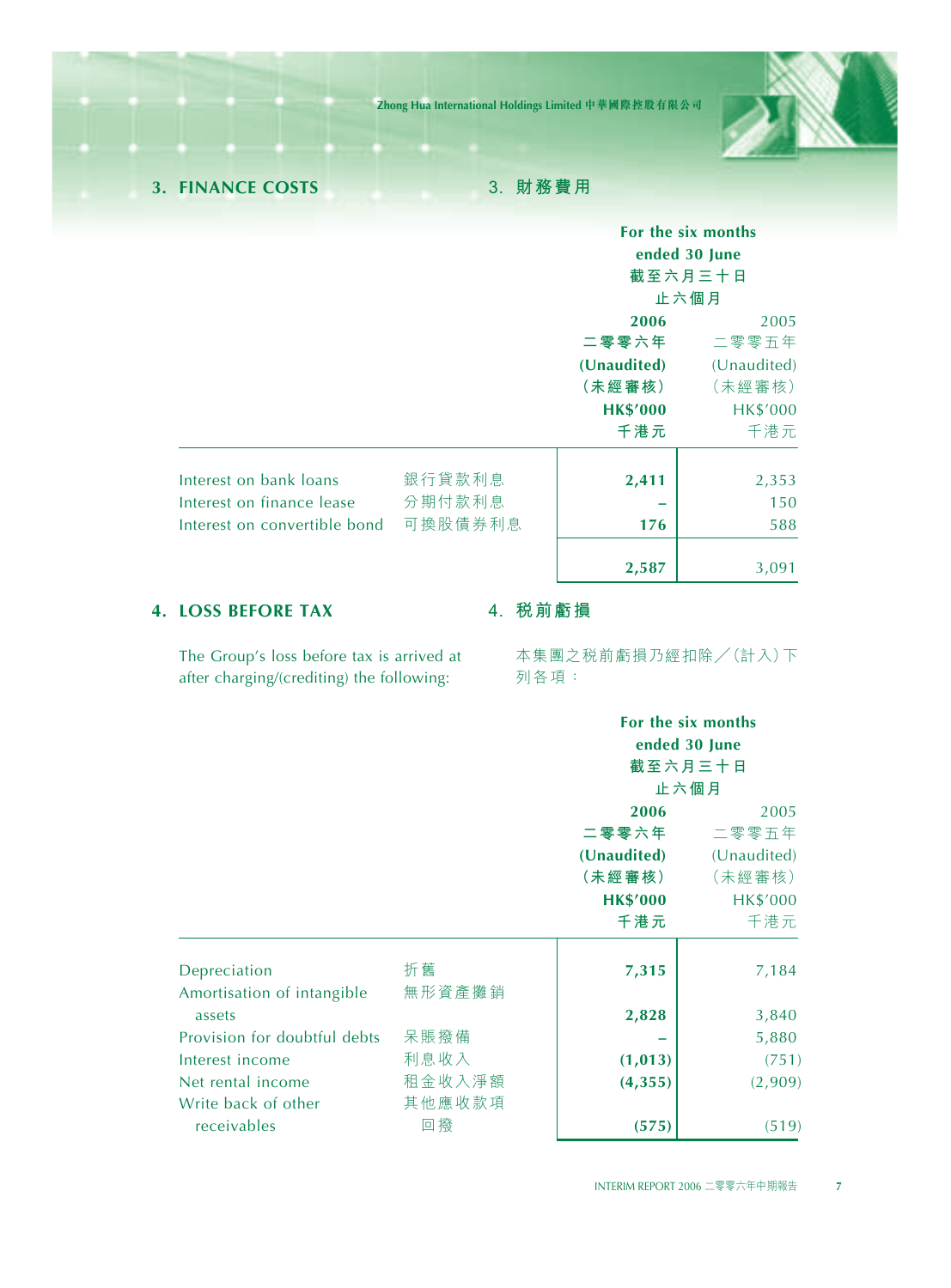

**5. TAX**

**5. 稅項**

|                                                                          |                             |                                                                  | For the six months<br>ended 30 June<br>截至六月三十日<br>止六個月           |
|--------------------------------------------------------------------------|-----------------------------|------------------------------------------------------------------|------------------------------------------------------------------|
|                                                                          |                             | 2006<br>二零零六年<br>(Unaudited)<br>(未經審核)<br><b>HK\$'000</b><br>千港元 | 2005<br>二零零五年<br>(Unaudited)<br>(未經審核)<br><b>HK\$'000</b><br>千港元 |
| Provision for the period:<br>Hong Kong<br>Elsewhere<br>Deferred taxation | 期內撥備:<br>香港<br>其他地區<br>遞延税項 | 1,383<br>-<br>1,383                                              | 70<br>3,531<br>3,601                                             |

No provision for Hong Kong profits tax has been made as the Group did not generate any taxable profits in Hong Kong during the six months ended 30 June 2006 (the "Period") (2005: Nil).

Taxes on profits assessable elsewhere have been calculated at the rates of tax prevailing in the countries in which the Group operates, based on existing legislation, interpretations and practices in respect thereof.

## **6. INTERIM DIVIDEND**

The Directors do not recommend the payment of an interim dividend for the Period (2005: Nil).

由於本集團於截至二零零六年六月三十 日止六個月(「期間」)並無在香港產生任 何應課稅溢利,故未就香港利得稅作出 撥備(二零零五年:無)。

其他地區應課稅溢利稅項根據本集團經 營業務所在國家之現有法例、詮釋及慣 例,按該等國家之現行稅率計算。

#### **6. 中期股息**

董事不建議派付期間之中期股息(二零 零五年:無)。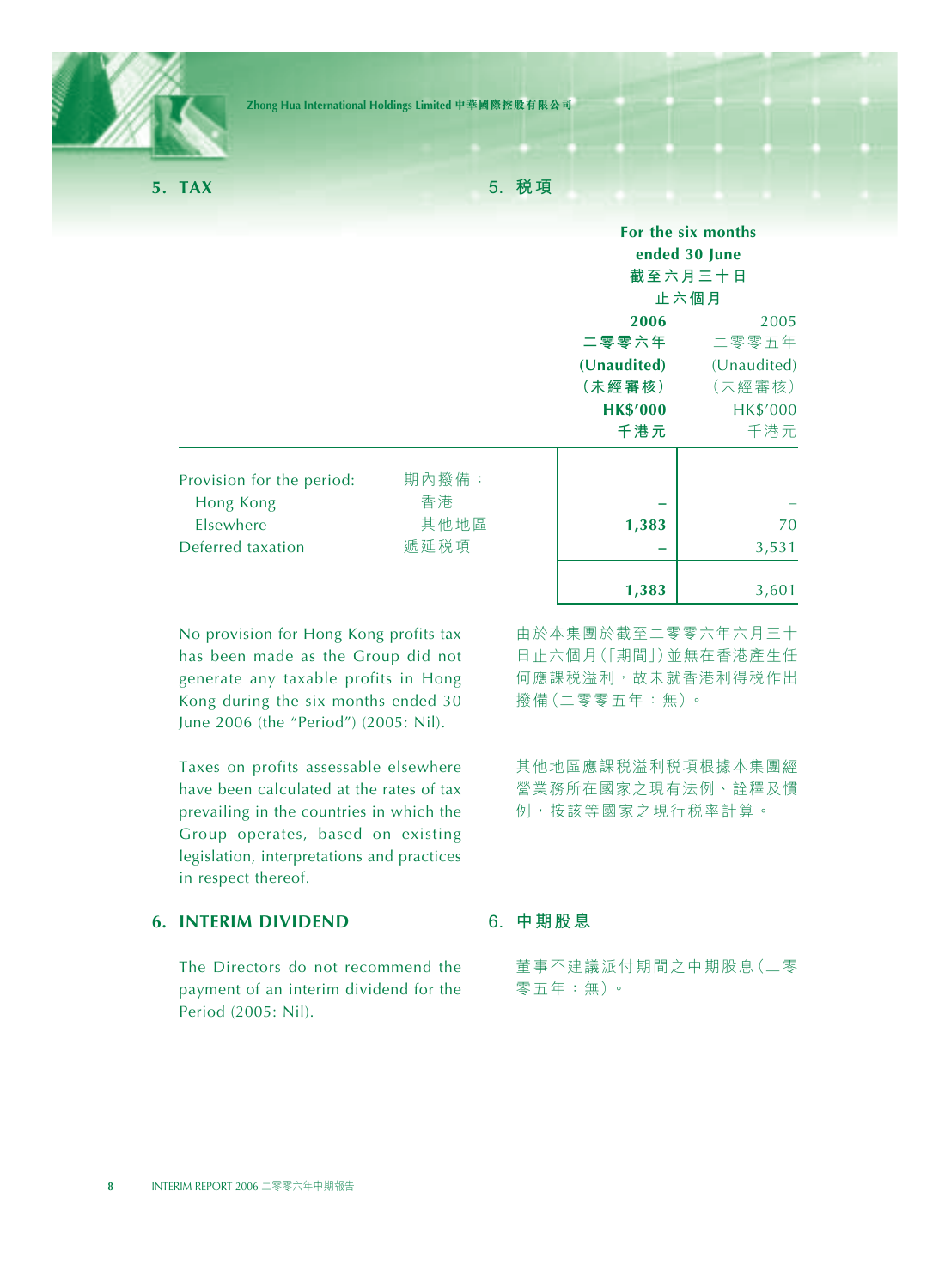### **7. LOSS PER SHARE ATTRIBUTABLE TO ORDINARY EQUITY HOLDERS OF THE COMPANY**

The calculation of basic loss per share for the Period is based on the loss attributable to ordinary equity holders of the Company of HK\$16,652,000 (2005: net loss of HK\$10,202,000) and the weighted average number of 518,103,178 (2005: 411,408,151, adjusted to reflect the capital reorganisation on 27 April 2006 as further detailed in note 11 to the financial statements) ordinary shares in issue during the Period.

A diluted loss per share for the Period has not been disclosed as the share option outstanding during the Period had an anti-dilutive effect on the basic loss per share for the Period.

The calculation of diluted loss per share for the six months ended 30 June 2005 is based on the loss attributable to ordinary equity holders of the Company of HK\$9,716,000, after adjusting for the interest saved upon the deemed conversion of all convertible bond. The weighted average number of ordinary shares used in the calculation is the 411,408,151 ordinary shares in issue during the six months ended 30 June 2005, as used in the basic loss per share calculation; and the weighted average of 10,000,000 ordinary shares assumed to have been issued on the deemed conversion of all convertible bonds during the six months ended 30 June 2005. The above number of shares has been adjusted to reflect the capital reorganisation on 27 April 2006 as further detailed in note 11 to the financial statements.

## **7. 本公司普通股權益持有人應佔每 股虧損**

期間每股基本虧損乃根據本公司普通股 權益持有人應佔虧損 16,652,000港 元 (二零零五年:淨虧損10,202,000港元) 及期間已發行普通股之加權平均數 518,103,178股( 二 零 零 五 年 : 411,408,151股,經調整以反映於二零 零六年四月二十七日之股本重組詳情載 於財務報表附註11)計算。

由於期間尚未行使之購股權對期間之每 股基本虧損有反攤薄影響,故並無呈列 期間之每股攤薄虧損。

截至二零零五年六月三十日止六個月, 每股攤薄虧損乃於所有可換股債券獲轉 換時積累之利息作出調整後,根據本公 司普通股權益持有人應佔之虧損 9,716,000港元而計算。計算上述每股 攤薄虧損時所使用之普通股加權平均數 為截至二零零五年六月三十日止六個月 已發行普通股數目411,408,151股(與計 算每股基本虧損所使用者相同),加上 假設於截至二零零五年六月三十日止六 個月視為於所有可換股債券獲轉換時普 通股之加權平均數10,000,000股上述股 數經調整以反映於二零零六年四月二十 七日之股本重組詳情載於財務報表附註 11。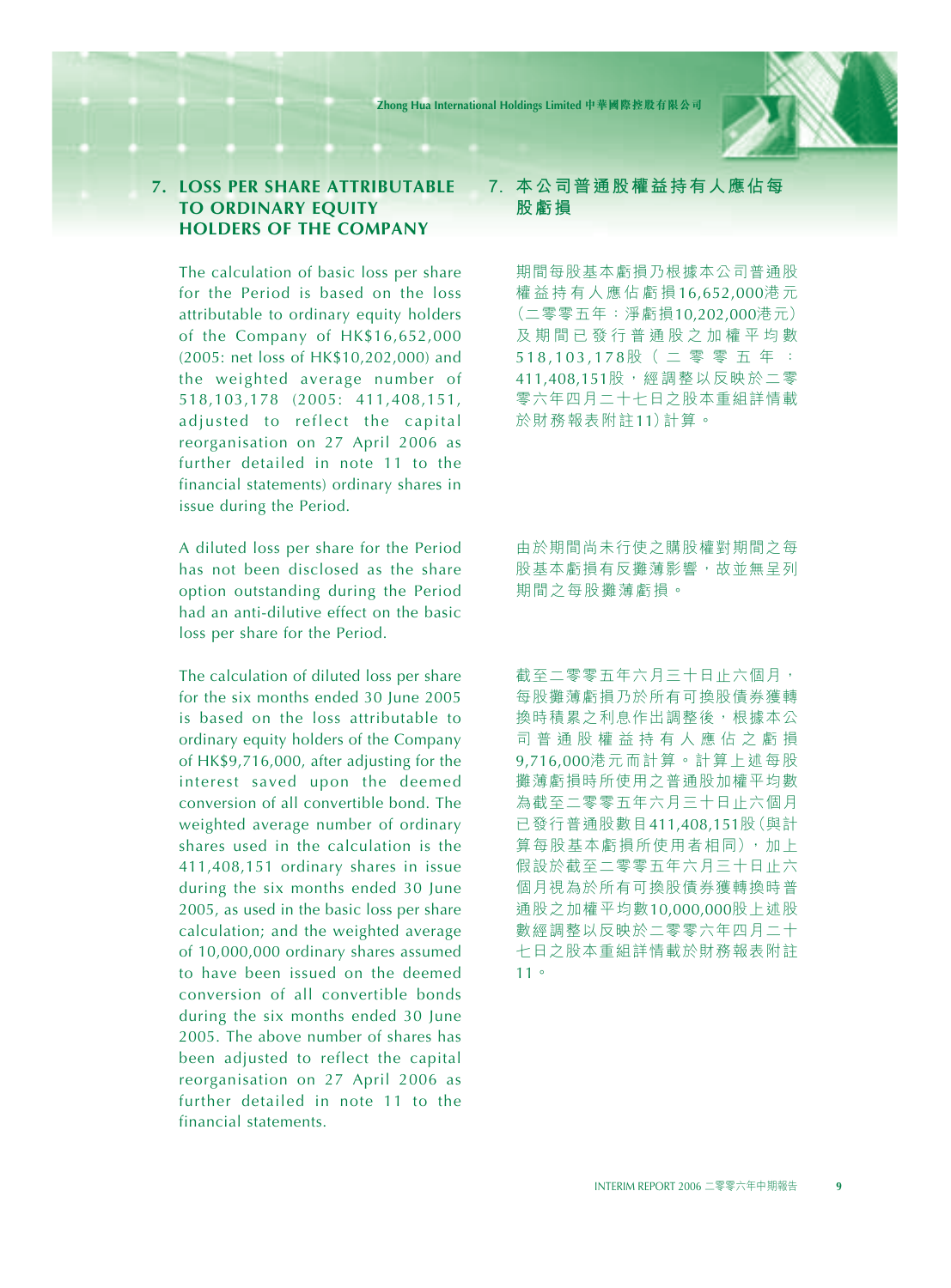

## **8. TRADE RECEIVABLES**

The aged analysis of the trade receivables at the balance sheet date, net of provisions, is as follows:

#### **8. 貿易應收款項**

本集團貿易應收款項於結算日(撥備淨 額)之賬齡分析如下:

|                                           |                 |           | 30 June 2006        |           | 31 December 2005    |
|-------------------------------------------|-----------------|-----------|---------------------|-----------|---------------------|
|                                           |                 |           | 二零零六年               |           | 二零零五年               |
|                                           |                 |           | 六月三十日               | 十二月三十一日   |                     |
|                                           |                 |           | (Unaudited)         |           | (Audited)           |
|                                           |                 |           | (未經審核)              |           | (經審核)               |
|                                           |                 |           | HK\$'000 Percentage |           | HK\$'000 Percentage |
|                                           |                 | 千港元       | 百分比                 | 千港元       | 百分比                 |
| Within 6 months<br>More than 6 months     | 6個月內<br>超過6個月但  | 2,002     | 6                   | 5,088     | 11                  |
| but within 1 year<br>More than 1 year but | 不超過1年內<br>超過1年但 | 5,140     | 16                  | 5,986     | 13                  |
| within 2 years                            | 不超過2年內          | 6,046     | 19                  | 16,895    | 37                  |
| More than 2 years                         | 超過2年            | 15,089    | 47                  | 13,938    | 30                  |
| Not due at                                | 於結算日            |           |                     |           |                     |
| balance sheet date                        | 仍未到期            | 4,088     | 12                  | 4,047     | 9                   |
|                                           |                 | 32,365    | 100                 | 45,954    | 100                 |
| Portion classified as                     | 列為流動<br>資產之部份   |           |                     |           |                     |
| current assets                            |                 | (32, 365) |                     | (45, 954) |                     |
| Non-current assets                        | 非流動資產           |           |                     |           |                     |

The Group generally grants credit terms of 3 to 12 months to the customers.

The age of the Group's trade receivables are based on the date of recognition of turnover and the due date of instalments as stipulated in the sales contracts.

The legal titles of the properties sold are retained by the Group until the contracted amounts and the related expenses of the property have been fully settled.

本集團一般授予買家 3至 12個月信貸 期。

本集團貿易應收款項之賬齡根據銷售協 議所列分期付款到期日營業額確認日計 算。

所出售物業之法定所有權由本集團保 有,直至合約金額及物業相關開支全數 支付為止。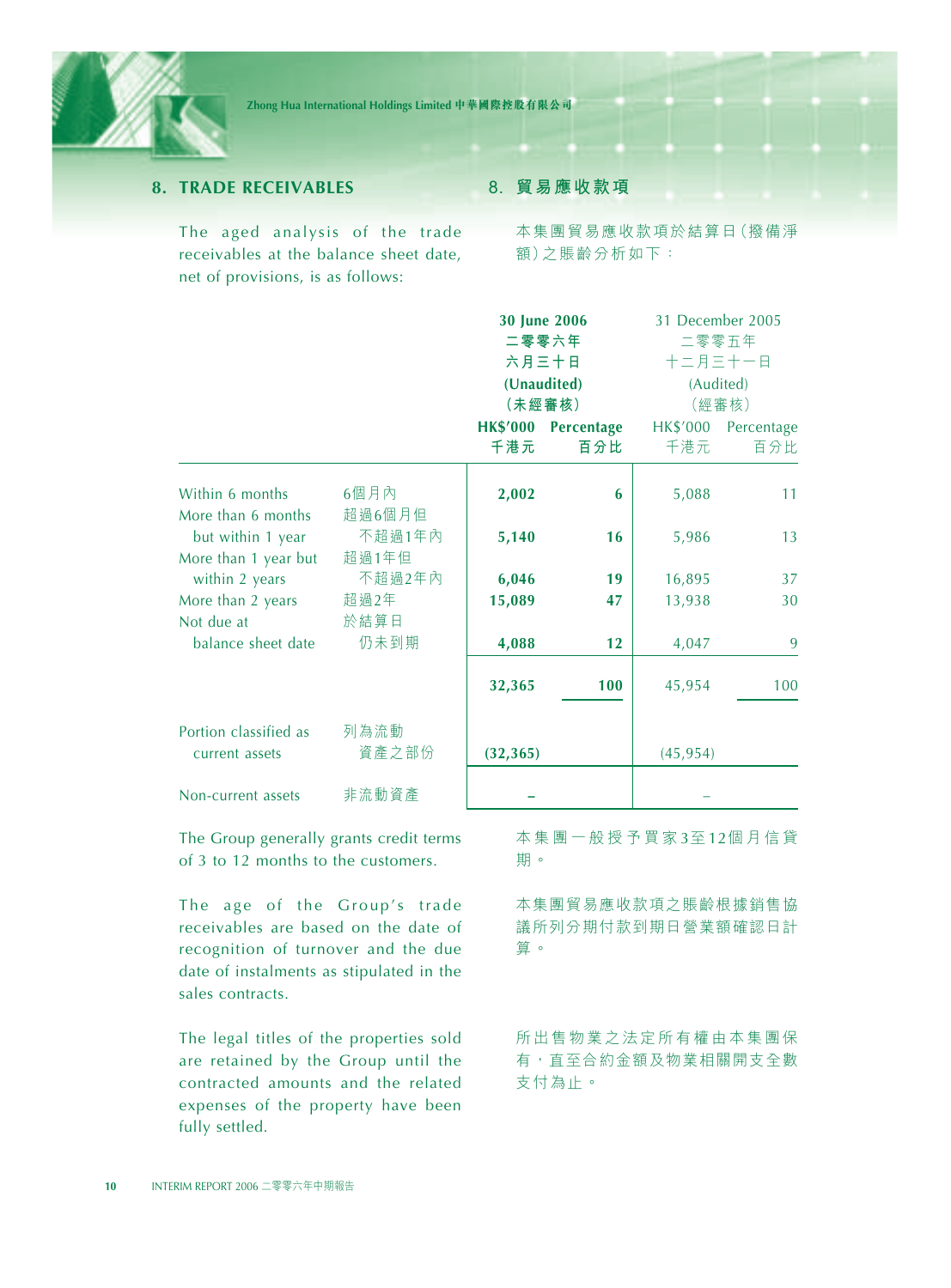

## **9. TRADE PAYABLES**

An aged analysis of the trade payables at the balance sheet date is as follows:

## **9. 貿易應付款項**

本集團之貿易應付款項於結算日之賬齡 分析如下:

|                    |        |                 | <b>30 June 2006</b> |          | 31 December 2005 |
|--------------------|--------|-----------------|---------------------|----------|------------------|
|                    |        |                 | 二零零六年               |          | 二零零五年            |
|                    |        |                 | 六月三十日               |          | 十二月三十一日          |
|                    |        |                 | (Unaudited)         |          | (Audited)        |
|                    |        |                 | (未經審核)              |          | (經審核)            |
|                    |        | <b>HK\$'000</b> | Percentage          | HK\$'000 | Percentage       |
|                    |        | 千港元             | 百分比                 | 千港元      | 百分比              |
|                    |        |                 |                     |          |                  |
| Within 6 months    | 6個月內   |                 |                     |          |                  |
| More than 6 months | 超過6個月但 |                 |                     |          |                  |
| but within 1 year  | 不超過1年內 |                 |                     |          |                  |
| More than 1 year   | 超過1年但  |                 |                     |          |                  |
| but within 2 years | 不超過2年內 |                 |                     | 105      | $\mathbf{1}$     |
| More than 2 years  | 超過2年但  |                 |                     |          |                  |
| but within 3 years | 不超過3年內 | 81              |                     |          |                  |
| Over 3 years       | 超過3年   | 31,445          | 99                  | 31,228   | 99               |
|                    |        |                 |                     |          |                  |
|                    |        | 31,526          | 100                 | 31,333   | 100              |

The age of Group's trade payables are based on the date of the goods received or services rendered.

本集團貿易應付款項之賬齡分析根據收 取貨物或服務提供日起計算。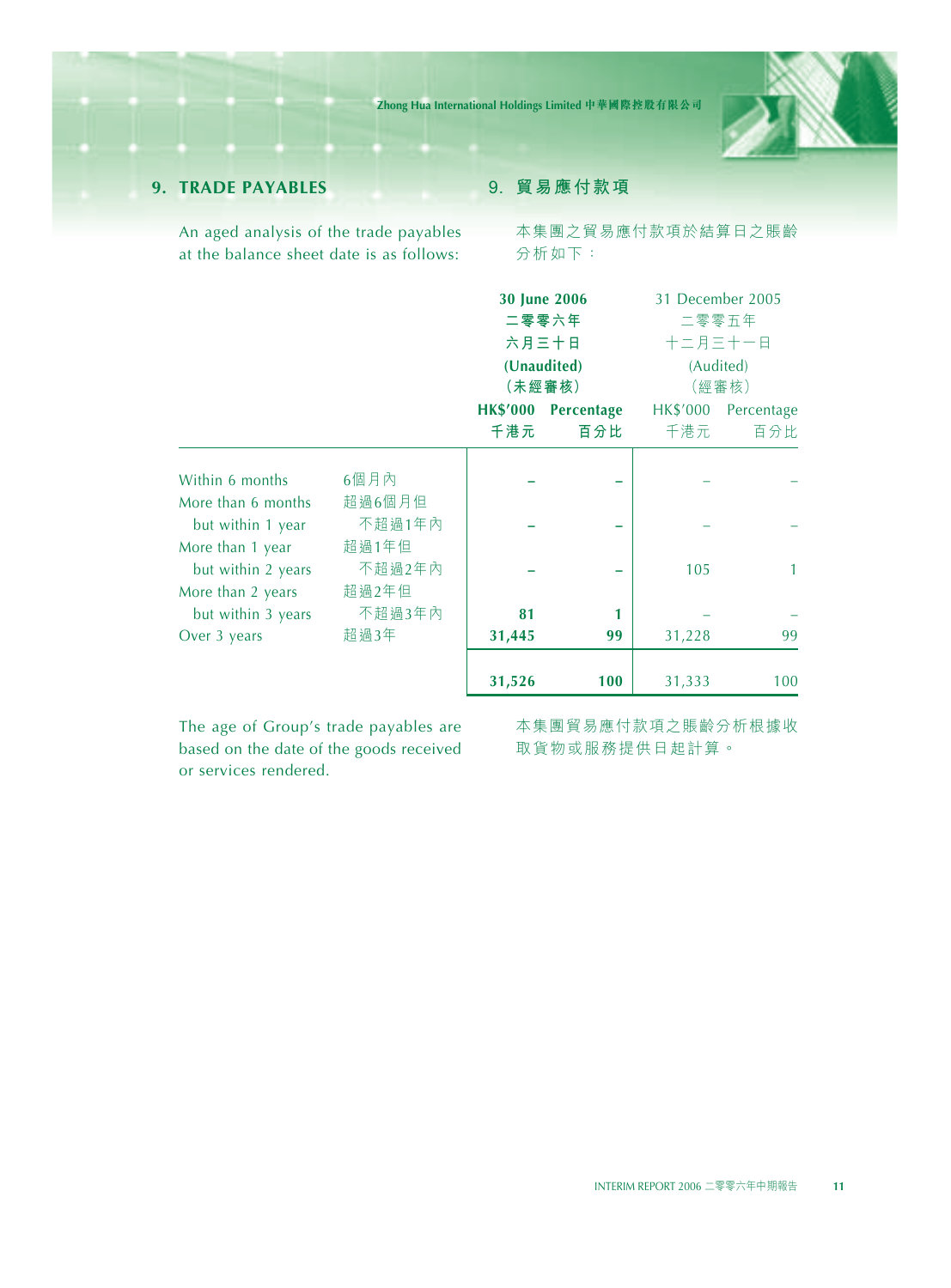

## **10. CONVERTIBLE BOND**

The convertible bond (the "Bond") bears interest at 2.75% per annum and is due for repayment on 18 August 2006. The Bond is convertible into a total of 20,000,000 shares with a par value of HK\$0.2 each of the Company, at the conversion price of HK\$1.5 per share at any time from 19 November 2004 up to the day falling fourteen days prior to the maturity date of the Bond on 18 August 2006. Further details of the terms and conditions of the Bond are set out in the announcement of the Company dated 19 July 2004.

The fair value of the liability component of the Bond was determined, upon issuance, using the prevailing market interest rate for similar debt without a conversion option and was carried as a current liability. The residual amount was assigned to the conversion option as the equity component that was recognised in shareholders' equity.

On 24 February 2006, the Bond was converted into 20,000,000 shares at HK\$1.5 per share. The above number of shares and the conversion price have been adjusted to reflect the capital reorganisation on 27 April 2006 as further detailed in note 11 to the financial statements.

#### **10.可換股債券**

可換股債券(「債券」),按年利率2.75厘 計息並於二零零六年八月十八日到期還 款。債券附有換股權,持有人可於二零 零四年十一月十九日至到期日二零零六 年八月十八日前十四天之期間內隨時按 換股價每股 1.5港元將其轉換為合計 20,000,000股本公司每股面值0.2港元之 股份。債券之條款及細則之進一步詳情 載於本公司日期為二零零四年七月十九 日之公佈內。

債券之負債部分公平值於發行時按相類 似債項之現行市場利率(但不附帶換股 權),並列作非流動負債。餘下所得款 項已分配至轉換期權,並已於股東權益 中確認。

於二零零六年二月二十四日,債券按每 股1.5港元轉換為20,000,000股股份。上 述股數及轉換價經調整以反映於二零零 六年四月二十七日之股本重組詳情載於 財務報表附註11。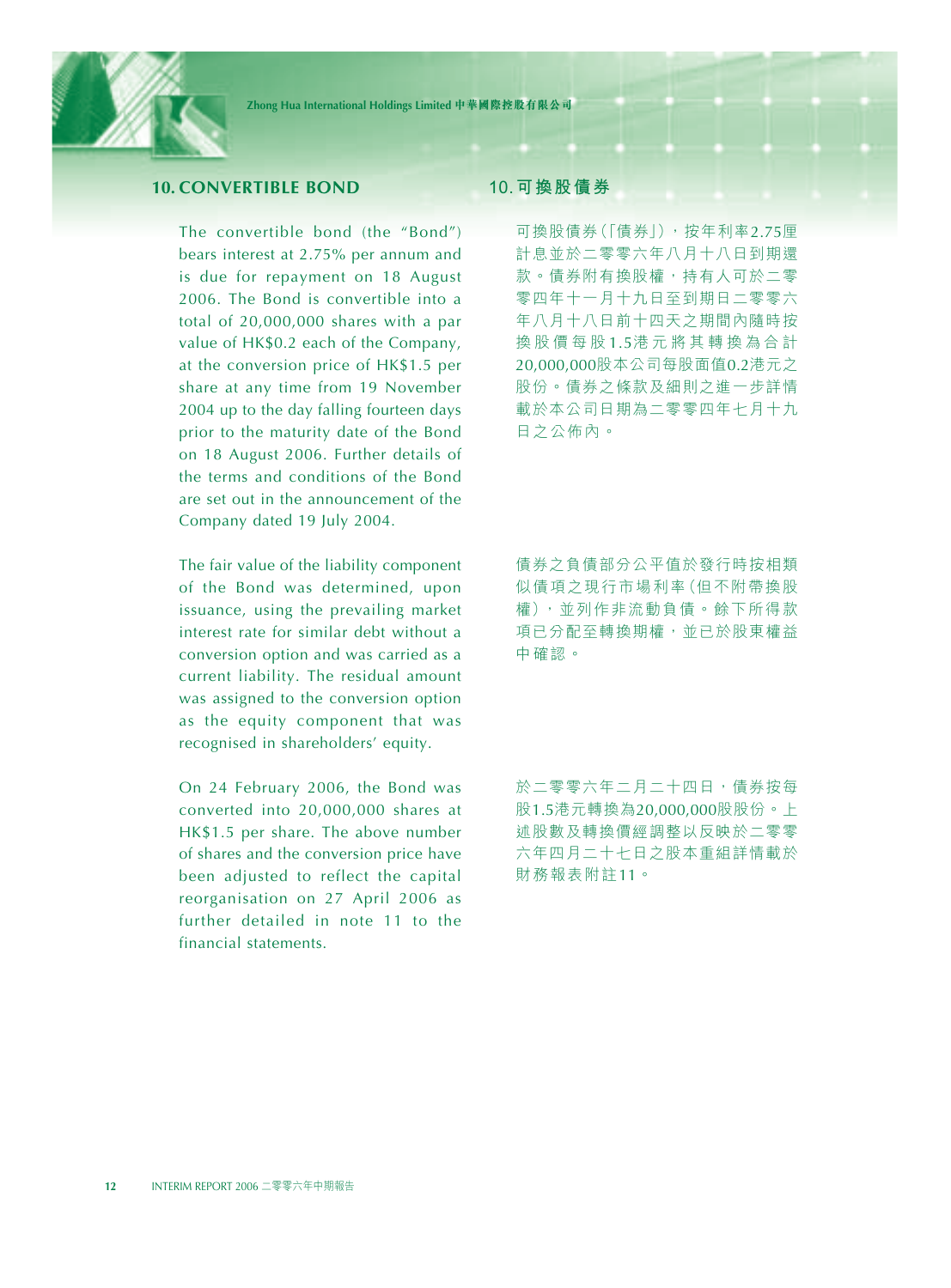**11.RESERVES 11.儲備 11.RESERVES** 

11. 儲

| Ö<br>⊞ |  |
|--------|--|
|        |  |

|                                                                                                    |                                                                                                                        | capital<br>已發行<br>股本<br>(Unaudited)<br>Issued | premium<br>份篇<br>Share<br>account<br>盟   | surplus<br>悉<br>Contributed<br>嘲<br>スポー  | reserve<br>撫<br>Capital<br>趣<br>資本                  | of convertible<br>可換股債券<br>之權益部分<br>(Unaudited)<br>component<br>bond<br>į | reserve<br>他儲備<br>Other<br>其                                   | fluctuation<br>reserve<br>医足<br><sub>又動 儲備</sub><br>Exchange<br>波動 | (accumulated<br>Retained<br>profits/<br>losses)<br>留溢利<br>【計虧損】<br>.<br>Bŵ<br>保 | 梅<br><b>Total</b>                          | interests<br>少數股東<br>權益<br>Minority    |  |
|----------------------------------------------------------------------------------------------------|------------------------------------------------------------------------------------------------------------------------|-----------------------------------------------|------------------------------------------|------------------------------------------|-----------------------------------------------------|---------------------------------------------------------------------------|----------------------------------------------------------------|--------------------------------------------------------------------|---------------------------------------------------------------------------------|--------------------------------------------|----------------------------------------|--|
|                                                                                                    |                                                                                                                        | <b>、經審核)</b><br>HK\$7000<br>千港元<br>₩          | (Unaudited)<br>(未經審核)<br>HK\$'000<br>千港元 | HK\$'000<br>千港元<br>(Unaudited)<br>(未經審核) | <b>- 經審核)</b><br>HK\$'000<br>千港元<br>Unaudited)<br>怅 | k經審核)<br>HK\$'000<br>千港元<br>₩                                             | <b>HK\$'000</b><br>千港元<br>Unaudited <sup>®</sup><br>:經書核)<br>₩ | HK\$'000<br>千港元<br>(Unaudited)<br>(未經審核)                           | HK\$'000<br>千港元<br>Unaudited)<br>經書核)<br>₩                                      | HK\$'000<br>千港元<br>Unaudited)<br>經書核)<br>₩ | HK\$'000<br>千港元<br>naudited)<br>(未經書核) |  |
| Exchange adjustment on<br>translation of financial<br>statements of overseas<br>4t 1 January 2005  | $\Box$<br>:一月一]<br><u>  鷹 公</u> 司<br>(産生之<br>五外報調子 化附近<br>零算期面<br>1   纸                                                | 78,388                                        | 303,964                                  | 80,258                                   |                                                     | 707                                                                       |                                                                | 442                                                                | 44,689                                                                          | 508,448                                    | 16,083                                 |  |
| cquisition of additional<br>subsidiaries                                                           | 司額外權益<br>医红<br>£<br>灩<br>₽                                                                                             |                                               |                                          |                                          |                                                     |                                                                           |                                                                | 29                                                                 | т                                                                               | 29                                         |                                        |  |
| Loss)/profit for the period<br>interests in a subsidiary<br>ssue of new shares                     | 莀<br>濵<br>行新股<br>內(虧損)<br>燃華                                                                                           | .660<br><u>ی</u>                              | ï                                        | Ì.<br>I                                  | T.<br>×                                             | Î,<br>f.                                                                  | ï                                                              | I                                                                  | (10, 202)<br>ï                                                                  | 15,660<br>10,202)                          | (16, 094)                              |  |
| ixchange adjustment on translation<br>4t 30 June 2005 and<br>1 July 2005                           | 幽<br>$\equiv$<br>휴프<br>年年屬產<br>大七公生<br>生年屬產<br>·二零零五:4<br>二零零零五:4階期表表<br>2.第2期務表題題題提<br>1.第2期期限期程<br>1.第2期期限<br>么<br>換 | 048<br>इं                                     | 303,964                                  | 80,258                                   | ï                                                   | ĭО                                                                        |                                                                | 471                                                                | 34,487                                                                          | 513,935                                    |                                        |  |
| of financial statements of<br>overseas subsidiaries<br>ssue of new shares                          |                                                                                                                        | 600                                           | 3,200                                    | Ï                                        |                                                     | f.                                                                        |                                                                | 6,199                                                              | Ï                                                                               | .199                                       |                                        |  |
| ssue of a share option<br>Loss for the period                                                      | 徽徽靈                                                                                                                    | J.<br>Ï                                       |                                          | I.<br>J.                                 | J.                                                  | T.<br>J.                                                                  | .280                                                           | I                                                                  | (3,569)<br>т                                                                    | 7,200<br>2,280<br>(3,569)                  |                                        |  |
| Exchange adjustment on translation<br>4t 31 December 2005 and<br>1 January 2006                    | 咚<br>$\mathbf{m}$<br>T<br>$^{+}$<br>$111$ cm<br>Œ<br>п<br>二月司之<br>十一公生                                                 | 98,048                                        | 307,164                                  | 80,258                                   | ï                                                   | 707                                                                       | 2,280                                                          | 6,670                                                              | 30,918                                                                          | 526,045                                    |                                        |  |
| of financial statements of<br>onversion of the Bond<br>overseas subsidiaries<br>ssue of new shares | 《》 換价 经管理收益 医心理学 化二氯苯二酸 医骨髓膜炎 医血管下降 医前方 医前方 医前方 医前方 医前方 医前列腺 医阴道 医心房 医心房 医心房 医心房 医心房 医心房 医心房 医心脏 医心脏 医心脏 医心脏 计中间       | 3,400<br>000                                  | 26,540<br>1,700                          | ï                                        | ï<br>т                                              | Ĩ,<br>(707)                                                               |                                                                | 3,503                                                              | T.<br>Ï                                                                         | 5,100<br>3,503<br>29,833                   |                                        |  |
| imployee share option scheme<br>exercise of a share option<br>shares issued upon                   | N<br>œ<br>際                                                                                                            | 000                                           | 800                                      | Ĩ.                                       | 855                                                 | r.                                                                        |                                                                |                                                                    | п                                                                               | ,800<br>1,855                              |                                        |  |
| shares issued under employee<br>share option scheme<br>oss for the period                          | 計援役計                                                                                                                   | Ĩ,<br>,800<br>ъń                              | 2,118                                    | ï<br>$\mathbf{I}$                        | (1,758)<br>J.                                       | $\overline{1}$<br>f.                                                      | ï<br>$\overline{\phantom{a}}$                                  | J.                                                                 | 6,652<br>É                                                                      | 6,160<br>16,652                            |                                        |  |
| 1130 June 2006<br>(Unaudited)                                                                      | $\Box$<br>盂<br>零零六年六月日<br>F經審核)<br>二零體<br>么                                                                            | 113,248                                       | 339,322                                  | 80,258                                   | $\sqrt{6}$                                          |                                                                           | 2,280                                                          | 10,173                                                             | 14,266                                                                          | 559,644                                    |                                        |  |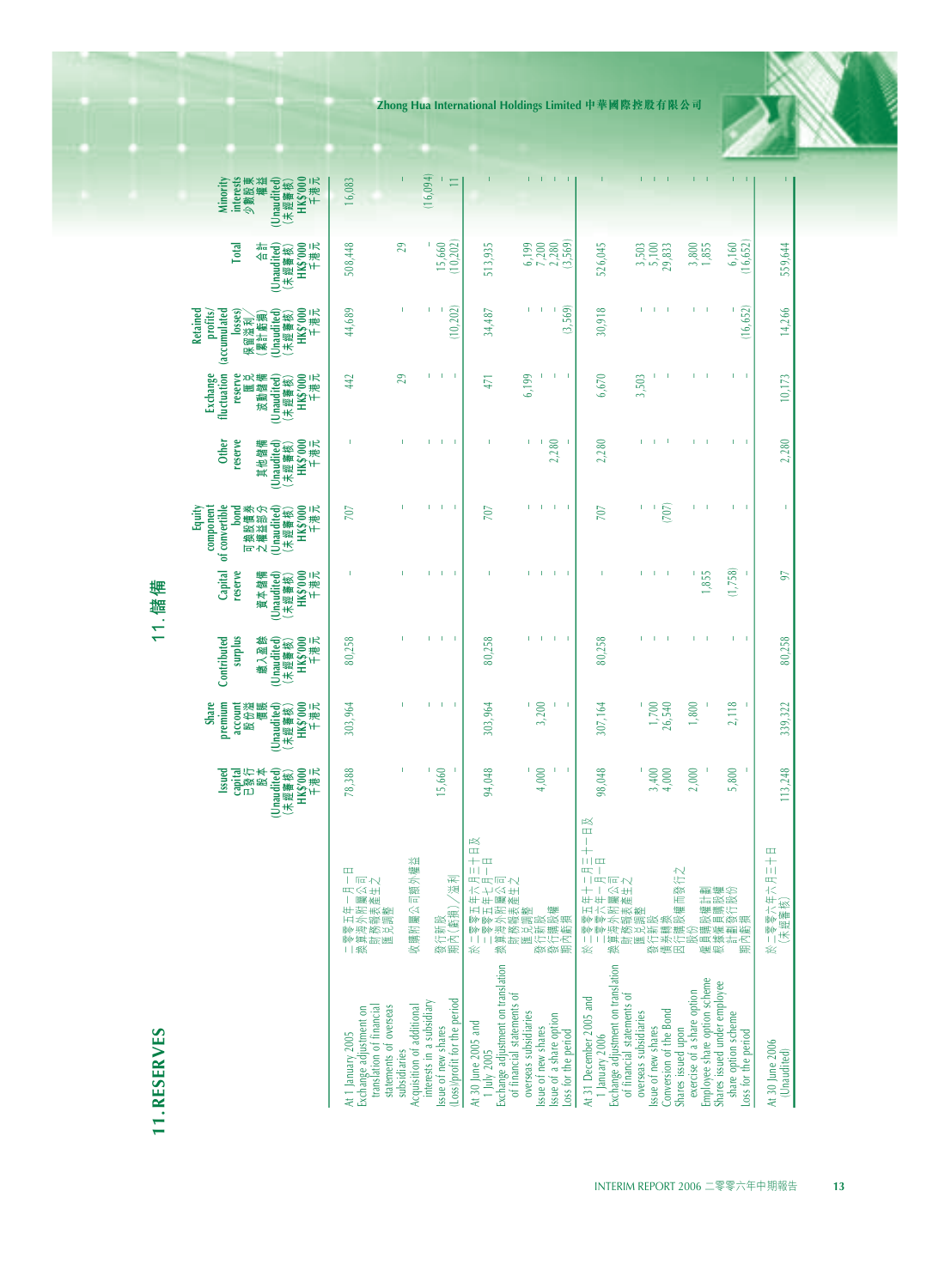

#### **11.RESERVES** *(Cont'd)*

On 10 April 2006, the Company proposed a capital reorganisation (the "Reorganisation") to consolidate every ten ordinary shares of HK\$0.02 each in the issued and unissued share capital of the Company into one ordinary share of HK\$0.20 each (the "Consolidated Shares"). Pursuant to the Reorganisation, the authorised share capital of the Company was increased from HK\$120 million to HK\$200 million by the creation of 400 million additional Consolidated Shares of HK\$0.2 each in the capital of the Company. The Reorganisation was approved by shareholders at the special general meeting on 27 April 2006.

## **12.CONTINGENT LIABILITIES**

At the balance sheet date, the Group's contingent liabilities not provided for in the financial statements were as follows:

## **11.儲備(續)**

於二零零六年四月十日,本公司建議進 行股本重組(「重組」),將本公司已發行 及未發行股本中每十股每股面值0.02港 元之普通股合併為一股每股面值0.20港 元之普通股(「合併股份」)。根據重組, 本公司之法定股本藉增設400,000,000 股每股面值 0.2港元之合併股份由 120,000,000港元增至 200,000,000港 元。重組已獲股東於二零零六年四月二 十七日舉行之股東特別大會上批准。

#### **12.或然負債**

於結算日,本集團並未於財務報表作出 撥備之或然負債如下:

|                                                                                                                                        | 30 June         | 31 December     |
|----------------------------------------------------------------------------------------------------------------------------------------|-----------------|-----------------|
|                                                                                                                                        | 2006            | 2005            |
|                                                                                                                                        | 二零零六年           | 二零零五年           |
|                                                                                                                                        |                 | 六月三十日 十二月三十一日   |
|                                                                                                                                        | (Unaudited)     | (Audited)       |
|                                                                                                                                        | (未經審核)          | (經審核)           |
|                                                                                                                                        | <b>HK\$'000</b> | <b>HK\$'000</b> |
|                                                                                                                                        | 千港元             | 千港元             |
| 就銀行向<br>Guarantees given for<br>本集團物業<br>mortgage loans granted<br>若干買家批出<br>by banks to certain<br>之按揭貸款<br>purchasers of the Group's |                 |                 |
| 所作之擔保<br>properties                                                                                                                    | 4,014           | 3,395           |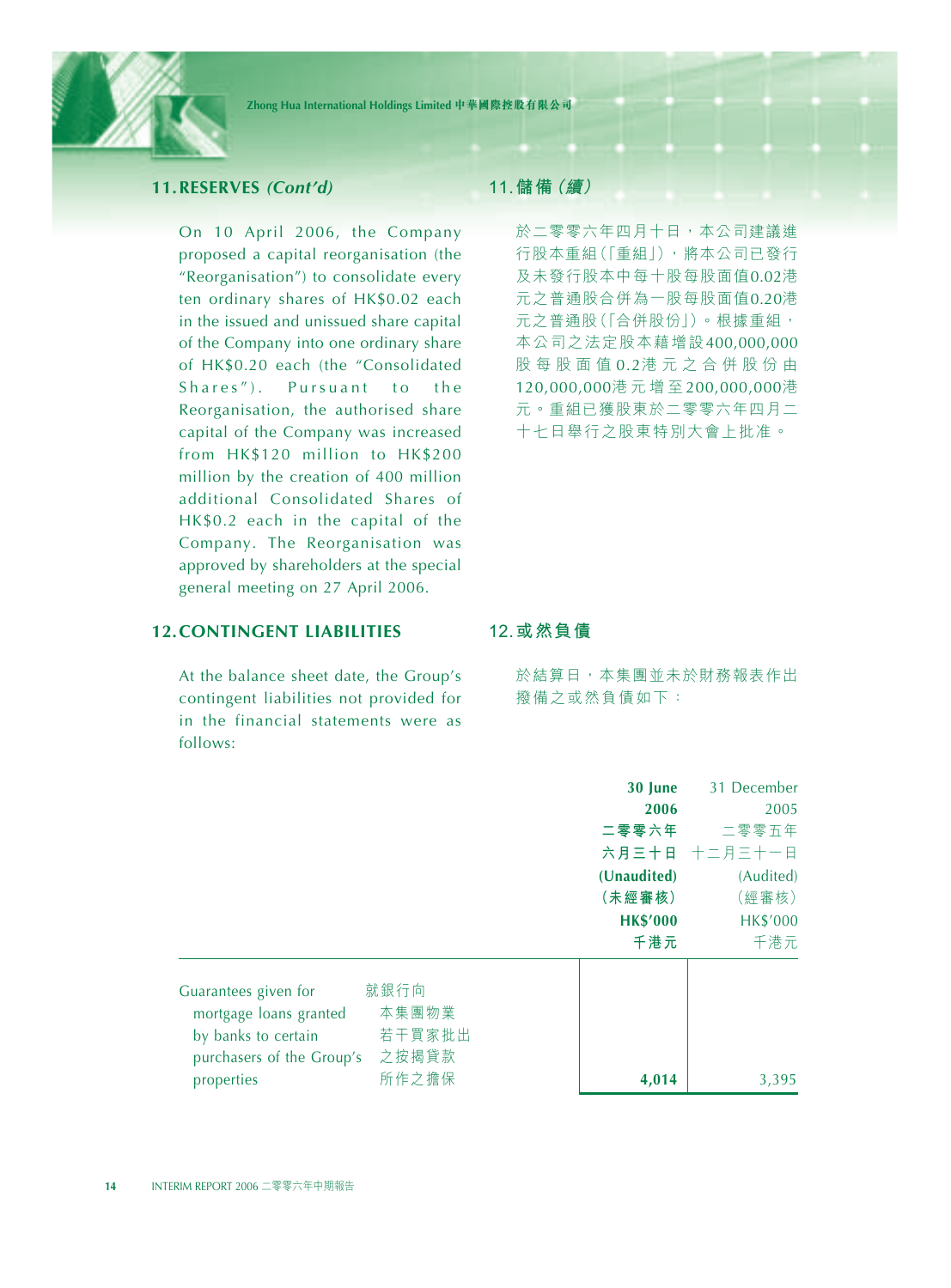

## **13.PLEDGE OF ASSETS**

The Group's bank loans were supported by certain of the Group's investment properties, a corporate guarantee executed by the Company and corporate guarantees provided by entities in the PRC.

## **13.資產抵押**

本集團之銀行貸款乃以本集團若干投資 物業、本公司簽訂之公司擔保及若干中 國實體提供的公司擔保作為支持。

## **14.COMMITMENTS**

**(a) Capital commitments**

**(a) 資本承擔**

**14.承擔**

|                      |        |                 | Group<br>本集團    |
|----------------------|--------|-----------------|-----------------|
|                      |        | 30 June         | 31 December     |
|                      |        | 2006            | 2005            |
|                      |        |                 | 二零零六年 二零零五年     |
|                      |        |                 | 六月三十日 十二月三十一日   |
|                      |        | (Unaudited)     | (Audited)       |
|                      |        | (未經審核)          | (經審核)           |
|                      |        | <b>HK\$'000</b> | <b>HK\$'000</b> |
|                      |        | 千港元             | 千港元             |
| Capital commitments  | 有關下列各項 |                 |                 |
| in respect of:       | 之資本承擔: |                 |                 |
| Contracted, but not  | 已訂約但   |                 |                 |
| provided for         | 未撥備    |                 |                 |
| Property development | 物業發展   |                 |                 |
| project              | 項目     | 35,902          | 35,902          |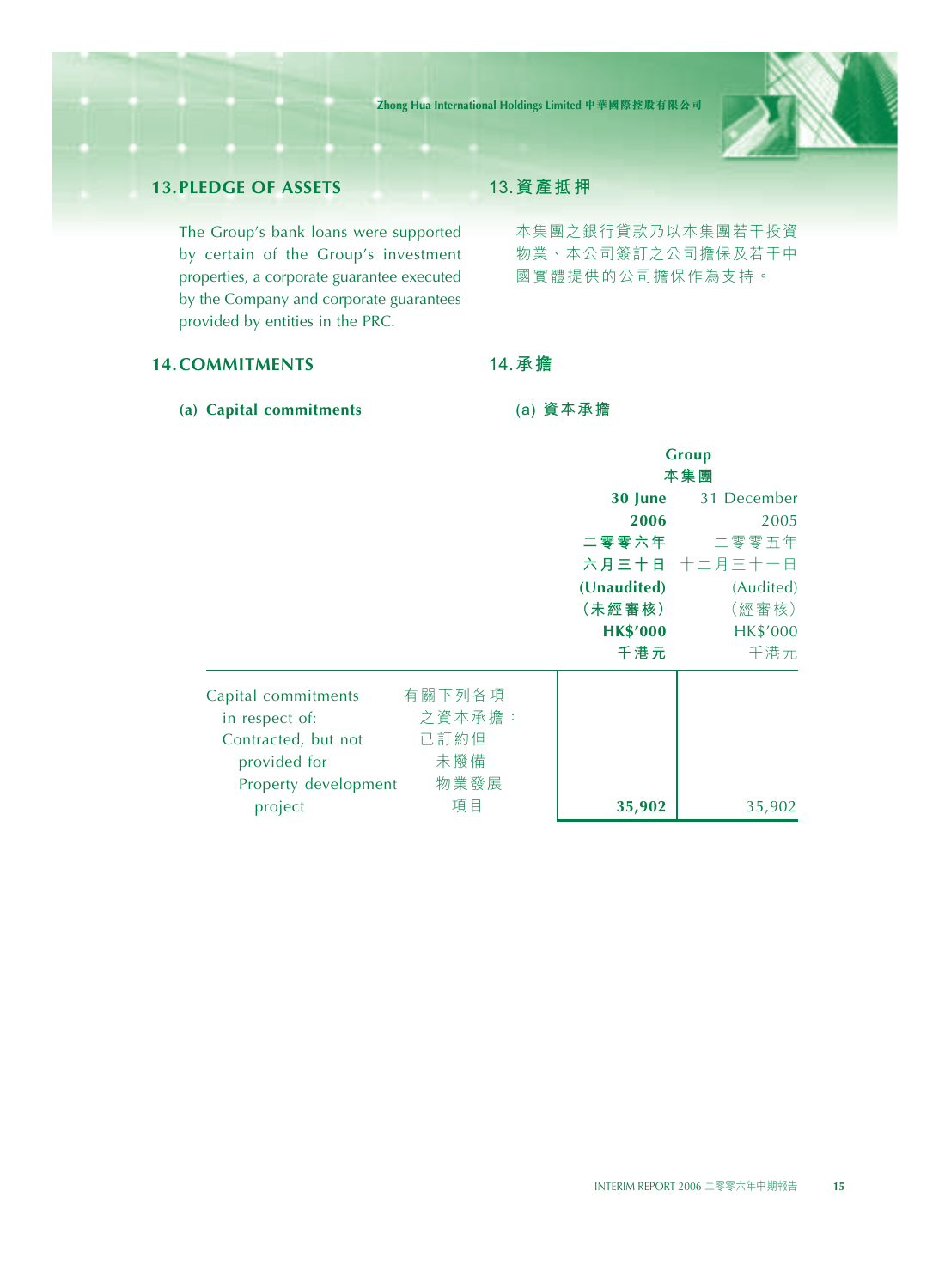

## **14.COMMITMENTS** *(Cont'd)*

- **(b) Commitments under operating leases**
	- *(i) As lessor*

The Group leases certain of its investment properties and POS equipment under operating lease arrangements with leases negotiated for terms of two years and five years, respectively.

At 30 June 2006, the Group had total future minimum lease receivables under noncancellable operating leases with its tenants falling due as follows:

**14.承擔(續)**

**(b)經營租約承擔**

*(i)* 作為出租人

本集團根據經營租賃安排出租 其若干投資物業及POS設備,經 磋商之租約年期分別為兩年及 五年。

於二零零六年六月三十日,本 集團根據不可撤銷之經營租約 與其租客訂立之未來最低租約 應收款項及到期日如下:

#### **Group 本集團**

|                                           |                 | 30 June         | 31 December     |
|-------------------------------------------|-----------------|-----------------|-----------------|
|                                           |                 | 2006            | 2005            |
|                                           |                 | 二零零六年           | 二零零五年           |
|                                           |                 |                 | 六月三十日 十二月三十一日   |
|                                           |                 | (Unaudited)     | (Audited)       |
|                                           |                 | (未經審核)          | (經審核)           |
|                                           |                 | <b>HK\$'000</b> | <b>HK\$'000</b> |
|                                           |                 | 千港元             | 千港元             |
| Within one year<br>In the second to fifth | 於一年內<br>於第二至第五年 | 12,968          | 12,838          |
| years, inclusive                          | (包括首尾兩年)        | 6,696           | 13,048          |
|                                           |                 | 19,664          | 25,886          |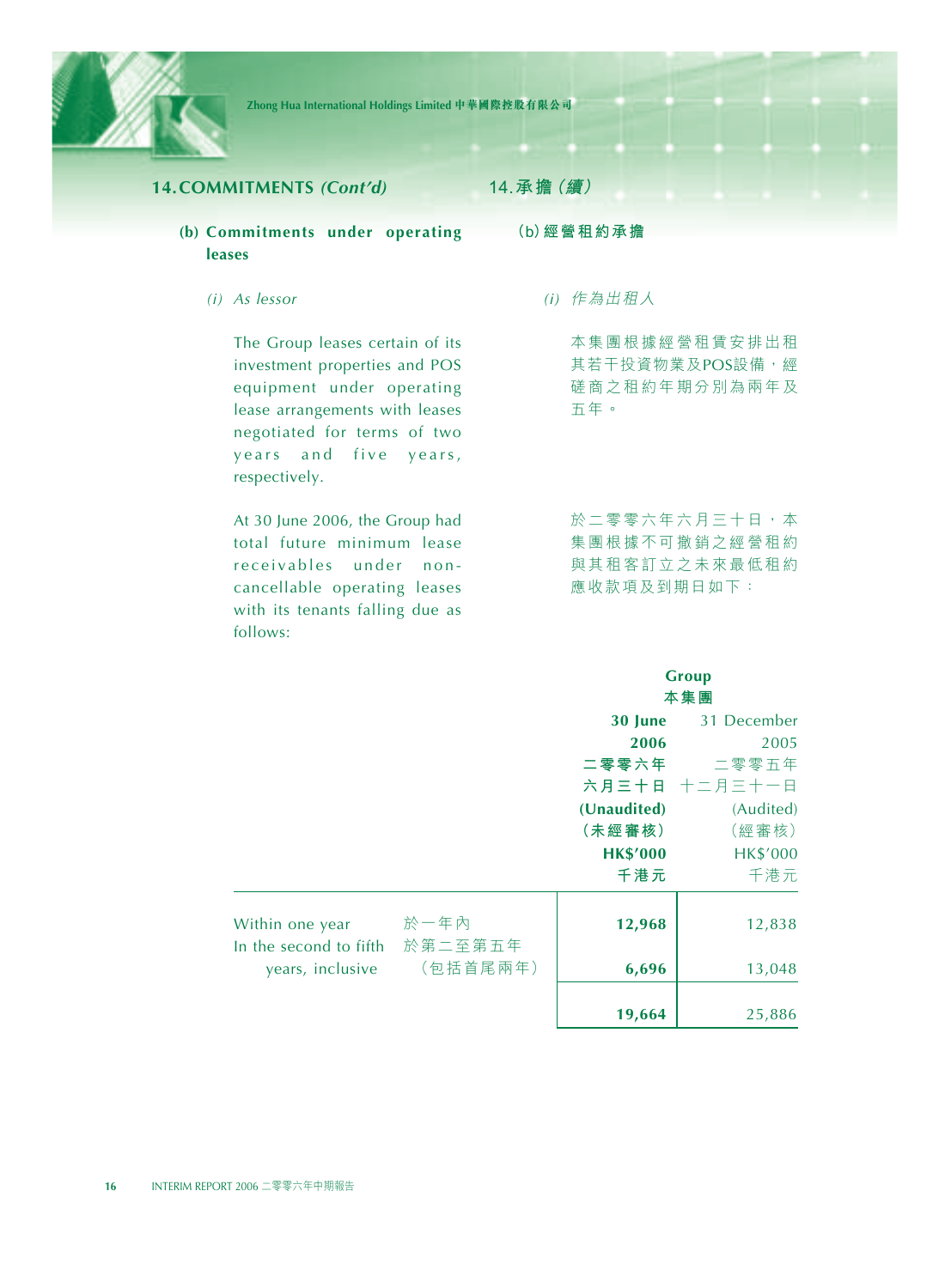**Zhong Hua International Holdings Limited 中華國際控股有限公司**



## **14.COMMITMENTS** *(Cont'd)*

## **(b) Commitments under operating leases** *(Cont'd)*

*(ii) As lessee*

The Group leases its office properties under operating lease arrangements with leases negotiated for terms ranging from one to two years.

At 30 June 2006, the Group had total future minimum lease payments under noncancellable operating leases falling due as follows:

**14.承擔(續)**

**(b)經營租約承擔(續)**

*(ii)* 作為承租人

本集團根據經營租約安排租用 辦公室物業及輸送綫路,所議 定之租期介乎一至兩年。

於二零零六年六月三十日,本 集團根據不可撤銷之經營租約 未來最低應付租金款項及到期 日如下:

**Group**

|                                           |                 |                 | 本集團             |
|-------------------------------------------|-----------------|-----------------|-----------------|
|                                           |                 | 30 June         | 31 December     |
|                                           |                 | 2006            | 2005            |
|                                           |                 |                 | 二零零六年 二零零五年     |
|                                           |                 |                 | 六月三十日 十二月三十一日   |
|                                           |                 | (Unaudited)     | (Audited)       |
|                                           |                 | (未經審核)          | (經審核)           |
|                                           |                 | <b>HK\$'000</b> | <b>HK\$'000</b> |
|                                           |                 | 千港元             | 千港元             |
| Within one year<br>In the second to fifth | 於一年內<br>於第二至第五年 | 771             | 879             |
| years, inclusive                          | (包括首尾兩年)        | 125             | 442             |
|                                           |                 | 896             | 1,321           |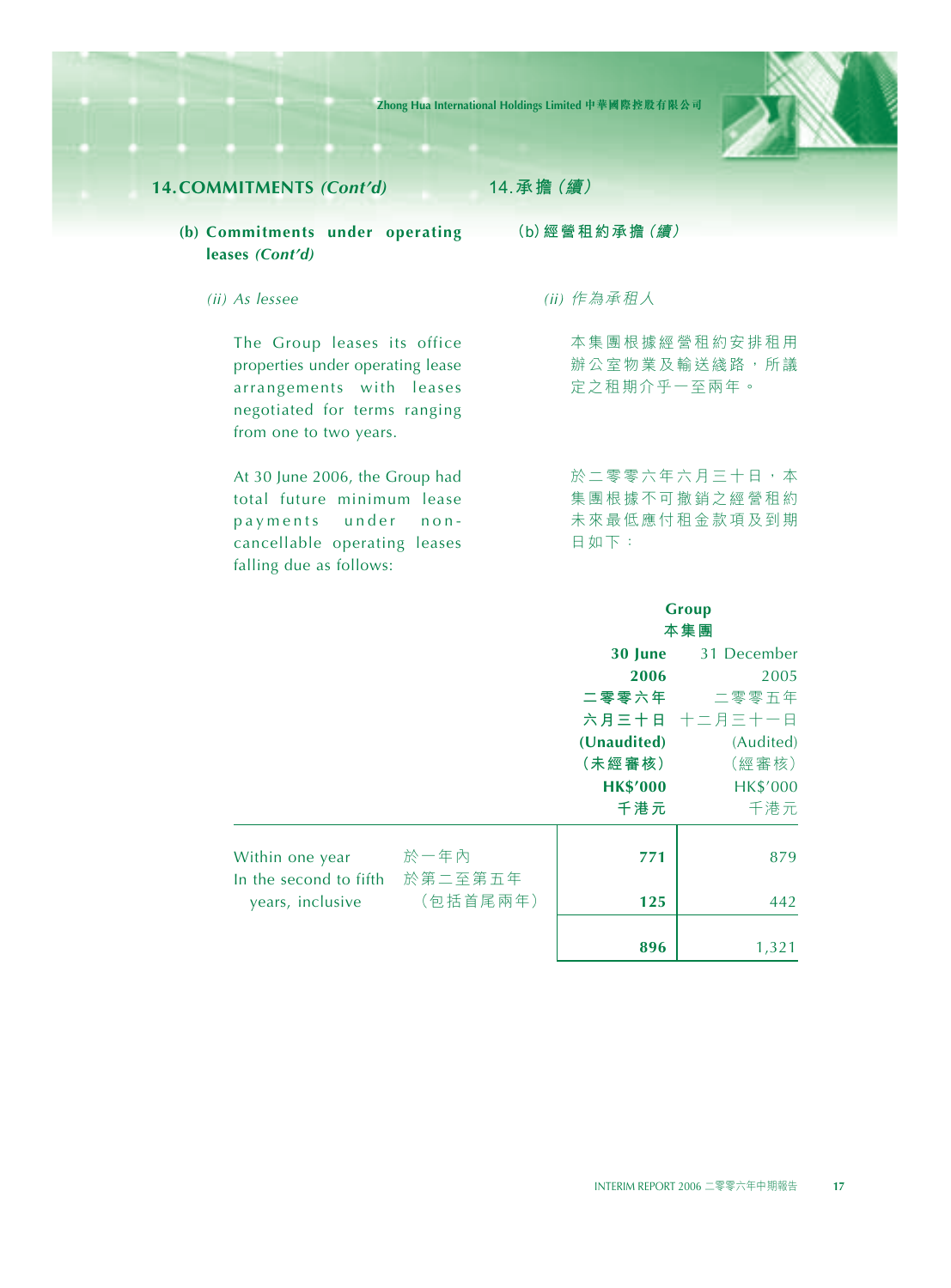

## **15.LITIGATION**

A writ of summon was issued in August 2005 by a former director of a subsidiary of the Company (the "Former Director") against certain defendants which include, inter alia, the Company, a wholly owned subsidiary of the Company, and a director and certain accounting staff of the Company. According to the summons, the Former Director claimed certain damages in relation to the acquisition of a subsidiary by the Group from a private company controlled by the Former Director in December 2000. In the Indorsement of Claims, the Former Director claimed that a receipt for a consideration of HK\$33,500,000 signed by the private company controlled by her be set aside and demanded for payment of outstanding consideration in the amount of HK\$33,500,000.

The Company has filed an acknowledgement of service to defend the proceedings. Having consulted the Group's legal counsel, the directors concluded that no provision for the proceedings is required in this stage.

## **15.訴訟**

於二零零五年八月,本公司附屬公司一 名前董事(「前董事」)向若干被告(其中 包括本公司、本公司一家全資附屬公司 及本公司一名董事及若干會計人員)發 出傳訊令狀,內容有關本集團於二零零 零年十二月向該前董事收購一間該前董 事擁有的私營公司附屬公司造成之若干 損失提出索償。於索償書中,該前董事 聲稱其擁有的私營公司簽署之代價 33,500,000港元之收據應撤回並要求支 付未償代價金額33,500,000港元。

本公司已提交送達認收書以提出抗辯, 經諮詢本集團的法律顧問,董事認為, 現階段毋須就司法程序作出撥備。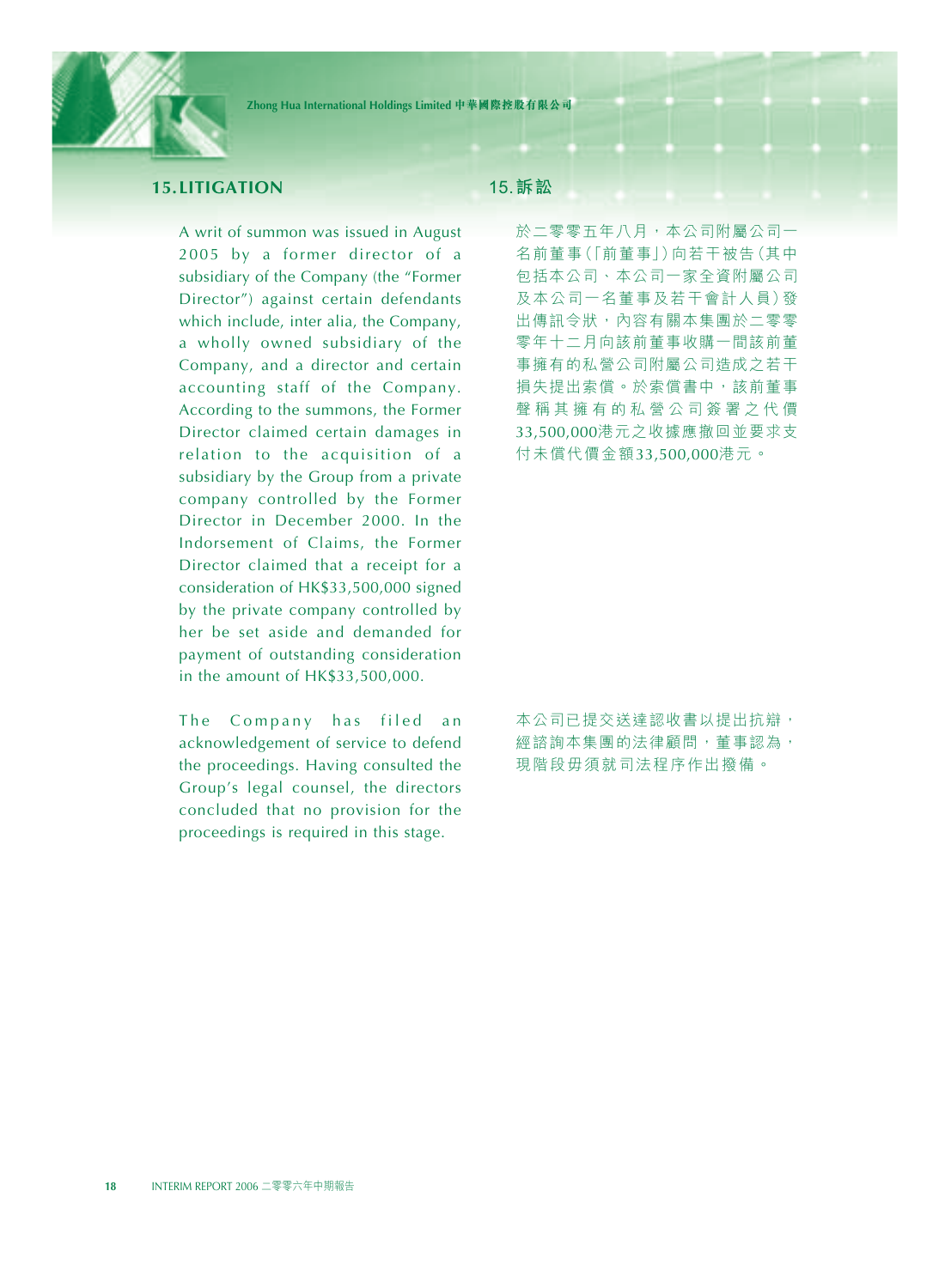

## **16.POST BALANCE SHEET EVENTS**

Pursuant to a subscription agreement and a supplemental agreement dated on 31 August 2005 and 23 September 2005 respectively between the Company and Hero Grand Investments Limited (the "Subscriber"), an independent third party, the Subscriber had conditionally agreed to subscribe for 20,000,000 new shares (the "Subscription Shares") at a subscription price of HK\$0.36 per share, and the Company had conditionally agreed to grant an option (the "Option") to the Subscriber at a price of HK\$2,280,000. Pursuant to the terms of the deed of the Option, the Subscriber will be entitled to subscribe a maximum of 57,000,000 new shares (the "Option Shares") at an exercise price of HK\$0.38 per share, subject to adjustments, anytime from the date of the completion of the supplemental agreement and up to 31 December 2006. 20,000,000 Subscription Shares and 10,000,000 Option Shares at an exercise price of HK\$0.38 were allotted and issued in October 2005 and April 2006 respectively.

Subsequent to the balance sheet date, on 11 August 2006 and 22 August 2006, the Subscriber served notices for subscription of 25,000,000 and 22,000,000 Option Shares respectively at an exercise price of HK\$0.38. The 25,000,000 and 22,000,000 Option Shares were alloted and issued on 14 August 2006 and 23 August 2006 respectively, and a gross proceed of HK\$17,860,000 was raised by the Company.

The above number of shares, subscription price and exercise price have been adjusted to reflect the capital reorganisation on 27 April 2006 as further detailed in note 11 to the financial statements.

#### **16.結算日後事項**

根據本公司與Hero Grand Investments Limited(「認購人」)(獨立第三方)訂立 之日期分別為二零零五年八月三十一日 及二零零五年九月二十三日之認購協議 補充協議,認購人有條件同意按每股 0.36港元之認購價認購20,000,000股新 股(「認購股份」),且本公司有條件同意 向認購人授予一項價格為2,280,000港 元之購股權(「購股權」)。根據購股權契 據之條款,認購人有權自補充協議完成 日期至二零零六年十二月三十一日止期 間以每股0.38港元(可予調整)之行使價 認購最多57,000,000股新股(「購股權股 份 」)。 20,000,000股認購股份及 10,000,000股購股權股份分別於二零零 五年十月及二零零六年四月按行使價 0.38港元配發及發行。

結算日後,於二零零六年八月十一日及 二零零六年八月二十二日,認購人分別 發出以0.38港元行使價認購25,000,000 股及22,000,000股購股權股份之通知。 該25,000,000股及22,000,000股購股權 股份已分別於二零零六年八月十四日及 二零零六年八月二十三日配發及發行, 本公司亦籌得款項總額 17,860,000港 元。

上述股數、認購價及行使價已經調整以 反映於二零零六年四月二十七日之股本 重組詳情載於財務報表附註11。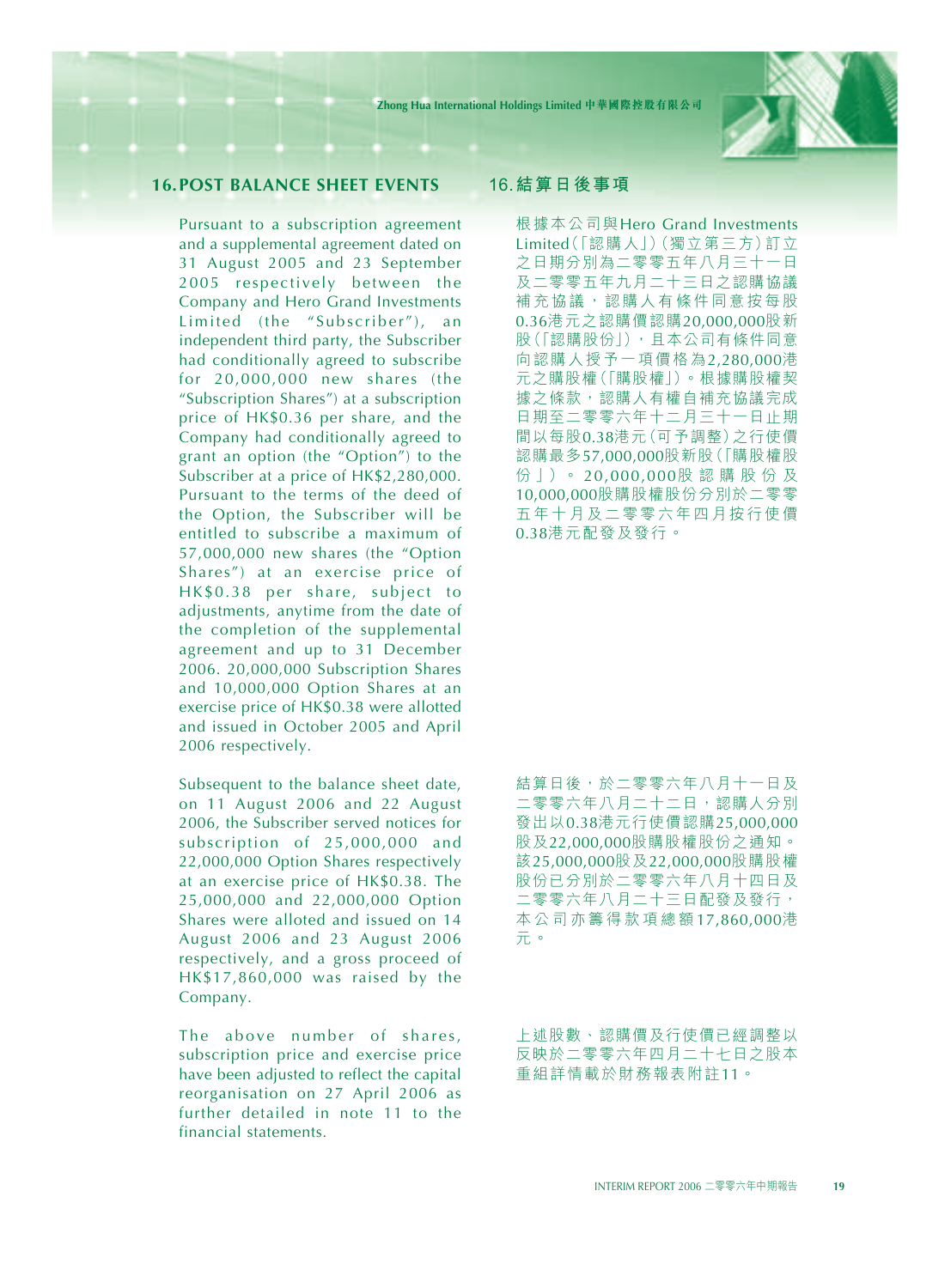

## **REVIEW OF RESULTS**

The Directors would like to report that the Group recorded a turnover of HK\$6,399,000 (30 June 2005: HK\$11,139,000) for the six months ended 30 June 2006 (the "Period"), representing a decrease of 43% compared with the corresponding period. Loss attributable to ordinary equity holders of the Company was HK\$16,652,000 (30 June 2005: net loss of HK\$10,202,000) for the Period.

## **REVIEW OF OPERATIONS**

The Group's turnover during the Period mainly comprised of rental income generated from the commercial podium in Chongqing, the People's Republic of China (the "PRC"), the leasing of point-of-sale ("POS") equipment in Guangzhou, the PRC and the provision of telecommunication and other related services in the PRC.

#### **Property investment**

The rental income generated from leasing of the commercial units in Gang Yu Square in Chongqing in the PRC increased in the Period compared with 2005.

The occupancy rate of the square remained satisfactory during the Period. It was expected that the business would continue to generate a steady stream of income to the Group.

#### **業績回顧**

董事會宣佈,本集團於截至二零零六年六 月 三 十日 止六 個 月(「期間」)錄 得 營 業 額 6,399,000港元(二零零五年六月三十日: 11,139,000港元),與上一年同期比較下降 43%。本期間本公司普通股權益持有人應佔 虧損為16,652,000港元(二零零五年六月三 十日:淨虧損10,202,000港元)。

#### **業務回顧**

本集團於期間之營業額主要包括位於中華 人民共和國(「中國」)重慶之商場所帶來之 租金收入,在中國廣州租賃銷售設備(「POS 設備」)以及在中國提供電訊及其他有關服 務。

#### **房地產投資**

期間出租中國重慶港渝廣場之商業單元所 得之租金收入較二零零五年同期有所增 加。

於期間內,中國重慶港渝廣場之出租率依 然理想。預期該項業務將持續為本集團帶 來穩定之收入來源。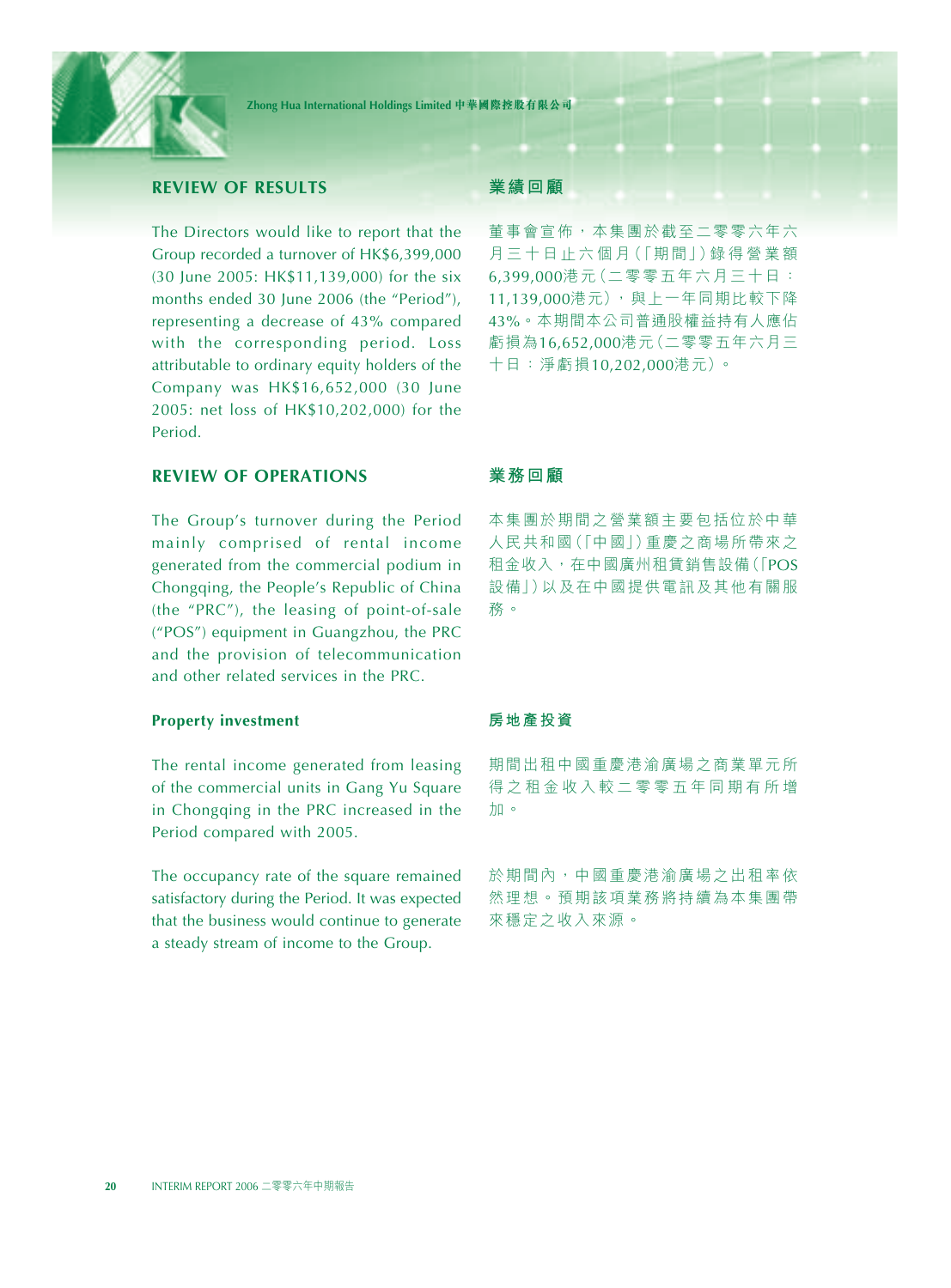

#### **Leasing of POS equipment**

Since 2003, the Group had engaged in the business of leasing corded and cordless POS equipment in Guangzhou, the PRC. The demand for POS equipment remained steady during the Period. The Group will explore business opportunities for other value added services adhered to the leasing of the POS equipment.

## **Provision of telecommunication and other related services**

Since 2004, the Group had engaged in the business of providing integrated telecommunication network services to online game developers and other broadband media providers via its operating subsidiary. Due to cut-throat competition in the dynamic online business market in Guangzhou, the PRC, it was difficult for integrated telecommunication network service providers to secure a steady profit margin unless new and attractive online games and/or related broadband media products kept emerging from the market to drum up demand for such services. Since late 2005, the management of the Group's telecommunication division has been focusing on developing new business models and, if practicable, to identify strategic investors to co-invest in new business developments.

#### **業務回顧(續)**

#### **租賃POS設備**

本集團自二零零三年起已在中國廣州從事 租賃有線及無線POS設備。期內,市場對 POS設備之需求保持穩定。本集團將開拓更 多有關租賃POS設備其他增值服務之商機。

#### **提供電訊及其他有關服務**

本集團自二零零四年起一直透過其附屬公 司從事為網上遊戲發展商及其他寬頻媒體 供應商提供綜合電訊網絡服務之業務。由 於中國廣州市網上業務市場之割喉式減價 戰,綜合電訊網絡服務供應商在賺取穩定 毛利方面遇上困難,除非不斷有新穎吸引 之網上遊戲及/或相關寬頻媒體產品推出 市場,帶動對此類服務之需求。自二零零 五年末,本集團電訊部一直專注於發展新 經營模式及(在可行情況下)物色策略性投 資者共同投資新業務發展。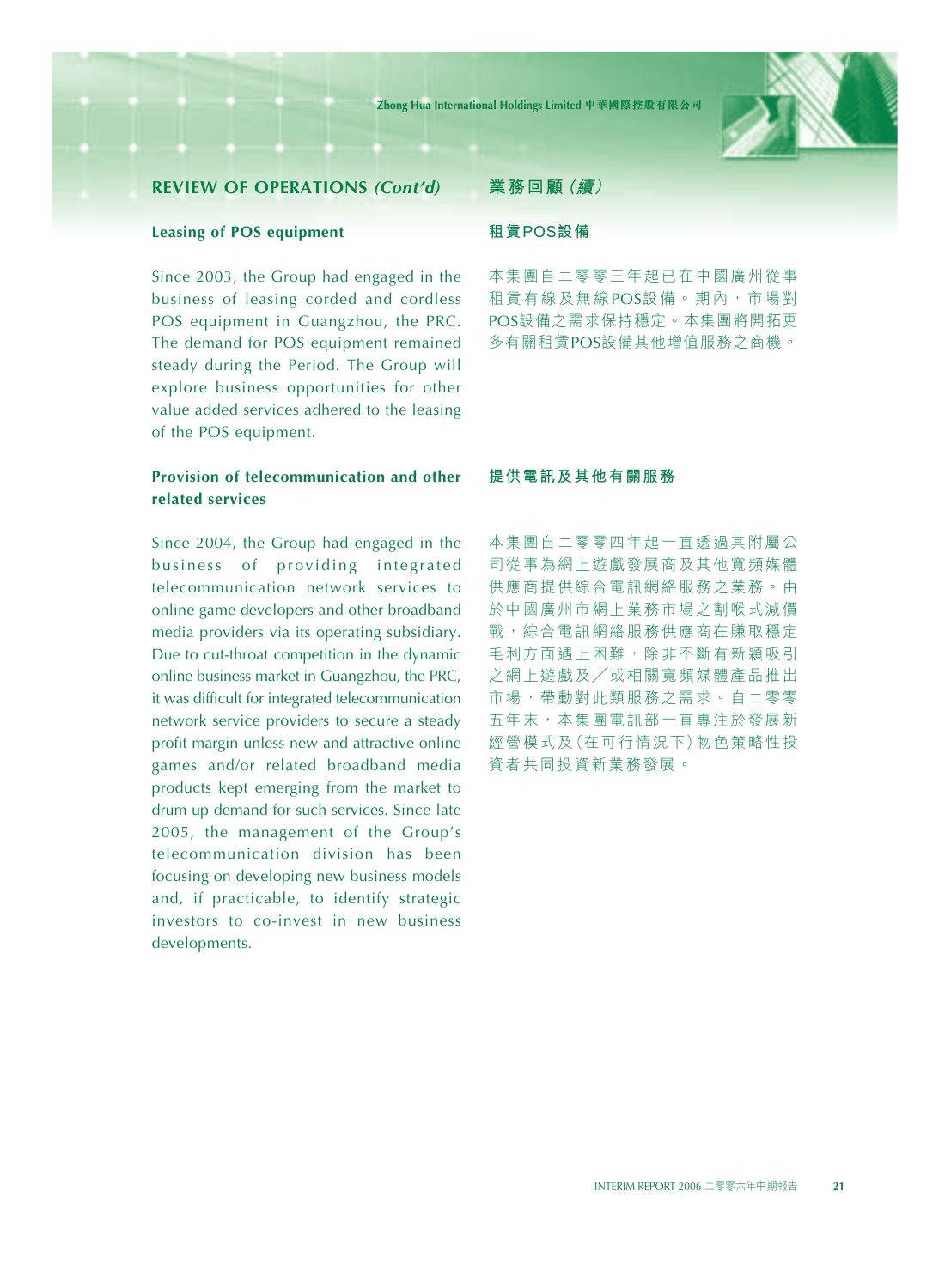

#### **Postponement of payment of the balance of a consideration**

In November 2002, it was announced that the Group was contracted to dispose certain assets to an independent third party at a consideration of HK\$350,000,000 payable by installments. Pursuant to a second supplemental agreement dated 26 January 2005, the timing for payment of the balancing consideration of HK\$90,000,000 in relation to the subject disposal was extended without interest to not later than 26 July 2005. However, given the total gross floor area of a proposed site of the underlying properties was not yet determined by the relevant governmental authorities, the purchaser to the transaction therefore requested that the payment of an amount of HK\$40,000,000 be further deferred to not later than 30 January 2006 without interest. On 23 January 2006, the Group entered into an agreement with the purchaser to reschedule the repayment date of the remaining consideration of HK\$40,000,000 on or before 31 January 2007. In this connection, the Group has received a sum of HK\$310,000,000 out of HK\$350,000,000 from the purchaser to the transaction.

#### **業務回顧(續)**

#### **延遲支付代價餘額**

於二零零二年十一月,本集團公佈,本集 團根據合約向獨立第三方出售若干資產, 代價為350,000,000港元並以分期付款方式 支付。根據日期為二零零五年一月二十六 日之第二次補充協議,就該出售而須支付 本集團之代價餘額90,000,000港元之付款時 間已順延至不遲於二零零五年七月二十六 日。然而,鑒於有關政府當局尚未確定相 關物業建議之地塊之總樓面面積,該交易 之買方遂要求款項40,000,000港元之支付時 間進一步順延至不遲於二零零六年一月三 十日,並且不計利息。於二零零六年一月 二十三日,本集團與買家訂立一項協議, 更改餘下代價40,000,000港元之支付日期 (於二零零七年一月三十一日或之前)。因 此,本集團已由該交易之買方獲得 350,000,000港元中之合共310,000,000港 元。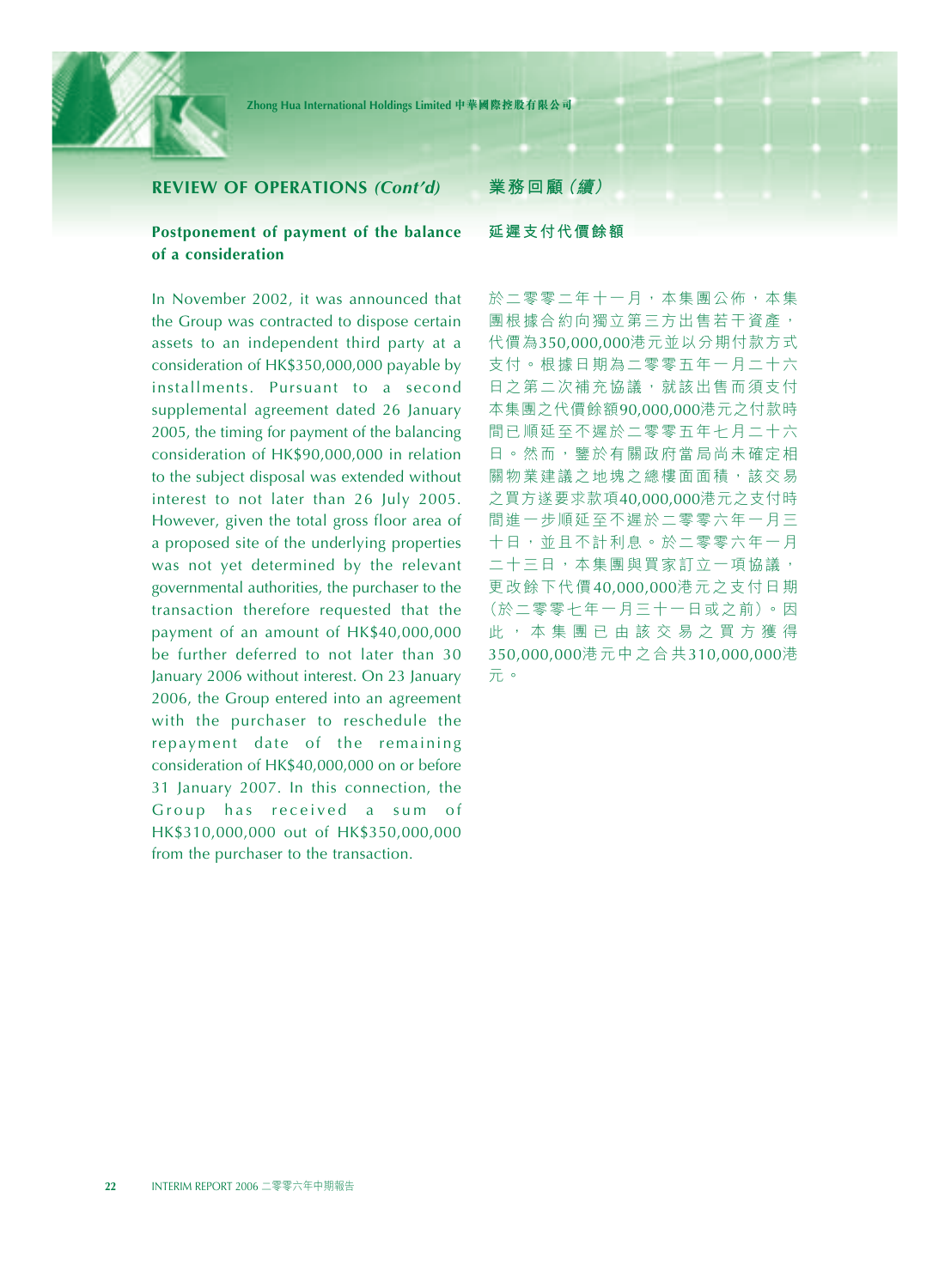

## **Conversion of Convertible Bond**

On 24 February 2006, Asia Pacific Broadband Entertainment Corporation Limited (formerly known as CNC Broadband Entertainment Corporation Limited), the holder of the Convertible Bond, exercised the conversion rights of the Convertible Bond. 20,000,000 shares with a par value of HK\$0.2 each of the Company were converted at the conversion price of HK\$1.5 per share.

The above number of shares and conversion price have been adjusted to reflect the capital reorganisation on 27 April 2006 as further detailed in the section "Capital reorganisation" below.

## **Placement of new shares**

On 28 March 2006, the Company entered into a subscription agreement with an independent third party which had conditionally agreed to subscribe for 17,000,000 shares to be issued and allotted by the Company at a subscription price of HK\$0.3 per share. On 25 April 2006, the Company issued and allotted 17,000,000 shares at HK\$0.3 per share resulting in raising a gross proceed of HK\$5.1 million, which will be used for general working capital of the Group.

The above number of shares and subscription price have been adjusted to reflect the capital reorganisation on 27 April 2006 as further detailed in the section "Capital reorganisation" below.

#### **業務回顧(續)**

#### **轉換可換股債券**

於二零零六年二月二十四日,可換股債券持 有人Asia Pacific Broadband Entertainment Corporation Limited(前稱CNC Broadband Entertainment Corporation Limited)行使可 換股債券之轉換權。本公司20,000,000股每 股面值0.2港元之股份按轉換價每股1.5港元 進行轉換。

上述股數及轉換價已經調整以反映於二零 零六年四月二十七日之股本重組,詳情載 於下文「股本重組」一節。

#### **配售新股份**

於二零零六年三月二十八日,本公司與一 名獨立第三方訂立認購協議,該獨立第三 方有條件同意以每股0.3港元之認購價認購 本公司將予發行及配發之17,000,000股股 份。於二零零六年四月二十五日,本公司 以每股0.3港元發行及配發17,000,000股股 份,籌得款項總額5,100,000港元,將用作 本集團之一般營運資金。

上述股數及認購價已經調整以反映於二零 零六年四月二十七日之股本重組,詳情載 於下文「股本重組」一節。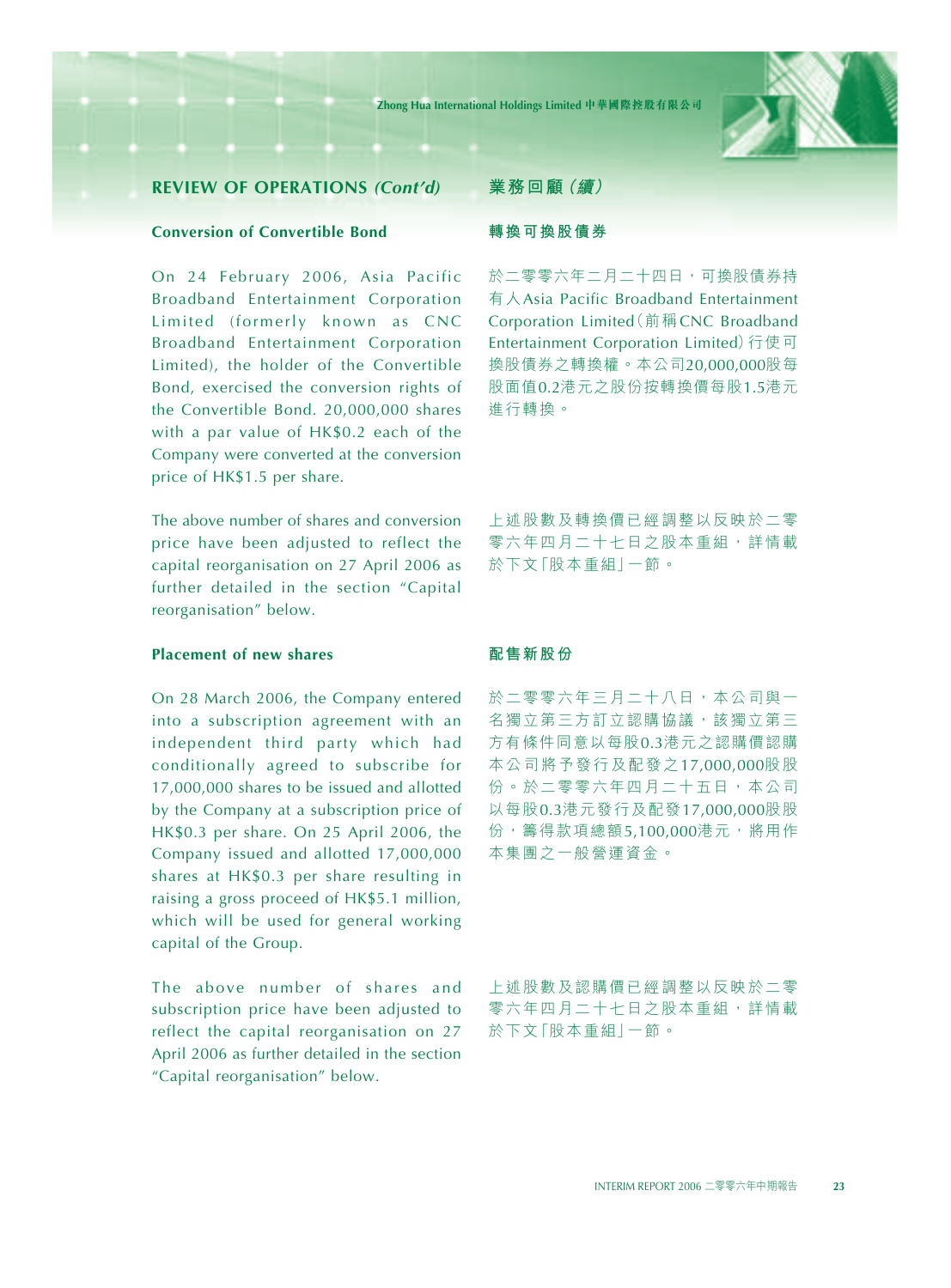

#### **Subscription of new shares and grant of option**

On 31 August and 23 September 2005, a subscription agreement and a supplemental agreement were respectively entered into between the Company, a subscriber and a guarantor who are both independent third parties, pursuant to which the subscriber had conditionally agreed to subscribe for 20,000,000 new shares (the "Subscription Shares") at a subscription price of HK\$0.36 per share, and the Company had conditionally agreed to grant an option (the "Option") to the subscriber at a price of HK\$2,280,000. Pursuant to the terms of the deed of the Option, the subscriber will be entitled to subscribe a maximum of 57,000,000 new shares (the "Option Shares") at an exercise price of HK\$0.38 per share anytime from the date of the completion of the supplemental agreement and up to 31 December 2006. The Subscription Shares were allotted and issued to the subscriber in October 2005.

On 18 April 2006, the subscriber served the notice for subscription of 10,000,000 Option Shares at an exercise price of HK\$0.38. The 10,000,000 Option Shares were allotted and issued on 25 April 2006, and a gross proceed of HK\$3,800,000 was raised by the Company.

Subsequent to the balance sheet date, on 11 August 2006 and 22 August 2006, the subscriber served notices for subscription of 25,000,000 and 22,000,000 Option Shares at an exercise price of HK\$0.38. The 25,000,000 and 22,000,000 Option Shares were allotted and issued on 14 August 2006 and 23 August 2006 respectively, and a gross proceed of HK\$17,860,000 was raised by the Company. The Option had been fully exercised.

## **業務回顧(續)**

#### **認購新股份及授出購股權**

於二零零五年八月三十一日及二零零五年 九月二十三日,本公司與認購人及擔保人 (後兩者均為獨立第三方)分別訂立一項認 購協議及補充協議,據此,認購人已有條 件同意以認購價每股 0.36港元認購 20,000,000股新股份(「認購股份」),而本 公司已有條件同意以2,280,000港元之價格 向認購人授出購股權(「購股權」)。根據購 股權之條款,認購人將有權由補充協議完 成日起截至二零零六年十二月三十一日, 以行使價每股 0.38港元認購最多數目為 57,000,000股之新股份(「購股權股份」)。 該等認購股份於二零零五年十月配發及發 行予認購人。

認購人於二零零六年四月十八日發出通 知,以0.38港元之行使價認購10,000,000股 購股權股份。該10,000,000股購股權股份已 於二零零六年四月二十五日配發及發行, 本公司籌得款項總額3,800,000港元。

於結算日後,認購人於二零零六年八月十 一日及二零零六年八月二十二日發出通 知,以 0.38港元之行使價分別認購 25,000,000股及22,000,000股購股權股份。 該25,000,000股及22,000,000股購股權股份 已分別於二零零六年八月十四日及二零零 六年八月二十三日配發及發行,本公司籌 得款項總額17,860,000港元。該購股權已獲 悉數行使。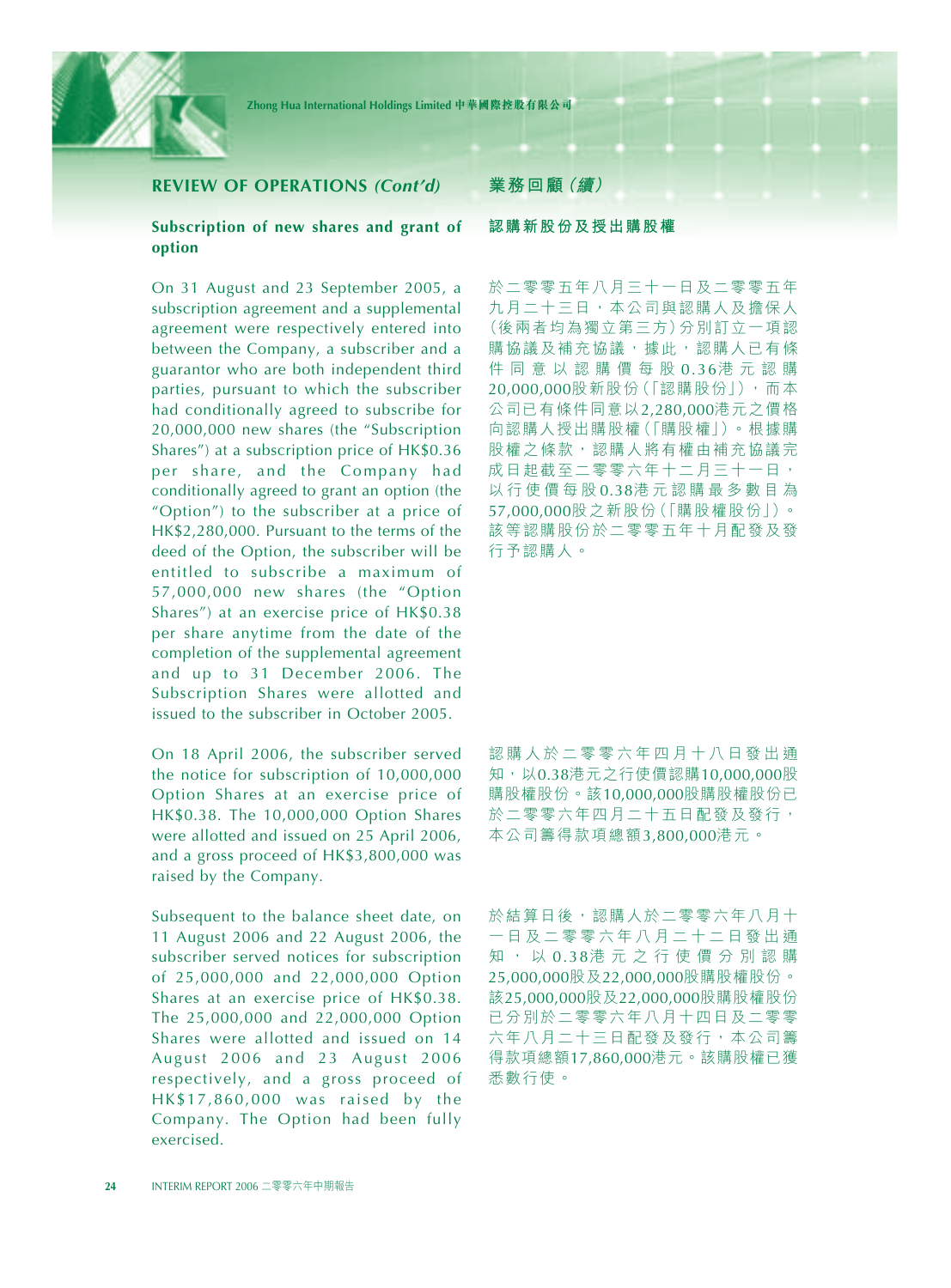

## **Subscription of new shares and grant of option** *(Cont'd)*

The above number of shares, subscription price and exercise price have been adjusted to reflect the capital reorganisation on 27 April 2006 as further detailed in the section "Capital reorganisation" below.

#### **Capital reorganisation**

On 10 April 2006, the Company proposed a capital reorganisation (the "Reorganisation") to consolidate every ten ordinary shares of HK\$0.02 each in the issued and unissued share capital of the Company into one ordinary share of HK\$0.20 each (the "Consolidated Shares"). Pursuant to the Reorganisation, the authorised share capital of the Company was increased from HK\$120 million to HK\$200 million by the creation of 400 million additional Consolidated Shares of HK\$0.2 each in the capital of the Company. The Reorganisation was approved by shareholders at the special general meeting on 27 April 2006.

#### **業務回顧(續)**

**認購新股份及授出購股權(續)**

上述股數、認購價及行使價整以反映於二 零零六年四月二十七日之股本重組,詳情 載於下文「股本重組」一節。

#### **股本重組**

於二零零六年四月十日,本公司建議進行 股本重組(「重組」),將本公司已發行及未 發行股本中每十股每股面值0.02港元之普通 股合併為一股每股面值0.20港元之普通股 (「合併股份」)。根據重組,本公司之法定 股本藉增設400,000,000股每股面值0.2港元 之合併股份由 120,000,000港元增至 200,000,000港元。重組已獲股東於二零零 六年四月二十七日舉行之股東特別大會上 批准。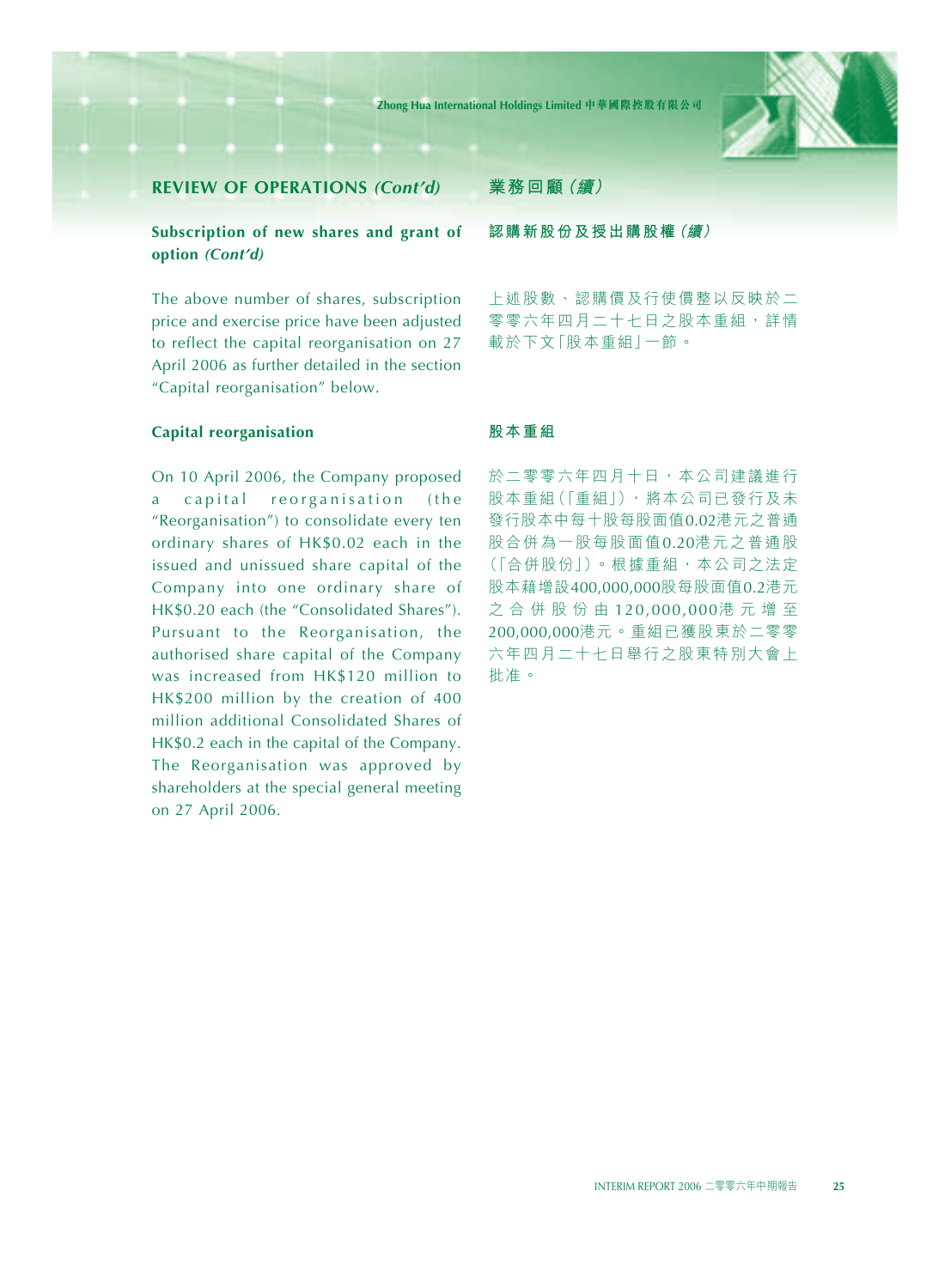

#### **Litigation**

A writ of summons was issued in August 2005 by a former director of a subsidiary of the Company (the "Former Director") against, inter alia, the Company. According to the summons, the Former Director claimed certain damages in relation to the acquisition of a subsidiary by the Group from a private company controlled by the Former Director in December 2000. In the Indorsement of Claims, the Former Director claimed that a receipt for a consideration of HK\$33,500,000 signed by the private company controlled by her be set aside and demanded for payment of outstanding consideration in the amount of HK\$33,500,000.

The Company has filed an acknowledgement of service to defend the proceedings. Given that the aggregate amount under all the claims is not material to the Group as a whole and the litigation is expected to continue for a period of time before a judgment is made, the Group is of the view that the proceedings will not have any immediate material adverse impact on the financial position, cashflow and business operation of the Group. No provision for the proceedings has been made at this stage.

#### **業務回顧(續)**

#### **訴訟**

於二零零五年八月,本公司附屬公司一名 前董事(「前董事」)向(其中包括)本公司發 出傳訊令狀,內容有關本集團於二零零零 年十二月向該前董事收購一間該前董事擁 有的私營公司附屬公司造成之若干損失提 出索償。於索償書中,該前董事聲稱其擁 有的私營公司簽署之代價33,500,000港元之 收據應撤回並要求支付未償代價金額 33,500,000港元。

本公司已提交送達認收書以提出抗辯。鑒 於索償總額對本集團整體而言並不重大, 且該訴訟在法院判決前仍將持續一段時 間,故本集團認為,該訴訟將不會對本集 團之財務狀況、現金流量及業務營運產生 任何即時重大不利影響。現階段並無就司 法程序作出撥備。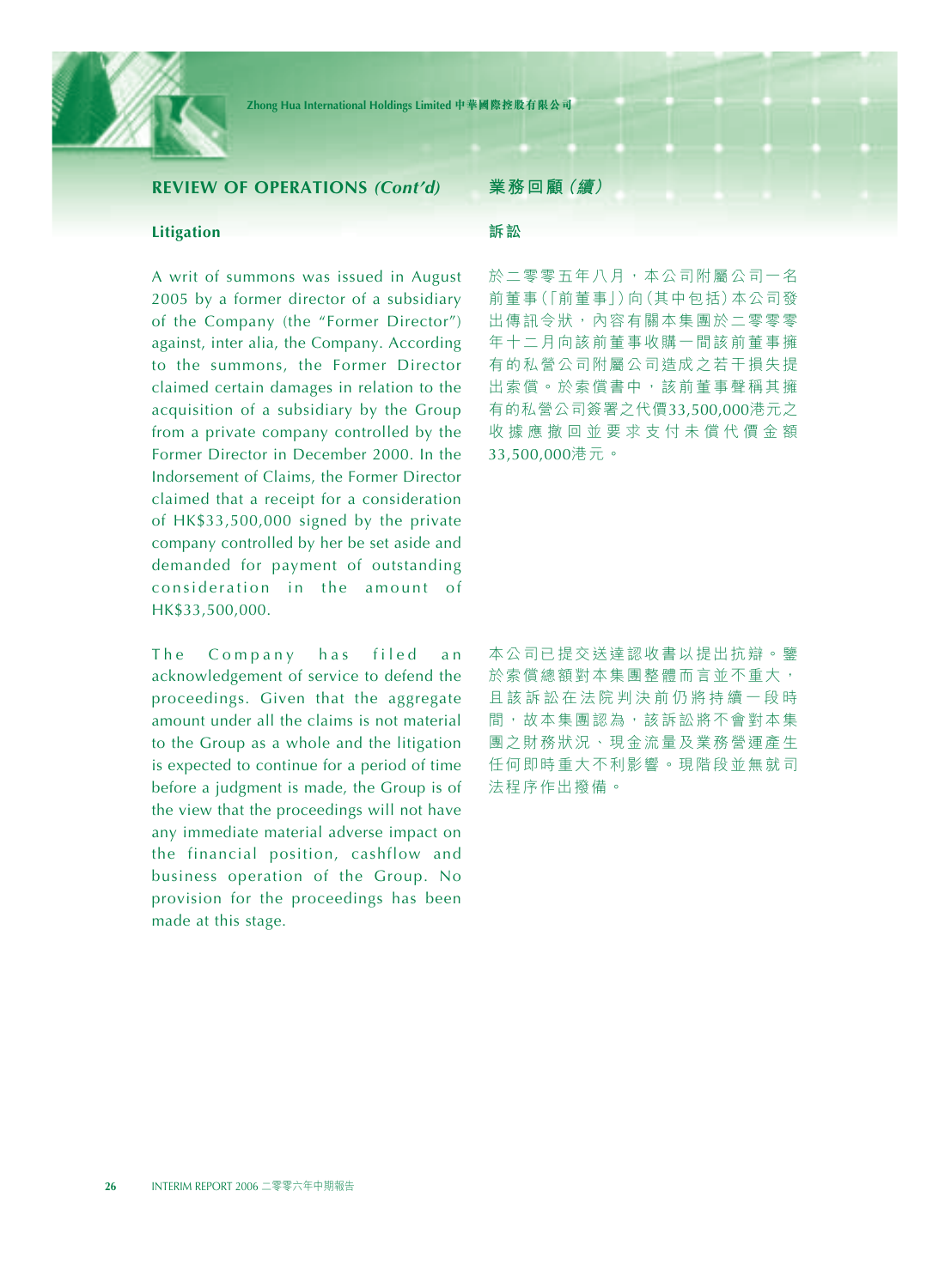

## **FINANCIAL REVIEW**

#### **Liquidity and financial resources**

The Group generally financed its businesses with internally generated cash flows, banking facilities, net proceeds from placing of new shares and exercise of share options during the Period. Cash and bank balances of the Group as at 30 June 2006 amounted to HK\$154,443,000 (31 December 2005: HK\$133,151,000) and pledged deposits of HK\$401,000 (31 December 2005: HK\$354,000).

As at 30 June 2006, the Group had outstanding borrowings of approximately HK\$55,592,000 comprising interest-bearing bank loans amounted to HK\$52,216,000 (31 December 2005: HK\$54,140,000), convertible bonds payable amounted to HK\$nil (31 December 2005: HK\$29,782,000) and finance lease payable amounted to HK\$3,376,000 (31 December 2005: HK\$515,000). Of the Group's interest-bearing bank loans, 61%, 10% and 29% respectively are repayable within one year or on demand, in the second year, in the third to fifth years, inclusive. An amount of HK\$26,832,000 bank loans as at 30 June 2006 was charged at fixed interest rates (31 December 2005: HK\$26,564,000).

The Group's gearing ratio as at 30 June 2006 was 0.25 (31 December 2005: 0.28), calculated based on the Group's total liabilities, excluding deferred income, of HK\$188,240,000 (31 December 2005: HK\$210,531,000) over total assets of HK\$765,941,000 (31 December 2005: HK\$754,633,000).

#### **財務回顧**

#### **流動資金及財務資源**

於期間內,本集團一般以內部產生之流動 現金、銀行信貸及配售新股的所得款項淨 額作為其運作所需資金。於二零零六年六 月三十日,本集團之現金及銀行結存達 154,443,000港元(二零零五年十二月三十 一日:133,151,000港元),及已抵押存款 401,000港 元(二 零 零 五 年 十 二 月 三 十 一 日:354,000港元)。

於二零零六年六月三十日,本集團有未償 還借款約55,592,000港元,包括計息之銀行 貸款為52,216,000港元(二零零五年十二月 三十一日:54,140,000港元)、應付可換股 債券為零港元(二零零五年十二月三十一 日:29,782,000港元)及應付融資租賃費達 3,376,000港元(二零零五年十二月三十一 日:515,000港元)。本集團的計息銀行貸 款中,其中61%、10%及29%分別於一年內 或按要求、第二年及第三至五年(包括首尾 兩年)內償還。於二零零六年六月三十日按 固定息率計息之銀行貸款為 26,832,000港元(二零零五年十二月三十一 日:26,564,000港元)。

本集團於二零零六年六月三十日之資本負 債比率為0.25(二零零五年十二月三十一 日:0.28),乃按本集團債務總額(不包括遞 延收入)188,240,000港元(二零零五年十二 月三十一日:210,531,000港元)除以資產 總值765,941,000港元(二零零五年十二月 三十一日:754,633,000港元)計算。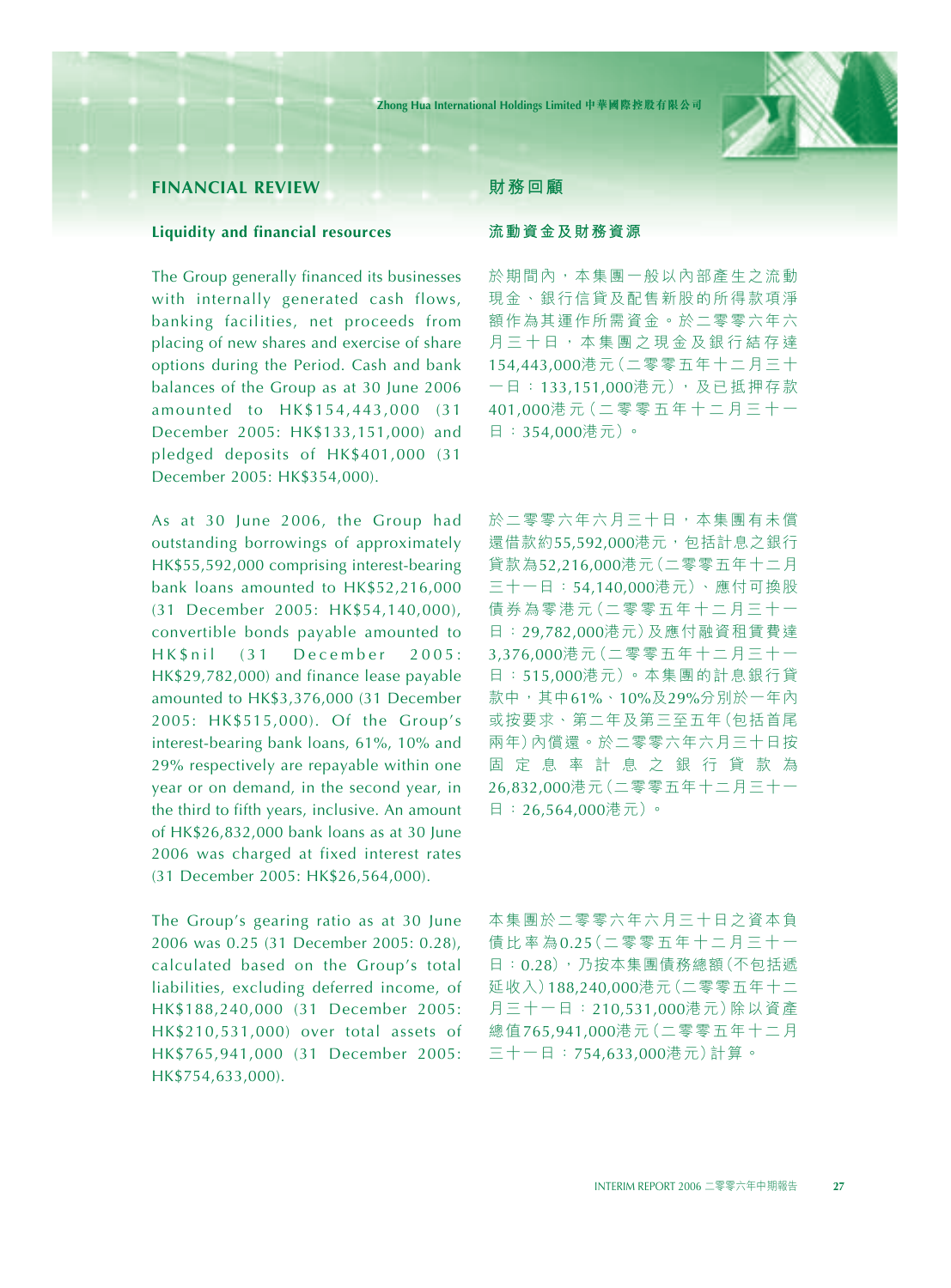

### **FINANCIAL REVIEW** *(Cont'd)*

#### **Currency structure**

The Group had limited exposure to foreign exchange rate fluctuations as most of its transactions, including borrowings, were mainly conducted in Hong Kong dollars or Renminbi and the exchange rates of these currencies were relatively stable throughout the Period.

#### **Pledge of assets**

The Group had utilized bank loan facilities amounting to approximately HK\$52,216,000 (31 December 2005: HK\$54,140,000) as at 30 June 2006. The bank loans were supported by certain of the Group's investment properties, corporate guarantees executed by the Company and corporate guarantees provided by certain entities in the PRC.

#### **Contingent liabilities**

As at 30 June 2006, guarantees given for mortgage loans granted by banks to certain purchasers of the Group's properties amounted to HK\$4,014,000 (31 December 2005: HK\$3,395,000).

#### **財務回顧(續)**

#### **貨幣結構**

由於本集團絕大部份交易(包括借款)主要 以港元及人民幣進行,而該等貨幣匯率在 本期間內相對穩定,故本集團於期間內所 面對之外幣匯率波動不大。

#### **資產抵押**

於二零零六年六月三十日,本集團經已使 用約52,216,000港元之銀行信貸額(二零零 五年十二月三十一日:54,140,000港元)。 銀行貸款以本集團若干投資物業、本公司 簽立之公司擔保及若干中國實體提供的公 司擔保作為支持。

#### **或然負債**

於二零零六年六月三十日,就銀行向本集 團物業若干買家批出之按揭貸款而作出之 擔保達4,014,000港元(二零零五年十二月三 十一日:3,395,000港元)。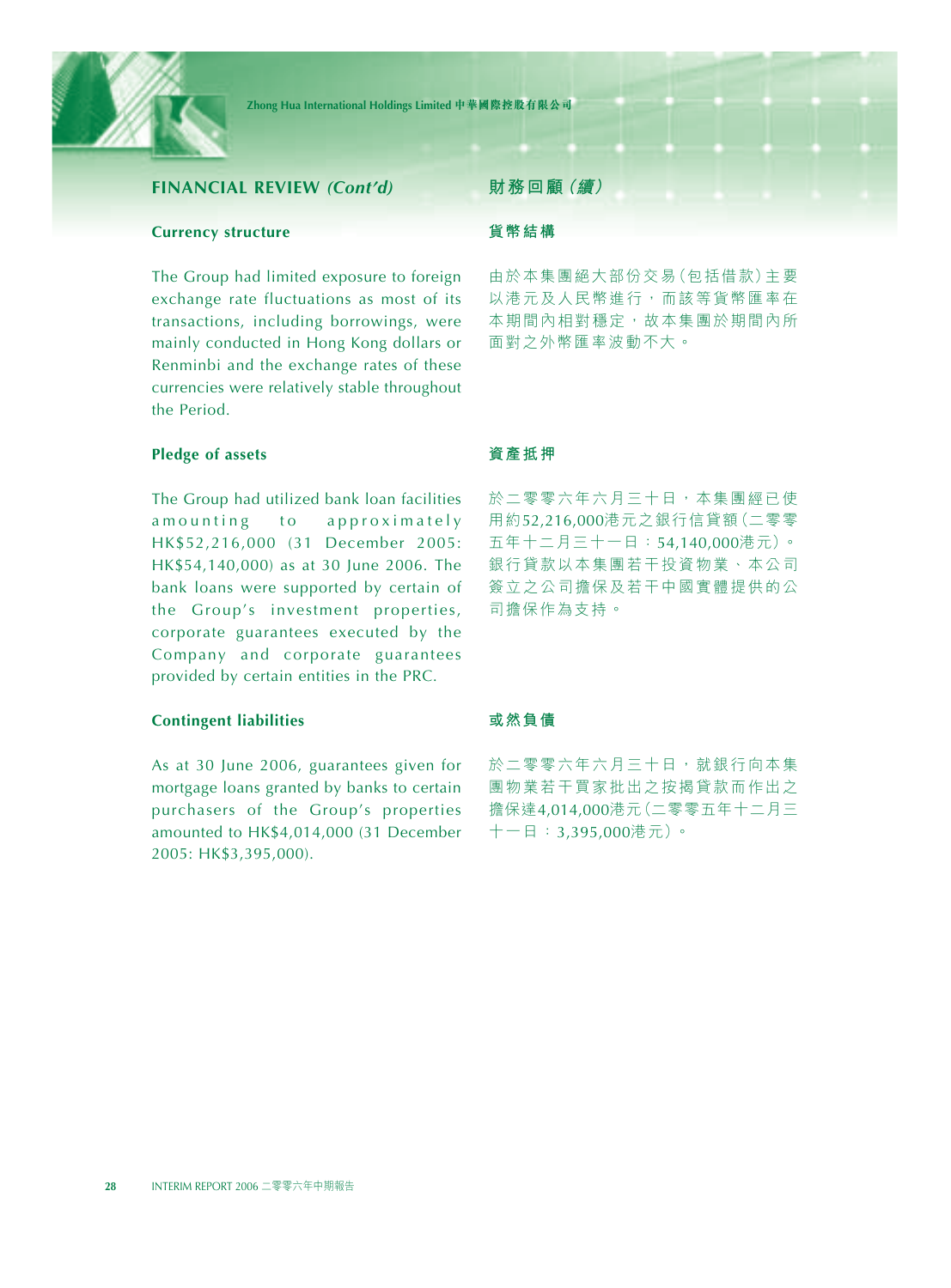

## **EMPLOYEES AND REMUNERATION POLICY**

The Group employed about 28 full time staff in Hong Kong, Chongqing and Guangzhou as at 30 June 2006. Employees were remunerated according to the nature of their job and market trend, with built-in merit components incorporated in the annual increment to reward and motivate individual performance. In Chongqing and Guangzhou, the Group provided staff welfare and bonuses to its employees in accordance with the prevailing labour law. In Hong Kong, other staff benefits included medical schemes and Mandatory Provident Fund Schemes.

## **PROSPECTS**

The Group is principally engaged in property investment, leasing of point-of-sale equipment and provision of telecommunication and other related services in the PRC. Given that the Group had extensive experience in property development and investment in the PRC since 1992, the Directors consider that they should capitalize their expertise and connections in this area for the Group's future business development. Hence, it is expected that the Group will consolidate its business sectors and formulate a new business direction in the coming year. In this respect, the Directors are optimistic that the continuing economic growth in the PRC will serve to facilitate the business growth of the Group.

#### **僱員及薪酬政策**

於二零零六年六月三十日,本集團在香 港、重慶及廣州共僱用約28名全職僱員。 本集團根據員工之工作性質及市場趨勢釐 定酬金,每年加薪亦考慮個別員工之優異 表現,以獎勵及激勵員工爭取表現。就重 慶及廣州而言,本集團按現行勞動法為員 工提供福利及花紅,而在香港則提供醫療 計劃及強制性公積金計劃。

#### **前景**

本集團主要在中國從事物業投資、租賃銷 售點設備及提供電訊及其他相關服務之業 務。本集團自一九九二年已從事中國物業 發展及投資,經驗豐富,董事認為本集團 應利用其於此方面之知識及聯繫網絡,為 本集團未來業務發展鋪路。因此,預期本 集團將在未來一年鞏固其業務並制訂全新 之業務方向。就此報告而言,董事樂觀認 為,中國經濟持續增長將有利於本集團之 業務增長。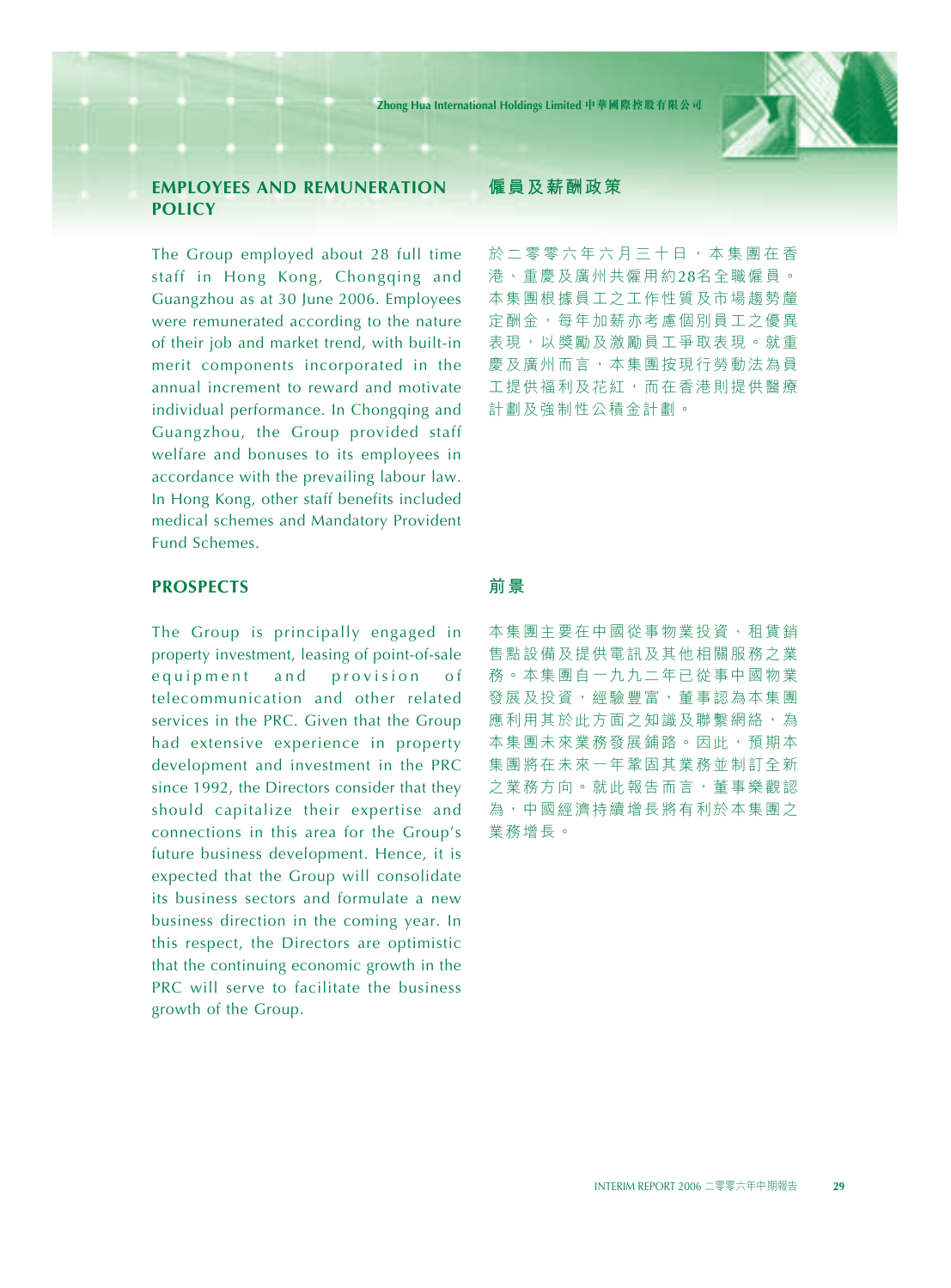## **DIRECTORS'/CHIEF EXECUTIVE'S INTERESTS IN THE SHARES OF THE COMPANY AND ITS ASSOCIATED CORPORATIONS**

As at 30 June 2006, the interests and short positions of the Directors and chief executives of the Company in the shares, underlying shares or debentures of the Company or any of its associated corporations (within the meaning of Part XV of the Securities and Futures Ordinance ("SFO")) which were required to be notified to the Company and The Stock Exchange of Hong Kong Limited (the "Stock Exchange") pursuant to Divisions 7 and 8 of Part XV of the SFO (including interests and short positions which they were taken or deemed to have under such provisions of the SFO), the Model Code for Securities Transactions by Directors and which were required to be entered into the register pursuant to Section 352 of the SFO, were as follows:

#### **Long position in shares of the Company**

**董事/主要行政人員所擁有之本公司 及各相聯法團股份權益**

於二零零六年六月三十日,根據證券及期 貨條例(「證券及期貨條例」)第XV部第7及8 分部規定及根據上市公司董事進行證券交 易標準守則須知會本公司及香港聯合交易 所有限公司(「聯交所」),以及須根據證券 及期貨條例第352章規定載入登記冊之本公 司董事及主要行政人員於本公司或其任何 相聯法團(定義見證券及期貨條例第XV部) 之股份、相關股份或債券中之權益及淡倉 (包括根據該等證券及期貨條例規定被認為 或被視為擁有之權益及淡倉)如下:

**於本公司股份之長倉**

|                         |      | Number of shares held,<br>capacity and nature<br>of interest |                      |
|-------------------------|------|--------------------------------------------------------------|----------------------|
|                         |      | <b>Through</b>                                               |                      |
|                         |      | controlled corporation                                       |                      |
|                         |      | 所持股份數目、身份及                                                   | Percentage of the    |
|                         |      | 權益性質                                                         | issued share capital |
| <b>Name of Director</b> | 董事姓名 | 透過受控法團持有                                                     | 佔已發行股本百分比            |
| Ho Tsam Hung            | 何湛雄  | 14,500,000                                                   | 2.56%                |
|                         |      | (Note 1) $(\mathbb{M} \# 1)$                                 |                      |
| Ho Kam Hung             | 何鑑雄  | 27,000,000                                                   | 4.77%                |
|                         |      | (Note 2) (附註2)                                               |                      |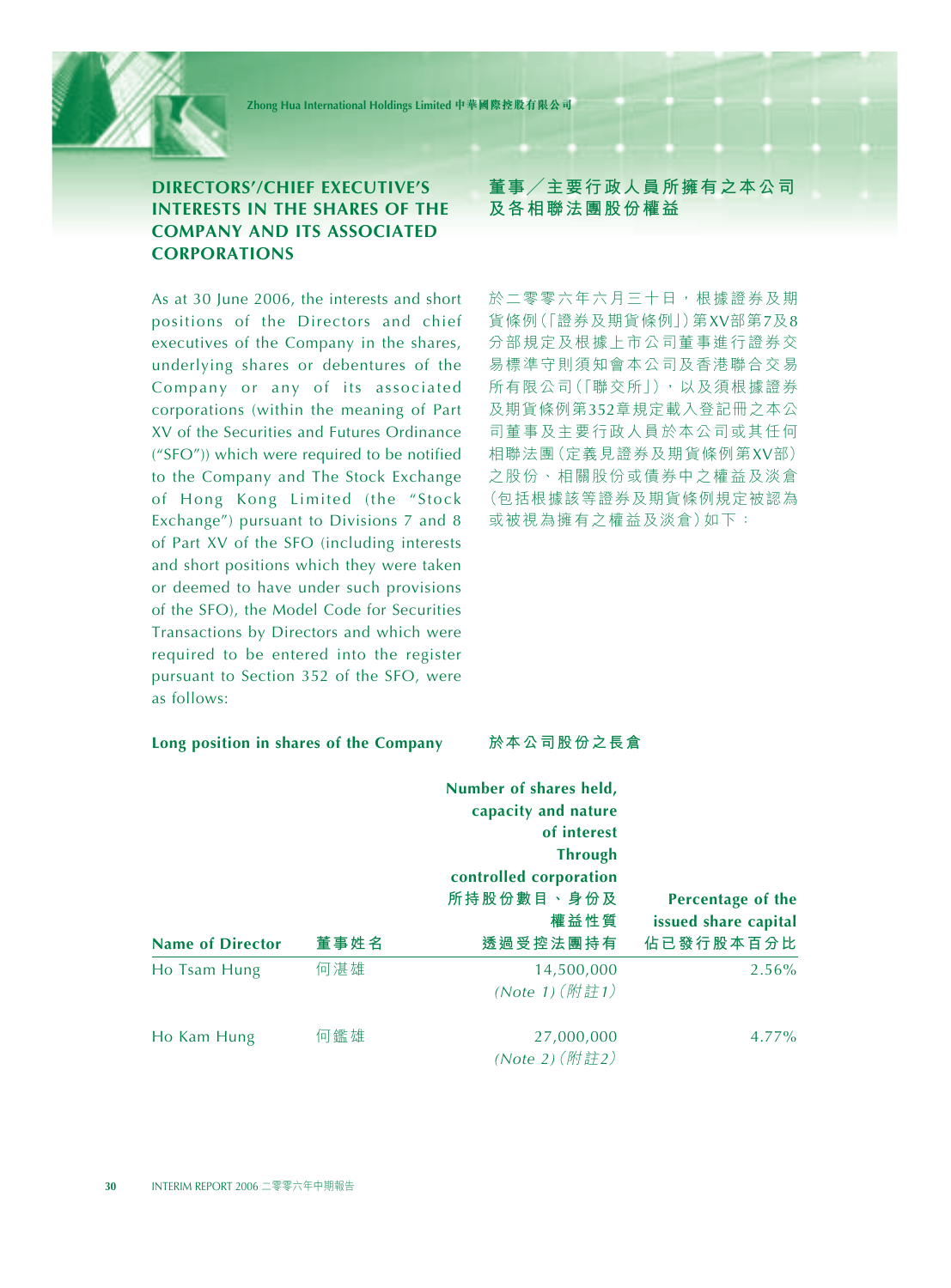

## **DIRECTORS'/CHIEF EXECUTIVE'S INTERESTS IN THE SHARES OF THE COMPANY AND ITS ASSOCIATED CORPORATIONS** *(Cont'd)*

#### *Notes:*

- (1) 14,500,000 shares are beneficially held by Ho Tsam Hung through Morgan Estate Assets Limited.
- (2) 27,000,000 shares are beneficially held by Ho Kam Hung through Morcambe Corporation.

## **SHARES IN ASSOCIATED CORPORATIONS OF THE COMPANY**

At 30 June 2006, the following Directors of the Company had interests in the nonvoting deferred shares in certain of the Company's subsidiaries:

#### **Long position in shares of the associated corporations**

(a) Interests in the non-voting deferred shares of Smart Hero (Holdings) Limited **董事/主要行政人員所擁有之本公司 及各相聯法團股份權益(續)**

#### 附註:

- (1) 14,500,000股由何湛雄透過 Morgan Estate Assets Limited實益持有。
- (2) 27,000,000股由何鑑雄透過 Morcambe Corporation實益持有。

## **本公司相聯法團股份**

於二零零六年六月三十日,下列董事所擁 有之本公司若干附屬公司無投票權遞延股 之權益如下:

#### **於相聯法團股份之長倉**

(a) 所擁有之超霸控股有限公司無投票權遞 延股份權益

|                         |      | <b>Number of shares</b> |                      |
|-------------------------|------|-------------------------|----------------------|
|                         |      | held and nature of      |                      |
|                         |      | interest                |                      |
|                         |      | <b>Beneficial owner</b> |                      |
|                         |      | 所持股份數目及                 | Percentage of the    |
|                         |      | 權益性質                    | issued share capital |
| <b>Name of Director</b> | 董事姓名 | 實益擁有人                   | 佔已發行股本百分比            |
| Ho Tsam Hung            | 何湛雄  | 91                      | 30.13%               |
| Ho Kam Hung             | 何鑑雄  | 91                      | 30.13%               |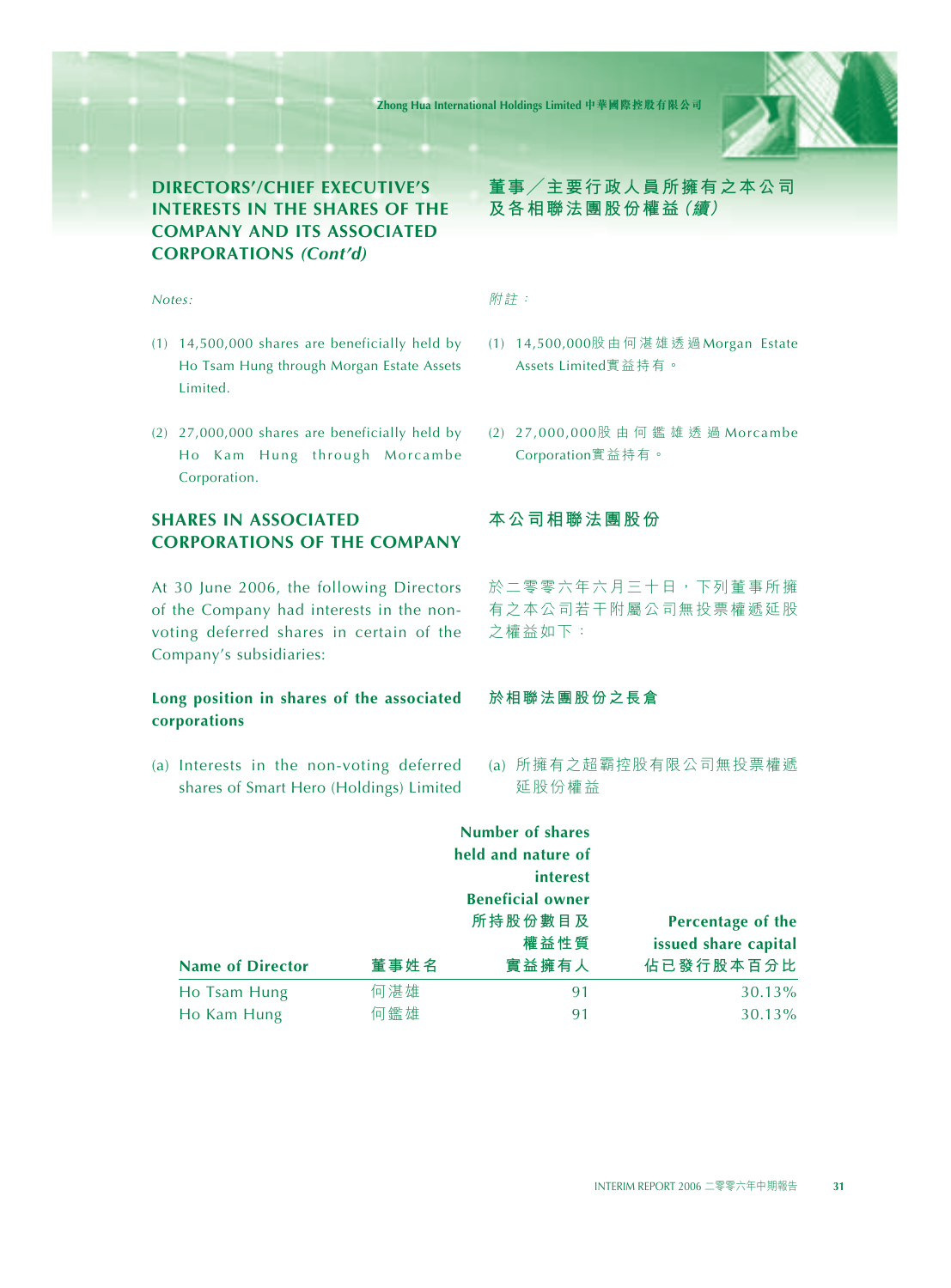

## **SHARES IN ASSOCIATED CORPORATIONS OF THE COMPANY** *(Cont'd)*

(b) Interests in the non-voting deferred shares of China Land Realty Investment Limited

**本公司相聯法團股份(續)**

(b) 所擁有之中華置業地產投資有限公司無 投票權遞延股份權益

|                             |            | Number of<br>shares held and<br>nature of interest |                                           |
|-----------------------------|------------|----------------------------------------------------|-------------------------------------------|
|                             |            | <b>Beneficial owner</b><br>所持股份數目及<br>權益性質         | Percentage of the<br>issued share capital |
| <b>Name of Director</b>     | 董事姓名       | 實益擁有人                                              | 佔已發行股本百分比                                 |
| Ho Tsam Hung<br>Ho Kam Hung | 何湛雄<br>何鑑雄 | 91<br>91                                           | 30.13%<br>30.13%                          |

All the above mentioned non-voting deferred shares carry no rights to dividends, to receive notice of or to attend or vote at any general meeting of the relevant company, or to participate in any distribution on winding-up.

Save as disclosed above, as at 30 June 2006, to the knowledge of the Company, none of the directors or chief executive of the Company had or was deemed to have any interest or short position in the shares, underlying shares and debentures of the Company or any associated corporations (within the meaning of Part XV of the SFO) as recorded in the register to be kept under section 352 of the SFO or as otherwise notified to the Company and the Stock Exchange pursuant to Divisions 7 and 8 of Part XV of the SFO and the Model Code.

上述所有無投票權遞延股份無權獲派股 息、接收有關公司之股東週年大會通告或 出席任何大會或於大會上投票,或參與任 何清盤資產分派。

除上文所披露者外,據本公司所知,於二 零零六年六月三十日,根據證券及期貨條 例第352條規定設置之登記冊所記錄,概無 任何本公司董事或主要行政人員於本公司 或其任何相聯法團(定義見證券及期貨條例 第XV部)之股份、相關股份及債券中擁有或 被視為擁有任何權益或淡倉,或根據證券 及期貨條例第XV部第7及8分部及標準守則 須知會本公司及聯交所之權益或淡倉。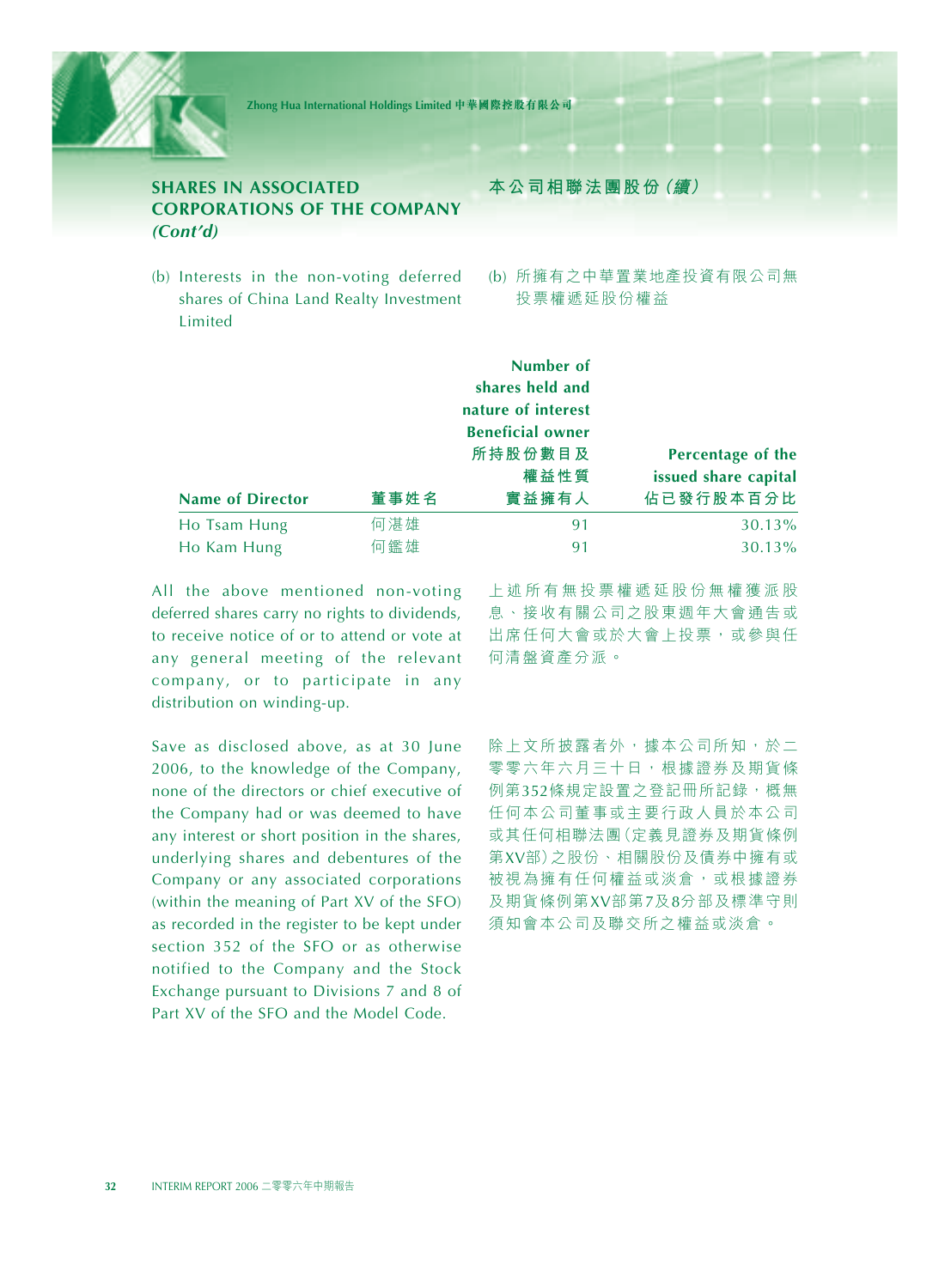

## **DIRECTORS' RIGHTS TO ACQUIRE SHARES**

Apart from as disclosed under the heading "Directors'/chief executive's interests in the shares of the Company and its associated corporations" above, at no time during the Period were rights to acquire benefits by means of the acquisition of shares in or debentures of the Company or any other body corporate granted to any director or their respective spouse or children under 18 years of age, or were any such rights exercised by them; or was the Company or any of its subsidiaries a party to any arrangement to enable the directors or their respective spouse or children under 18 years of age to acquire such rights in any other body corporate.

#### **SHARE OPTION SCHEME**

The Company's share option scheme which was adopted on 19 September 1997 (the "Old Scheme") was terminated and replaced by a new share option scheme (the "New Scheme") on 11 June 2002. No share options were outstanding under the Old Scheme during the Period.

The principal purpose of the New Scheme is to provide eligible participants with the opportunity to acquire proprietary interests in the Company and as an incentive to work towards enhancing the value of the Company and its shares for the benefit of the Company and its shareholders as a whole.

There is no change in any terms of the New Scheme during the Period. The detailed terms of the New Scheme were disclosed in the Company's 2005 annual report.

#### **董事購買股份之權利**

除上文「董事/主要行政人員所擁有之本公 司及各相聯法團股份權益|所披露者外,於 本期間內任何時間,概無將可藉購入本公 司或任何其他法人團體之股份或債券而獲 得利益之權利授予任何董事、彼等各自之 配偶或18歲以下子女,而彼等亦概無行使 該等權利。本公司或其附屬公司亦無參與 訂立任何安排,使董事、彼等各自之配偶 或18歲以下子女可自任何其他法人團體獲 得該等權利。

#### **購股權計劃**

本公司於一九九七年九月十九日採納之購 股權計劃(「舊計劃」)已於二零零二年六月 十 一 日 終 止 , 並 由 新 購 股 權 計 劃(「新計 劃」)取代。於有關期間內,概無根據舊計 劃之尚未行使購股權。

新計劃主要旨在給予合資格參與者獲得本 公司權益之機會,並作為致力提高本公司 及其股份之價值之誘因,使本公司及全體 股東得益。

期內新計劃條款並無任何變化。新計劃之 詳細條款於本公司二零零五年度年報內披 露。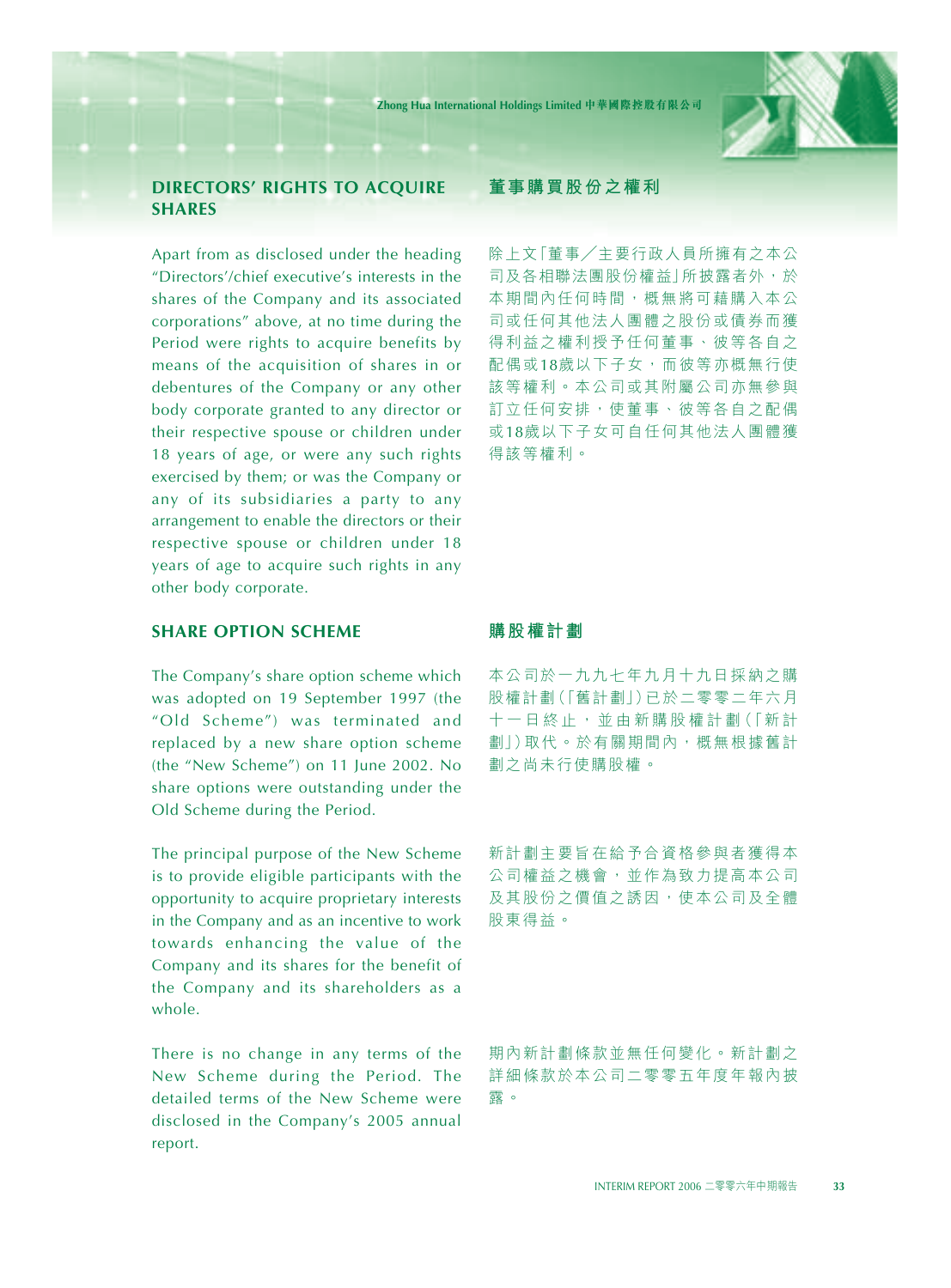

**購股權計劃(續)**

The following share options were outstanding under the New Scheme during the Period:

期內根據新計劃尚未行使之購股權如下:

|                                             |             |                                        | Number of share options<br>購股權數目               |                                                  |                                       |                                                    |                                                                                 |                                                                             |                                                                                                          |
|---------------------------------------------|-------------|----------------------------------------|------------------------------------------------|--------------------------------------------------|---------------------------------------|----------------------------------------------------|---------------------------------------------------------------------------------|-----------------------------------------------------------------------------|----------------------------------------------------------------------------------------------------------|
| Name/category<br>of participant<br>姓名/参與者類別 |             | At<br>1 January 2006<br>於二零零六年<br>一月一日 | <b>Granted</b><br>during<br>the Period<br>期內授出 | <b>Exercised</b><br>during<br>the Period<br>期內行使 | At<br>30 June 2006<br>於二零零六年<br>六月三十日 | Date of<br>grant of<br>share option<br>購股權<br>授出日期 | <b>Exercise</b><br>period of<br>share options<br>購股權行使期                         | <b>Exercise</b><br>price of<br>share options<br>購股權行使價<br><b>HK\$</b><br>港元 | <b>Market</b><br>value per<br>share on<br>exercise<br>of options<br>行使購股權時<br>之每股市值<br><b>HK\$</b><br>港元 |
| Other employees<br>and consultants          | 其他僱員及<br>顧問 |                                        |                                                |                                                  |                                       |                                                    |                                                                                 |                                                                             |                                                                                                          |
| In aggregate                                | 合共          | J.                                     | 26,000,000                                     | (26,000,000)                                     |                                       | 10 February<br>2006<br>二零零六年<br>二月十日               | 10 February<br>2006 to<br>9 February<br>2009<br>二零零六年<br>二月十日至<br>二零零九年<br>二月九日 | 0.20                                                                        | 0.24 <sup>2</sup>                                                                                        |
|                                             |             |                                        | 3,800,000                                      | (3,000,000)                                      | 800,000                               | 30 March<br>2006<br>二零零六年<br>三月三十日                 | 30 March<br>2006 to<br>29 March<br>2009<br>二零零六年<br>三月三十日至<br>二零零九年<br>三月二十九日   | 0.32                                                                        | 0.24 <sup>2</sup>                                                                                        |
|                                             |             | ÷                                      | 29,800,000                                     | (29,000,000)                                     | 800,000                               |                                                    |                                                                                 |                                                                             |                                                                                                          |

- 1. The above number of share options and share prices have been adjusted to reflect the share consolidation on a one-to-ten basis on 27 April 2006.
- 2. Being the weighted average closing price of the Company's ordinary shares on last trading day immediately before the dates on which the options were exercised.
- 1. 上述購股權之數目及股份價格已經調整以 反映於二零零六年四月二十七日十股合併 為一股之股份合併。
- 2. 緊接行使購股權日期前最後交易日前本公 司普通股之加權平均數收市價。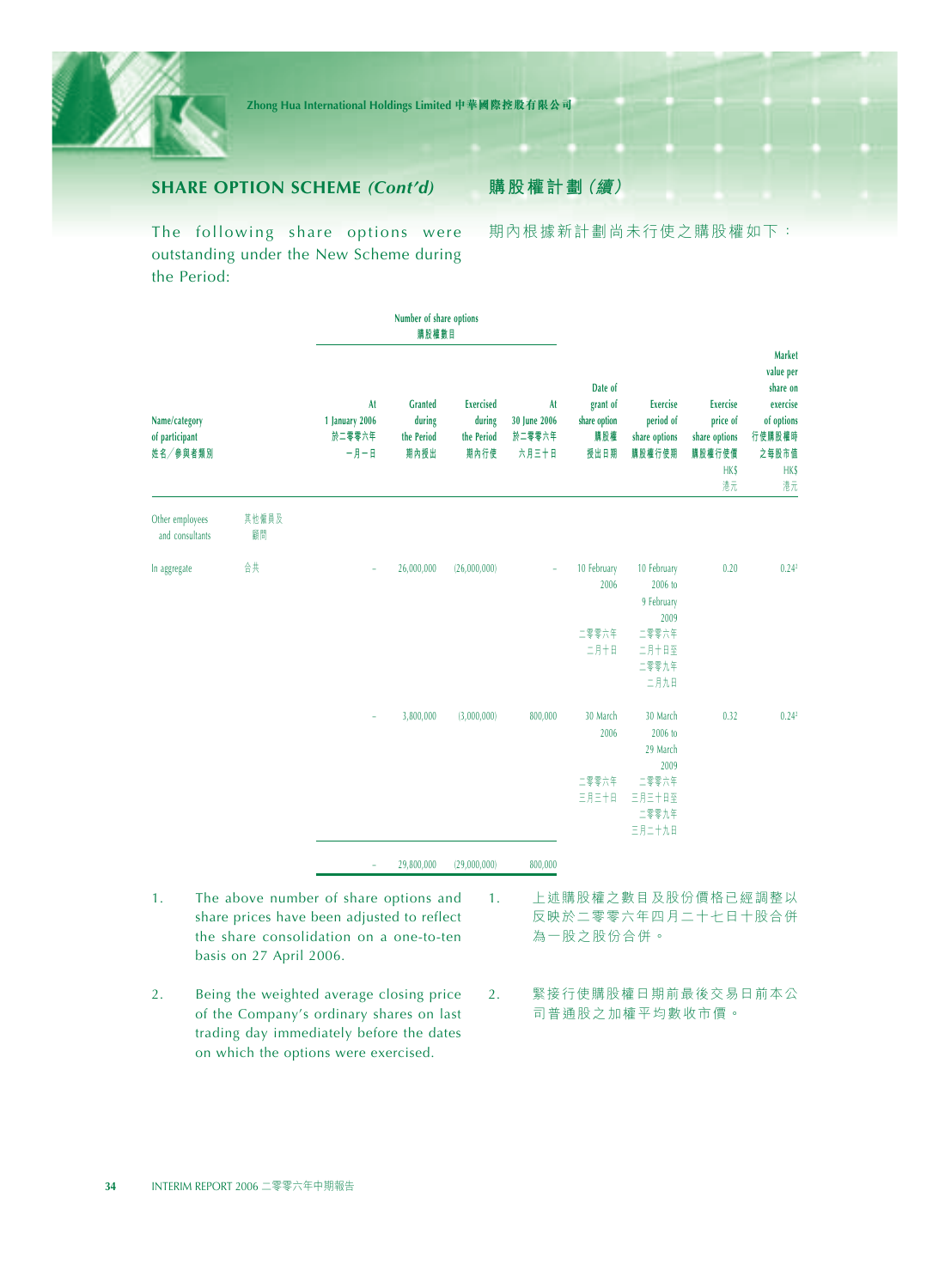

## **SHARE OPTION SCHEME** *(Cont'd)*

The fair values of share options granted on 10 February 2006 and 30 March 2006 determined using the Black-Scholes valuation model were HK\$1,392,000 and HK\$463,000 respectively. The significant inputs into the model were as follows:

## **購股權計劃(續)**

利用畢蘇期權定價模式計算於二零零六年 二月十日及二零零六年三月三十日授出之 購股權公平值分別為 1,392,000港元及 463,000港。該模式之輸入因素如下:

|                                |         |                  | Share option grant date<br>授出購股權日期 |
|--------------------------------|---------|------------------|------------------------------------|
|                                |         | 10 February 2006 | 30 March 2006                      |
|                                |         | 二零零六年            | 二零零六年                              |
|                                |         | 二月十日             | 三月三十日                              |
| Share price at the grant date  | 於授出日期股價 | HK\$0.19港元*      | HK\$0.32港元*                        |
| Exercise price                 | 行使價     | HK\$0.20港元*      | HK\$0.32港元*                        |
| <b>Expected volatility</b>     | 預期波幅    | 73.22%           | 95.66%                             |
| Expected dividend yield        | 預期股息率   | Nil              | Nil無                               |
| Expected life of options       | 預期購股權年期 | 1 year $#$       | 1 year $#$                         |
| Annual risk free interest rate | 無風險年利率  | 4.08%            | 4.12%                              |

Share prices are consolidated on a oneto-ten basis.

The Black-Scholes valuation model requires the input of highly subjective assumptions, including the expected volatility of share price. Any changes in subjective input assumptions may materially affect the fair value estimate of the share options.

股份價格按十股合併為一股之基準合併。

畢蘇期權定價模式規定作出非常主觀之假 設,包括股價波幅。主觀假設變動可重大 影響購股權之公平價值估計。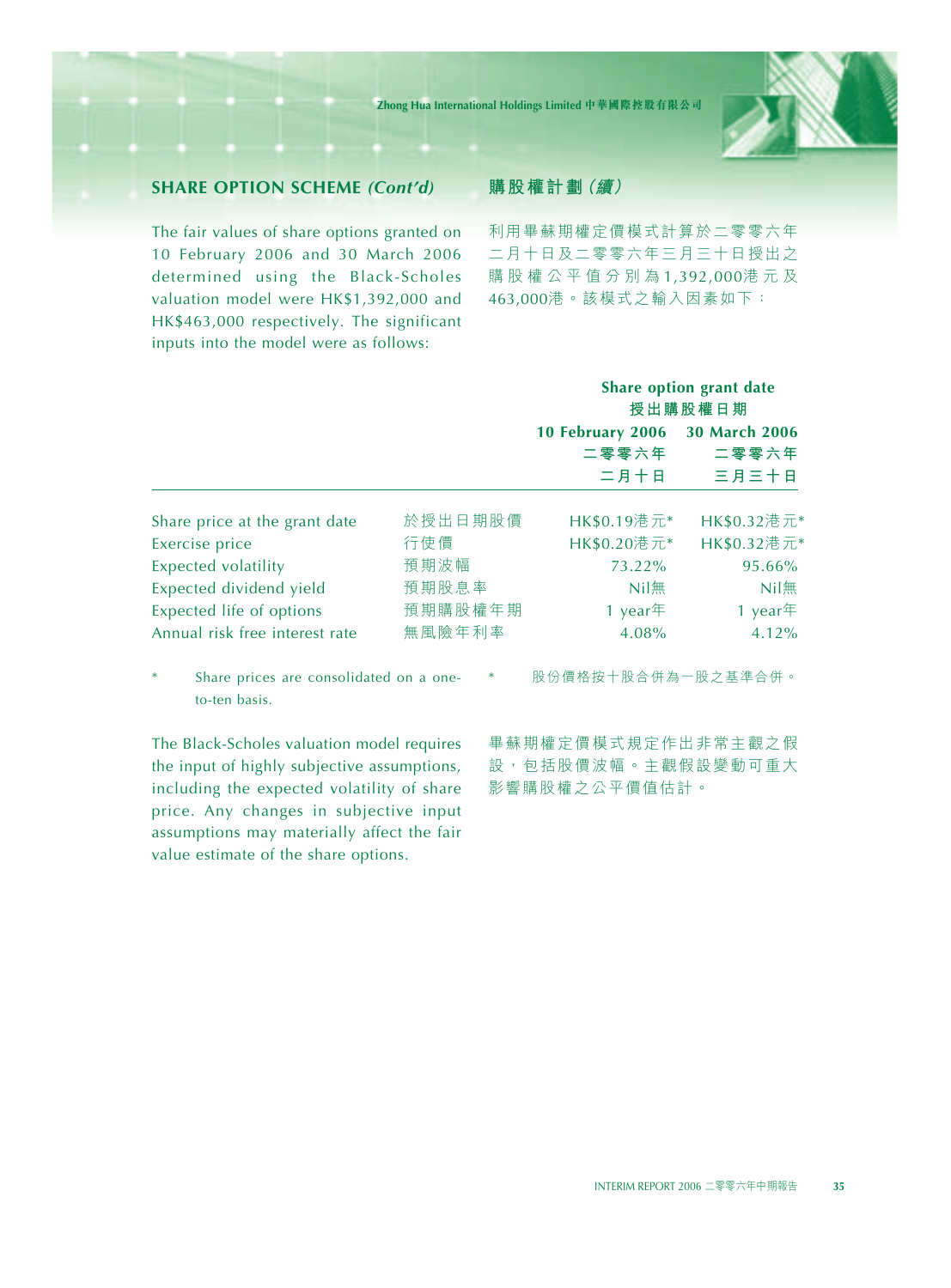

## **SUBSTANTIAL SHAREHOLDERS**

As at 30 June 2006, as far as is known to the Directors or the chief executive of the Company, the following persons (other than Directors or chief executive of the Company) had interests or short positions in the shares and underlying share as recorded in the register required to be kept under section 336 of the SFO:

#### **Long position in shares of the Company**

#### **主要股東**

於二零零六年六月三十日,據本公司任何 董事或主要行政人員所知,以下人士(本公 司之董事或主要行政人員除外)擁有登記於 根據證券及期貨條例第336條之規定存置之 登記冊之股份及相關股份中之權益或淡倉 如下:

#### **於本公司股份之長倉**

|                                               |                                                             |                                           | <b>Percentage</b>                               |
|-----------------------------------------------|-------------------------------------------------------------|-------------------------------------------|-------------------------------------------------|
| <b>Name</b><br>名稱                             | <b>Capacity and</b><br><b>Nature of interest</b><br>身份及權益性質 | Number of<br><b>Shares held</b><br>所持股份數目 | of the issued<br>share capital<br>佔已發行<br>股本百分比 |
| Noble Idea Investments Limited<br>(Note 附註 1) | Directly beneficially<br>owned<br>直接實益擁有人                   | 45,100,000                                | 7.96                                            |
| Choi Kwan Yee (Note 附註 1)                     | Through controlled<br>corporation<br>透過受控法團                 | 45,100,000                                | 7.96                                            |
| High Rank Enterprises Limited<br>(Note 附註 2)  | Directly beneficially<br>owned<br>直接實益擁有人                   | 31,700,000                                | 5.60                                            |
| Hero Grand Investments Limited<br>(Note 附註 3) | Directly beneficially<br>owned<br>直接實益擁有人                   | 30,000,000                                | 5.30                                            |
| Leung Po Wa (Note 附註 3)                       | Through controlled<br>corporation<br>透過受控法團                 | 30,000,000                                | 5.30                                            |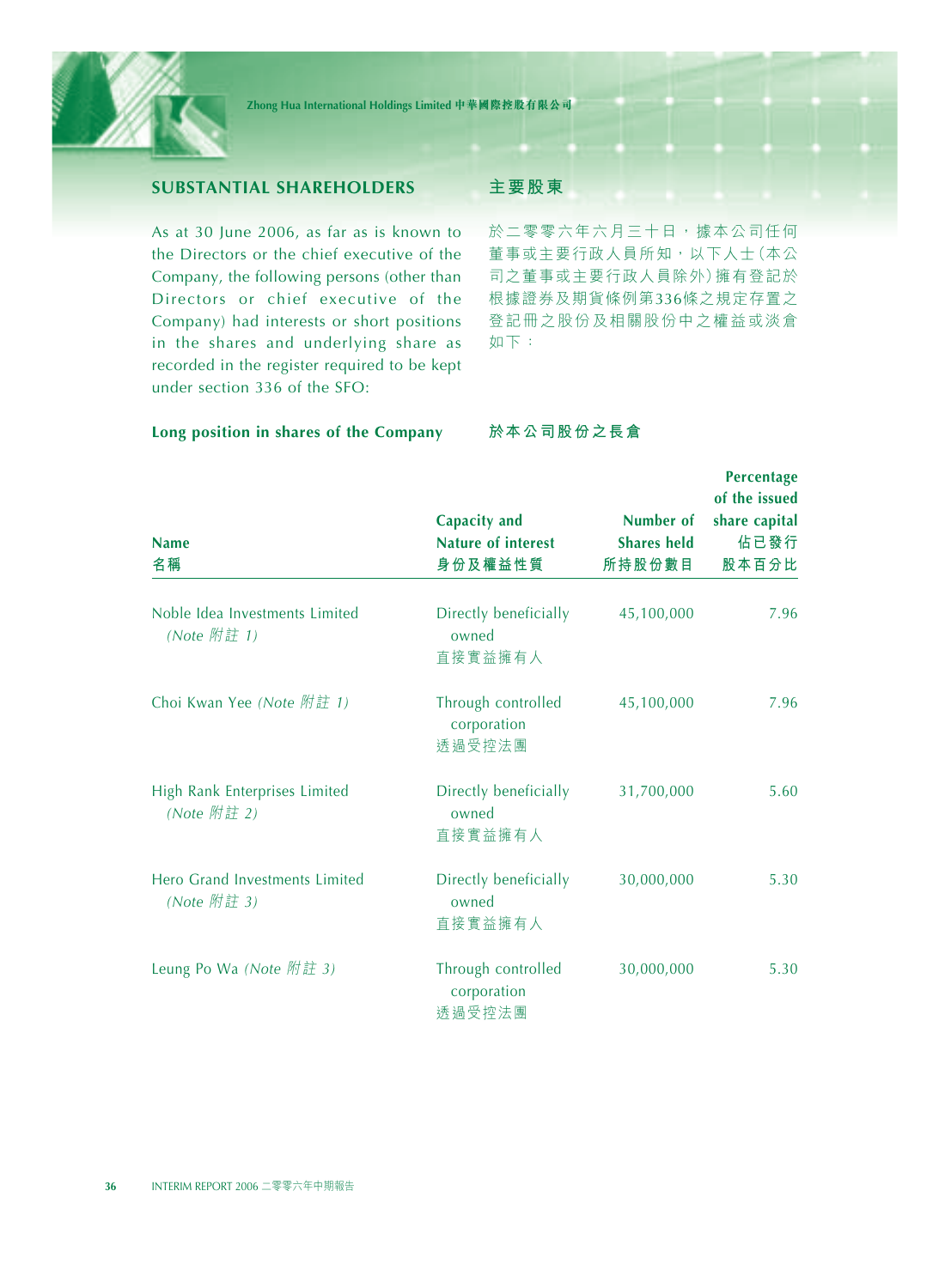

## **SUBSTANTIAL SHAREHOLDERS** *(Cont'd)*

#### *Notes:*

- 1. Noble Idea Investments Limited is whollyowned by Choi Kwan Yee.
- 2. Each of Ho Tsam Hung and Ho Kam Hung, being the executive directors, is interested in approximately 31.58% of the issued share capital of High Rank Enterprises Limited. Ho Tsam Hung and Ho Kam Hung are brothers.
- 3. On 31 August 2005 and 23 September 2005, a subscription agreement and a supplemental agreement (the "Agreements") were entered into between the Company, Hero Grand Investments Limited ("Hero Grand") and a guarantor, namely Leung Po Wa ("Leung"). Both Hero Grand and Leung are independent third parties. Pursuant to the Agreements, Hero Grand conditionally agreed to subscribe for 20,000,000 new shares (the "Subscription Shares") at a subscription price of HK\$0.36 per share, and the Company conditionally agreed to grant an option (the "Option") to Hero Grand at a price of HK\$2,280,000. Pursuant to the terms of the deed of the Option, Hero Grand will be entitled to subscribe a maximum of 57,000,000 new shares (the "Option Shares") at an exercise price of HK\$0.38 per share, subject to adjustments, at anytime from the date of the completion of the supplemental agreement and up to 31 December 2006. The Subscription Shares were allotted and issued to Hero Grand in October 2005.

## **主要股東(續)**

附註:

- 1. Noble Idea Investments Limited由 Choi Kwan Yee全資擁有。
- 2. 何湛雄及何鑑雄均為執行董事,各持有 High Rank Enterprises Limited已發行股本 約31.58%權益。何湛雄及何鑑雄為兄弟。
- 3. 於二零零五年八月三十一日及二零零五年 九月二十三日,本公司與 Hero Grand Investments Limited(「Hero Grand」)及擔 保人Leung Po Wa(「Leung」)訂立一份認 購協議及一份補充協議(「該等協議」)。 Hero Grand及Leung均為獨立第三方。根 據該等協議,Hero Grand有條件同意按認 購價每股0.36港元認購20,000,000股新股 (「認購股份」),而本公司有條件同意按 2,280,000港元之代價向Hero Grand授出一 項購股權(「購股權」)。根據購股權契據之 條款, Hero Grand將有權於補充協議完成 當日至二零零六年十二月三十一日止期間 隨時按行使價每股0.38港元(可予調整)認 購最多 57,000,000股 新 股(「購 股 權 股 份」)。認購股份已於二零零五年十月向 Hero Grand配發及發行。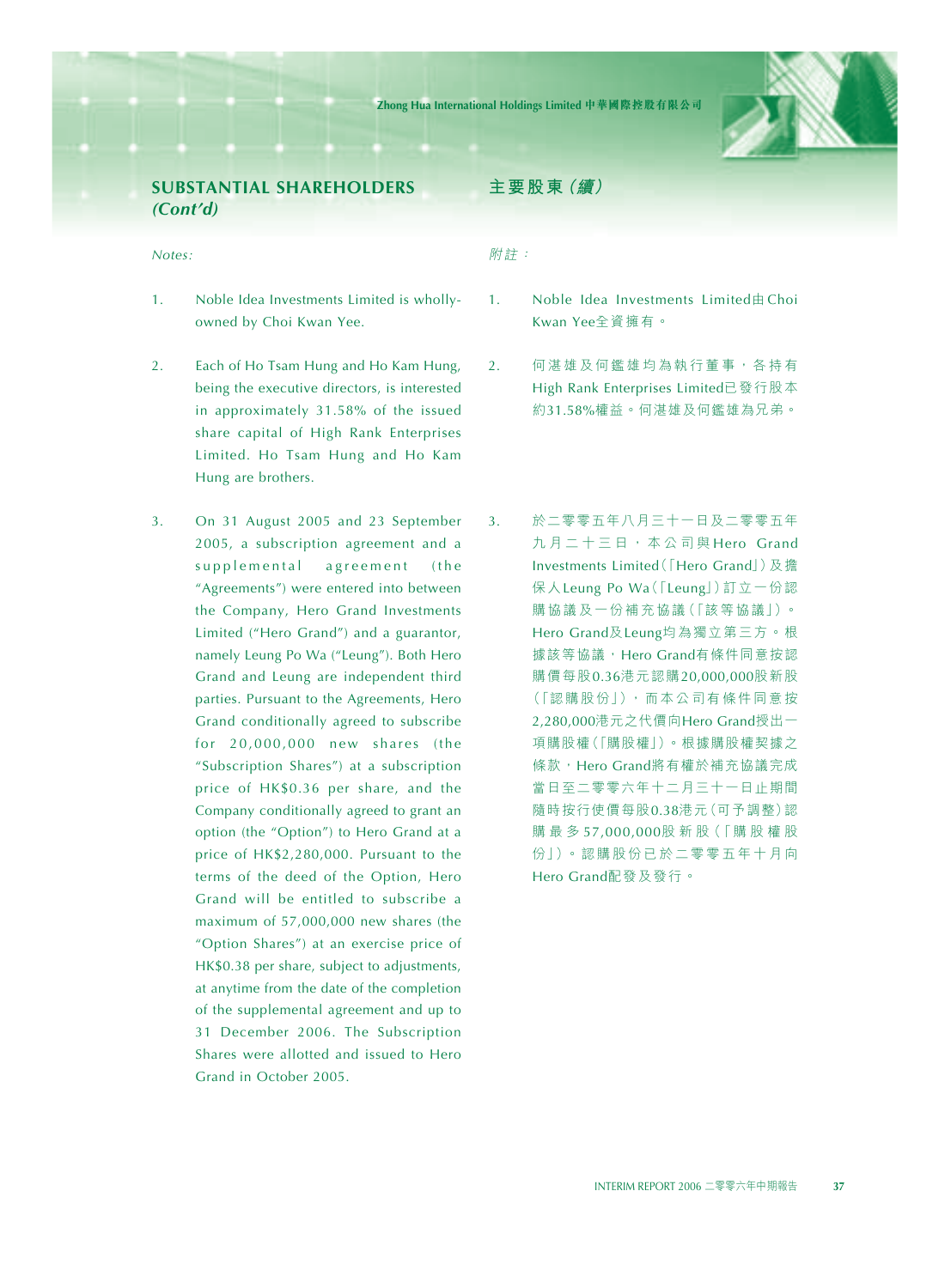

## **SUBSTANTIAL SHAREHOLDERS** *(Cont'd)*

On 18 April 2006, Hero Grand served the notice for subscription of 10,000,000 Option Shares at an exercise price of HK\$0.38. The 10,000,000 Option Shares were allotted and issued on 25 April 2006.

As at 30 June 2006, Hero Grand was entitled to subscribe a maximum of 47,000,000 Option Shares.

Subsequent to the balance sheet date, on 11 August 2006 and 22 August 2006, Hero Grand served notices for subscription of 25,000,000 and 22,000,000 Option Shares respectively at an exercise price of HK\$0.38. The 25,000,000 and 22,000,000 Option Shares were allotted and issued on 14 August 2006 and 23 August 2006 respectively. The Option had been fully exercised.

The above number of shares, subscription price and exercise price have been adjusted to reflect the Reorganisation on 27 April 2006.

Save as disclosed above, as at 30 June 2006, no person, other than the directors of the Company, whose interests are set out in the section "Directors' interests and short positions in shares and underlying shares" above, had registered an interest or short position in the shares or underlying shares of the Company that was required to be recorded pursuant to Section 336 of the SFO.

## **主要股東(續)**

Hero Grand於二零零六年四月十八日發出 通知,以 0.38港元之行使價認購 10,000,000股購股權股份。該10,000,000 股購股權股份已於二零零六年四月二十五 日配發及發行。

於二零零六年六月三十日, Hero Grand有 權認購最多47,000,000股購股權股份。

於結算日後, Hero Grand於二零零六年八 月十一日及二零零六年八月二十二日分別 發出認購通知,以0.38港元之行使價認購 25,000,000股 及 22,000,000股購股權股 份。該25,000,000股及22,000,000股購股 權股份已分別於二零零六年八月十四日及 二零零六年八月二十三日配發及發行。該 購股權已獲悉數行使。

上述股數、認購價及行使價經調整以反映 於二零零六年四月二十七日之股本重組, 詳情載於下文「股本重組」一節。

除上文所披露者外,於二零零六年六月三 十日,概無除本公司董事外之任何人士(其 權益載於上文「董事於股份及相關股份之權 益及淡倉」一節)擁有根據證券及期貨條例 第336條規定須予登記之本公司股份及相關 股份之權益或淡倉。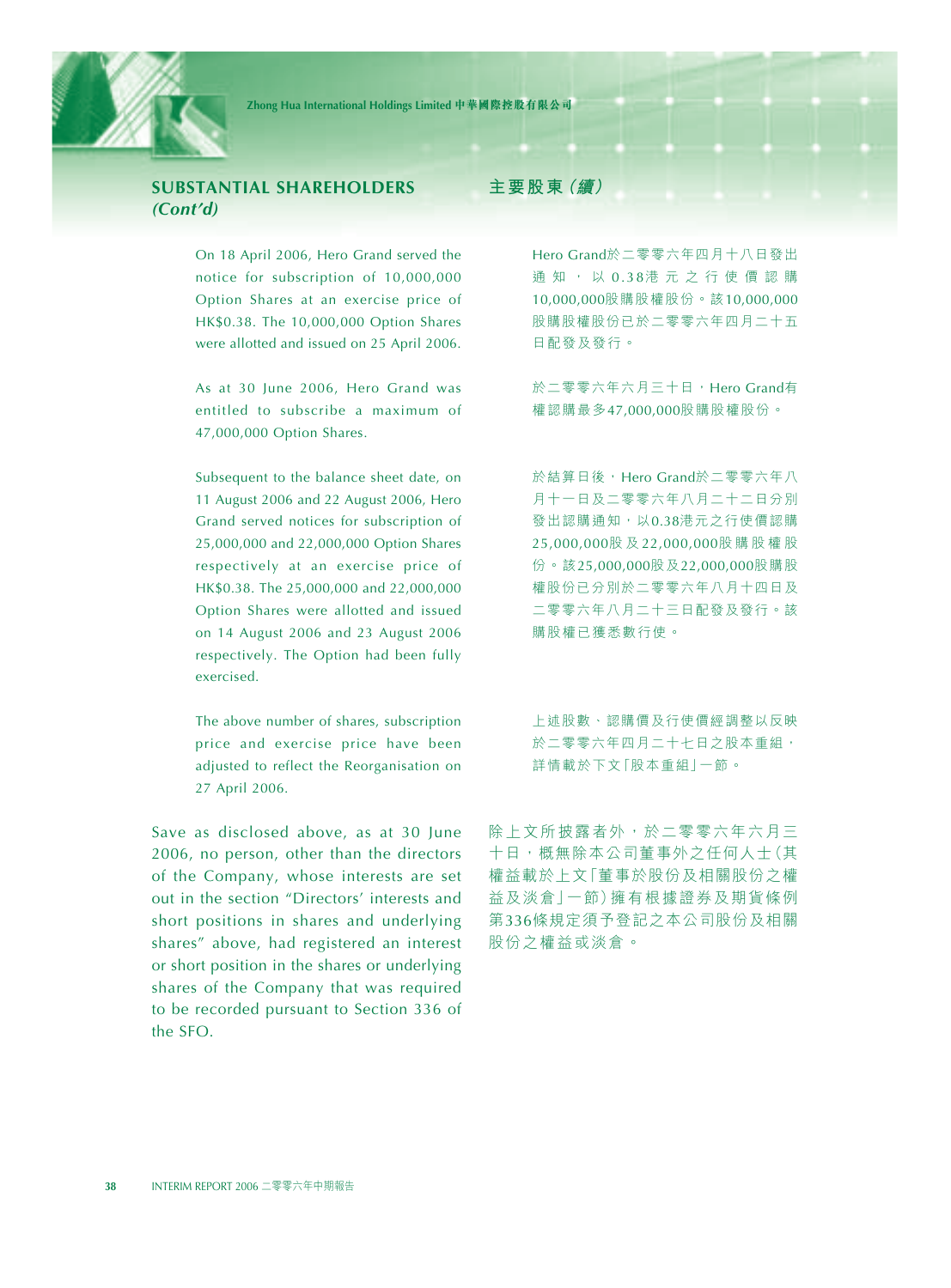

## **CODE ON CORPORATE GOVERNANCE PRACTICE**

In the opinion of the Directors, the Company complied with the Code on Corporate Governance Practice (the "Code") as set out in Appendix 14 of the Listing Rules throughout the Period, except for the following deviation:

### **Code Provision A.4.2**

The second part of Code A.4.2 stipulates that every director, including those appointed for a specific term, should be subject to retirement by rotation at least once every three years.

However, the Chairman of the Board and/ or the Managing Director of the Company had retired and voluntarily offered themselves for re-election at general meetings in the past years. The Directors consider that this practice is in line with the spirit of the Code's practice.

## **NON-COMPLIANCE WITH LISTING RULE 3.10(1)**

Following retirement of Mr. Wong Ting Kon, the former independent non-executive director, on 30 August 2006, the Company has only two independent non-executive directors and fails to meet the requirement under Rule 3.10(1) of the Listing Rules which requires the Company must include at least three independent non-executive directors. The Directors will use their best endeavour to appoint an additional independent non-executive director to fill the vacancy as soon as practicable but in any event not later than 30 November 2006.

## **企業管治常規守則**

董事認為,除有下列偏離外,本公司於整 段期間符合上市規則附錄十四所載企業管 治常規守則(「守則」):

#### **守則條文A.4.2條**

守則A.4.2條第二部分訂明,每名董事(包括 有指定任期之董事)應輪值退任,至少每三 年一次。

然而,董事會主席及/或本公司董事總經 理於過往年度均在股東大會上辭任並自願 重選。董事認為此慣例符合守則常規之精 神。

#### **不遵守上市規則第3.10(1)條**

繼前獨立非執行董事黃定幹先生於二零零 六年八月三十日退休後,本公司現僅有兩 名獨立非執行董事,因此未能符合上市規 則第3.10(1)條所述至少須設立三名獨立非 執行董事之規定。董事將盡最大努力盡快 及在任何情況下於二零零六年十一月三十 日前委任另一名獨立非執行董事,以填補 有關空缺。